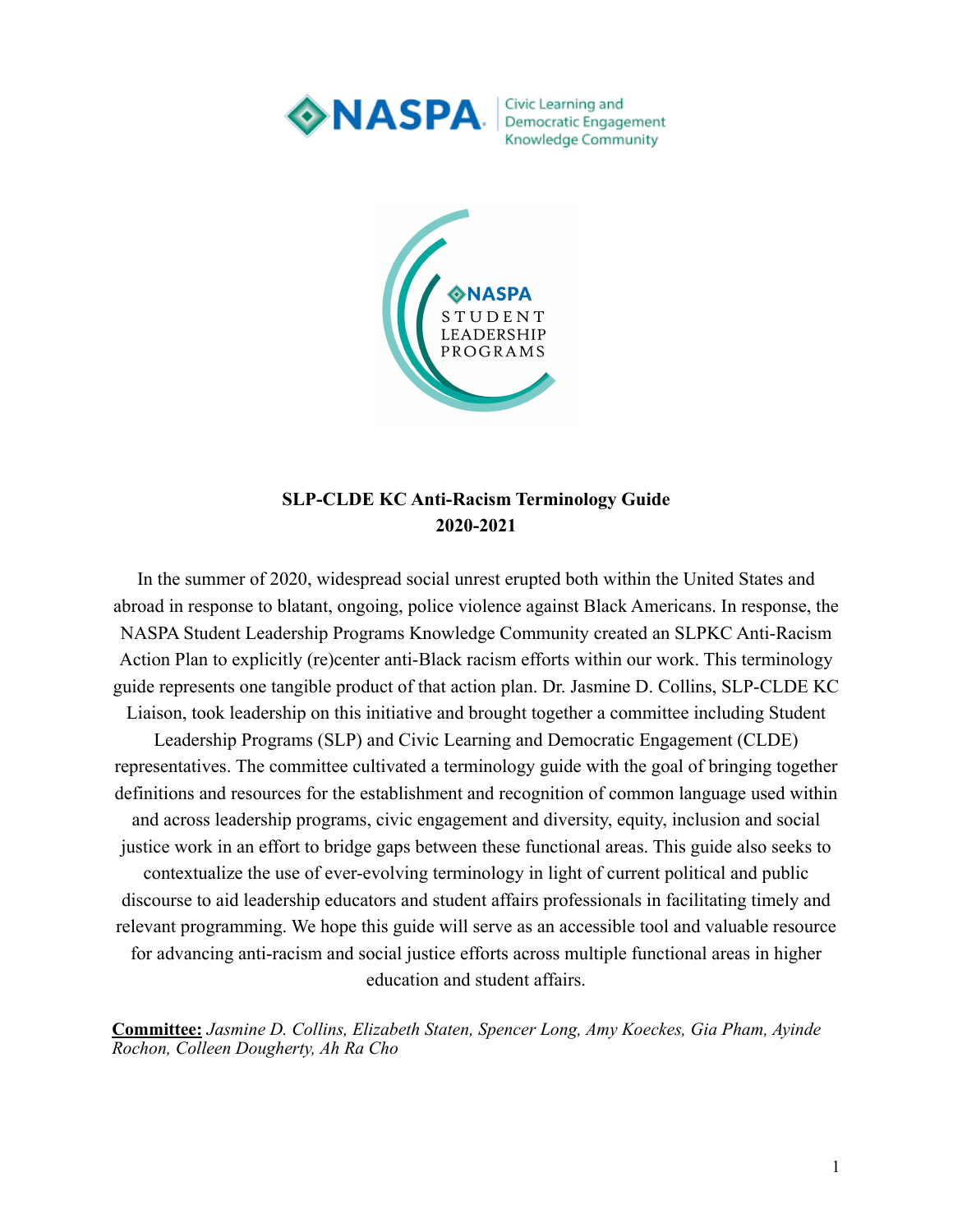**Recommended citation**: Collins, J. D., Staten, E., Long, S., Koeckes, A., Pham, G., Rochon, A., Dougherty, C., & Cho, A. R. (2021). *Anti-Racism Terminology Guide*. *SLP-CLDE KC, NASPA.*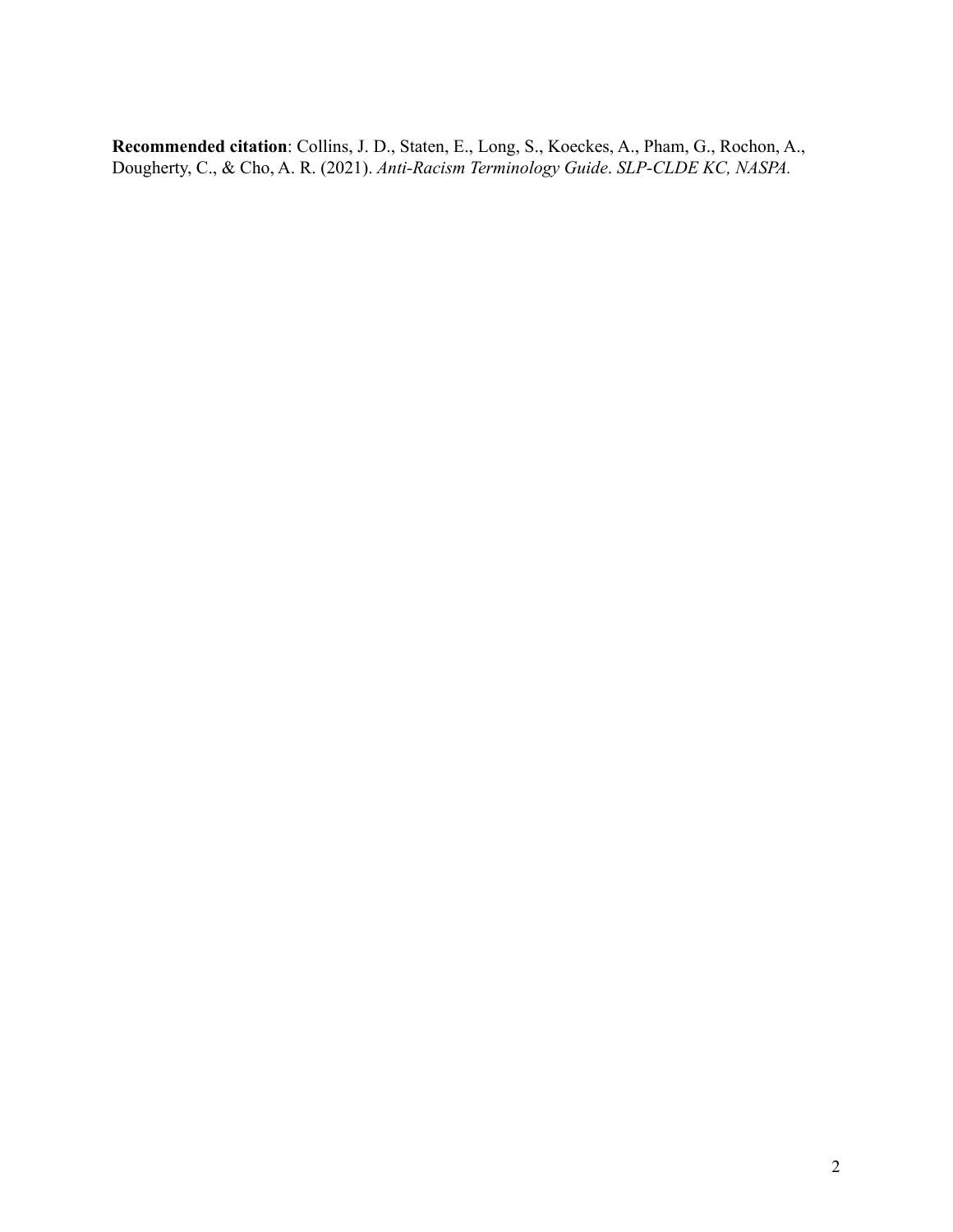## **A**

**Activism**: The active participation of individuals in group behavior for the purpose of creating change in attitudes, knowledge, behavior, and/or symbols. The expected change can be directed toward individuals, groups, and/or systems.

*Source: (Chambers & Phelps, 1993)*

Chambers, T., & Phelps C. (1993). Student activism as a form of leadership and student development. *NASPA Journal (31)*1, 19-29. [https://doi.org/](https://doi.org/10.1080/00220973.1993.11072333) [10.1080/00220973.1993.11072333](https://doi.org/10.1080/00220973.1993.11072333)

**Advocacy:** Involves promoting the interests or cause of someone or a group of people. An advocate is a person who argues for, recommends, or supports a cause or policy. Advocacy is also about helping people find their voice. *Source: (West Virginia University Center for Excellence in Disabilities, 2020)*

West Virginia University Center for Excellence in Disabilities (2020). *Types of advocacy*. <http://cedwvu.org/resources/types-of-advocacy/>

**Affinity Group**: Also referred to as a "caucus." Affinity groups provide spaces for people to work within their own racial/ethnic group. For people of color, a caucus is a place to work with peers to address the impact of racism, to interrupt experiences of internalized racism, and to create a space for healing and working for individual and collective liberation. For white people, a caucus (also sometimes referred to as a White Accountability Space) provides time and space to work explicitly and intentionally on understanding white culture and white privilege and to increase one's critical analysis around these concepts. A white caucus also puts the onus on white people to teach each other about these ideas, rather than placing a burden on people of color to teach them.

*Source: (Racial Equity Tools, 2020)*

Racial Equity Tools (2020). *Racial equity tools glossary*. [https://](https://www.racialequitytools.org/glossary) [www.racialequitytools.org/glossary](https://www.racialequitytools.org/glossary)

**Affirmative Action**: Describes policies adopted since the 1960s that require "affirmative" (or positive) actions to be taken to ensure people of color and women have opportunities equal to those of White men in the areas of promotions, salary increases, school admissions, financial aid, scholarships, and representation among vendors in government contracts. Although they have been effective in redressing injustice and discrimination that persisted in spite of civil rights laws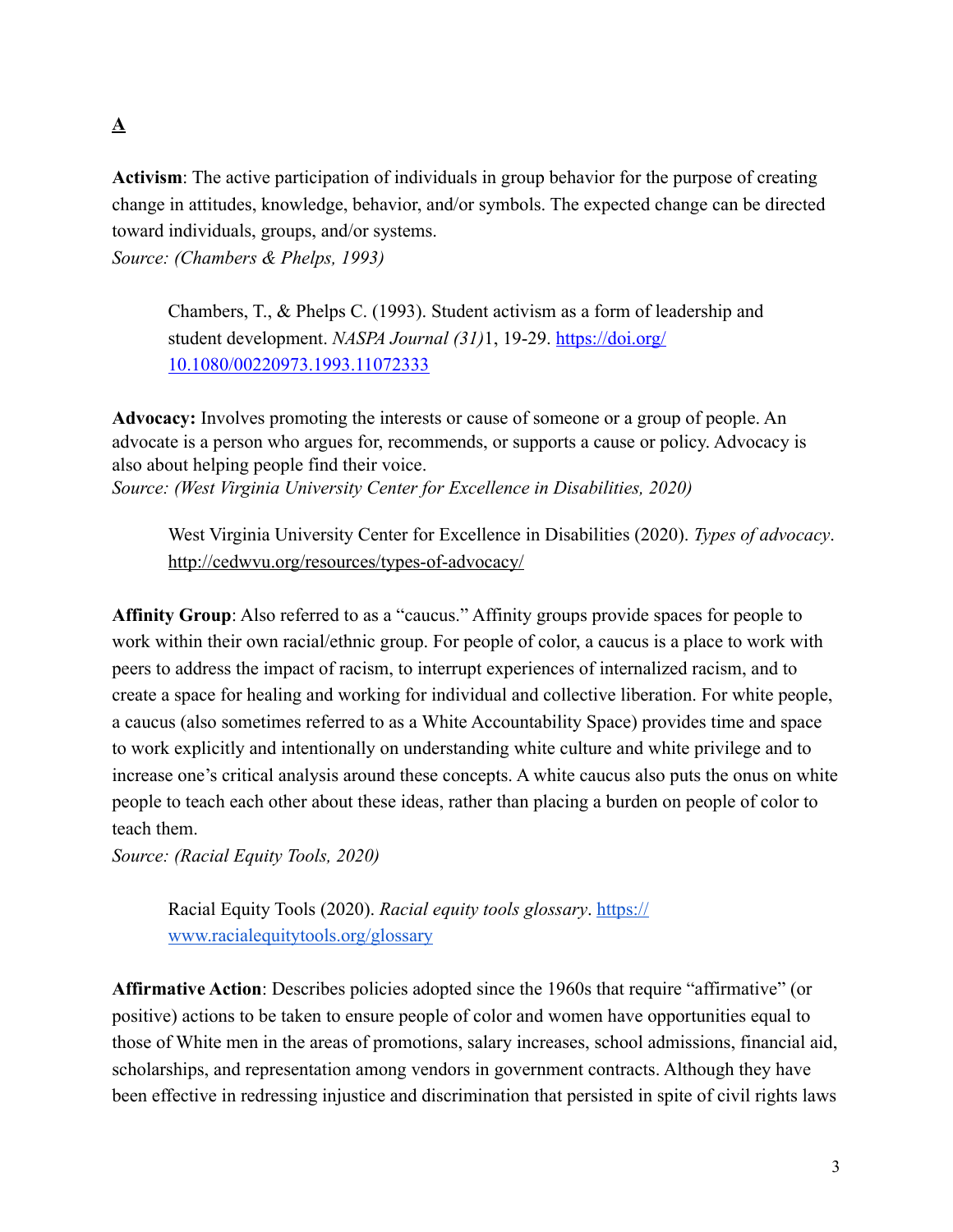and constitutional guarantees, the policies have been attacked because of perceived "reverse discrimination." The Supreme Court has not ruled all affirmative action unconstitutional but has limited the use and ways which policies can be written and applied. *Source: (Race Forward, 2015)*

Race Forward (2015). *Race reporting guide*. The Center for Racial Justice Innovation. <https://www.raceforward.org/reporting-guide>

**Ally**: Someone who makes the commitment and effort to recognize their privilege (based on gender, class, race, sexual identity, etc.) and work in solidarity with oppressed groups in the struggle for justice. Allies understand that it is in their own interest to end all forms of oppression, even those from which they may benefit in concrete ways. Allies commit to reducing their own complicity or collusion in oppression of those groups and invest in strengthening their own knowledge and awareness of oppression.

*Source: (Racial Equity Tools, 2020)*

Racial Equity Tools (2020). *Racial equity tools glossary*. [https://](https://www.racialequitytools.org/glossary) [www.racialequitytools.org/glossary](https://www.racialequitytools.org/glossary)

**Anti-Black Racism**: A pervasive and productive manifestation of White supremacy. Refers to the ways in which Black people are globally and uniquely discriminated against on interpersonal, institutional, and systemic levels in relation to other racial and ethnic groups. Anti-Black racism seeks to strip Black people of their basic humanity and to block, discredit and or otherwise disregard acts of Black resistance and liberation. *Source:* (*CSSP, 2019; Lopez, 2020)*

CSSP (2019). *Key equity terms and concepts: A glossary for shared understanding*. Center for the Study of Social Policy. [https://cssp.org/resource/key-equity-terms-and](https://cssp.org/resource/key-equity-terms-and-concepts-a-glossary-for-shared-understanding/)[concepts-a-glossary-for-shared-understanding/](https://cssp.org/resource/key-equity-terms-and-concepts-a-glossary-for-shared-understanding/)

Lopez A. E. (2020). Anti-Black racism in education: School leaders' journey of resistance and hope. In Papa R. (Ed.), *Handbook on Promoting Social Justice in Education* (pp. 1935 - 1950). Springer. [https://doi.org/10.1007/978-3-030-14625-2\\_37](https://doi.org/10.1007/978-3-030-14625-2_37)

**Anti-Racist Practice**: The work of actively identifying and challenging racism by changing systems, organizational structures, policies and practices, and attitudes to redistribute power in an equitable manner.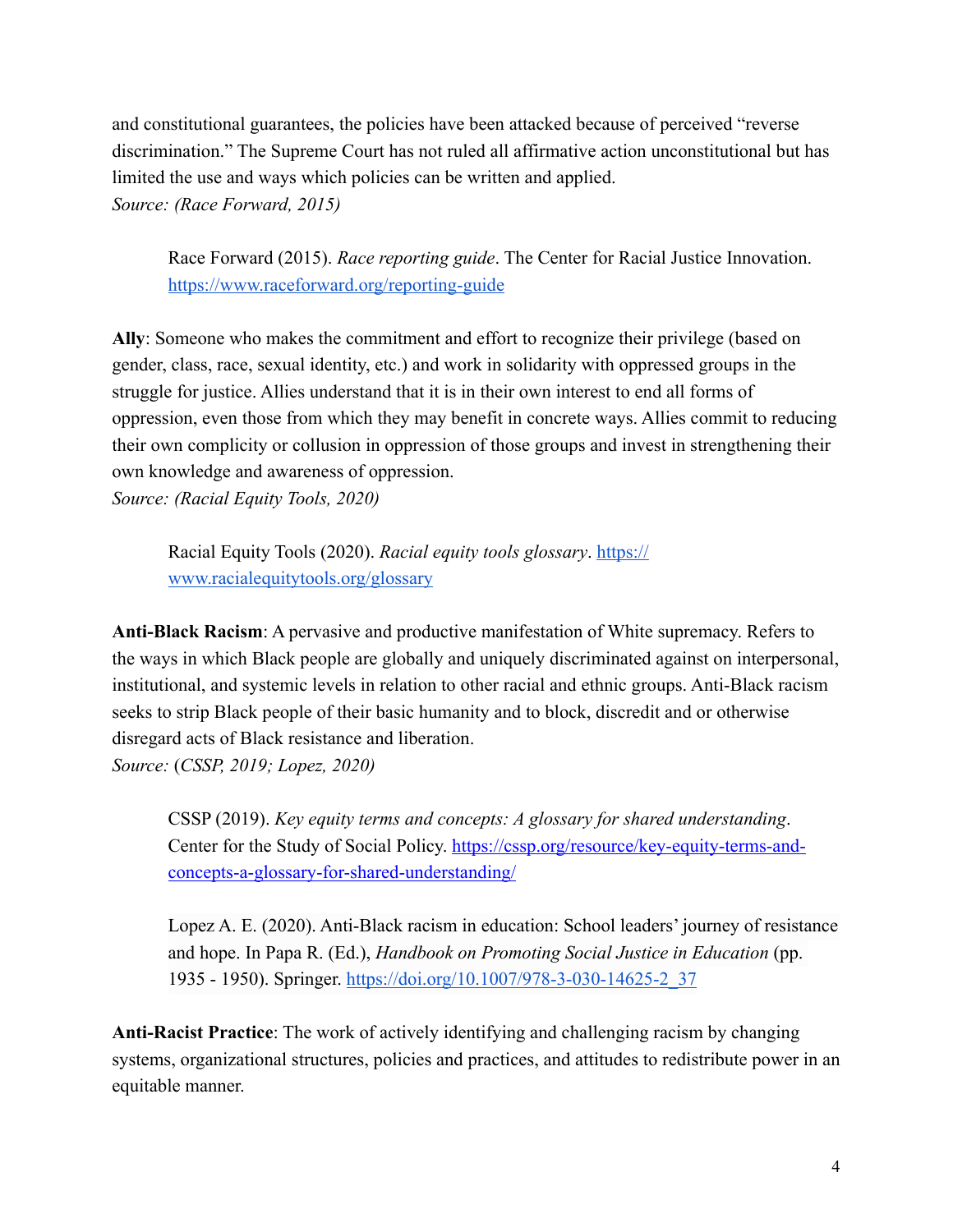CSSP (2019). *Key equity terms and concepts: A glossary for shared understanding*. Center for the Study of Social Policy. [https://cssp.org/resource/key-equity-terms-and](https://cssp.org/resource/key-equity-terms-and-concepts-a-glossary-for-shared-understanding/)[concepts-a-glossary-for-shared-understanding/](https://cssp.org/resource/key-equity-terms-and-concepts-a-glossary-for-shared-understanding/)

**Applied Critical Leadership:** Grounded in practices that are framed by social justice and educational equity wherein leadership results from both professional practice and leaders' embodied lived experiences.

*Source: (Santamaría & Santamaría, 2011; Santamaría & Santamaría, 2015)*

Santamaría, L. J., & Santamaría, A. P. (2011). *Applied critical leadership in education*. Routledge.

Santamaría, L. J., & Santamaría, A. P. (2015). Counteracting educational injustice with applied critical leadership: Culturally responsive practices promoting sustainable change. *International Journal of Multicultural Education*, *17*(1), 22-42. [http://dx.doi.org/](http://dx.doi.org/10.18251/ijme.v17i1.1013) [10.18251/ijme.v17i1.1013](http://dx.doi.org/10.18251/ijme.v17i1.1013)

**Assimilation:** The process whereby a minority group gradually adapts to the customs and attitudes of the prevailing culture. *Source*: *(Noel, 2020)*

Noel, L.-A. (2020). *Assimilation*. Critical Alphabet. [https://criticalalphabet.com/a/](https://criticalalphabet.com/a/assimilation/) [assimilation/](https://criticalalphabet.com/a/assimilation/) 

## **B**

**Bias (Implicit)**: Also known as implicit social cognition, implicit bias refers to the attitudes or stereotypes that affect one's understanding, actions, and decisions in an unconscious manner. These biases, which reside deep in the subconsciousness and encompass both favorable and unfavorable assessments, are activated involuntarily and without an individual's awareness or intentional control.

*Source: (Kirwan Institute for the Study of Race and Ethnicity, 2015)*

Kirwan Institute for the Study of Race and Ethnicity (2015). *Understanding implicit bias*. <http://kirwaninstitute.osu.edu/research/understanding-implicit-bias/>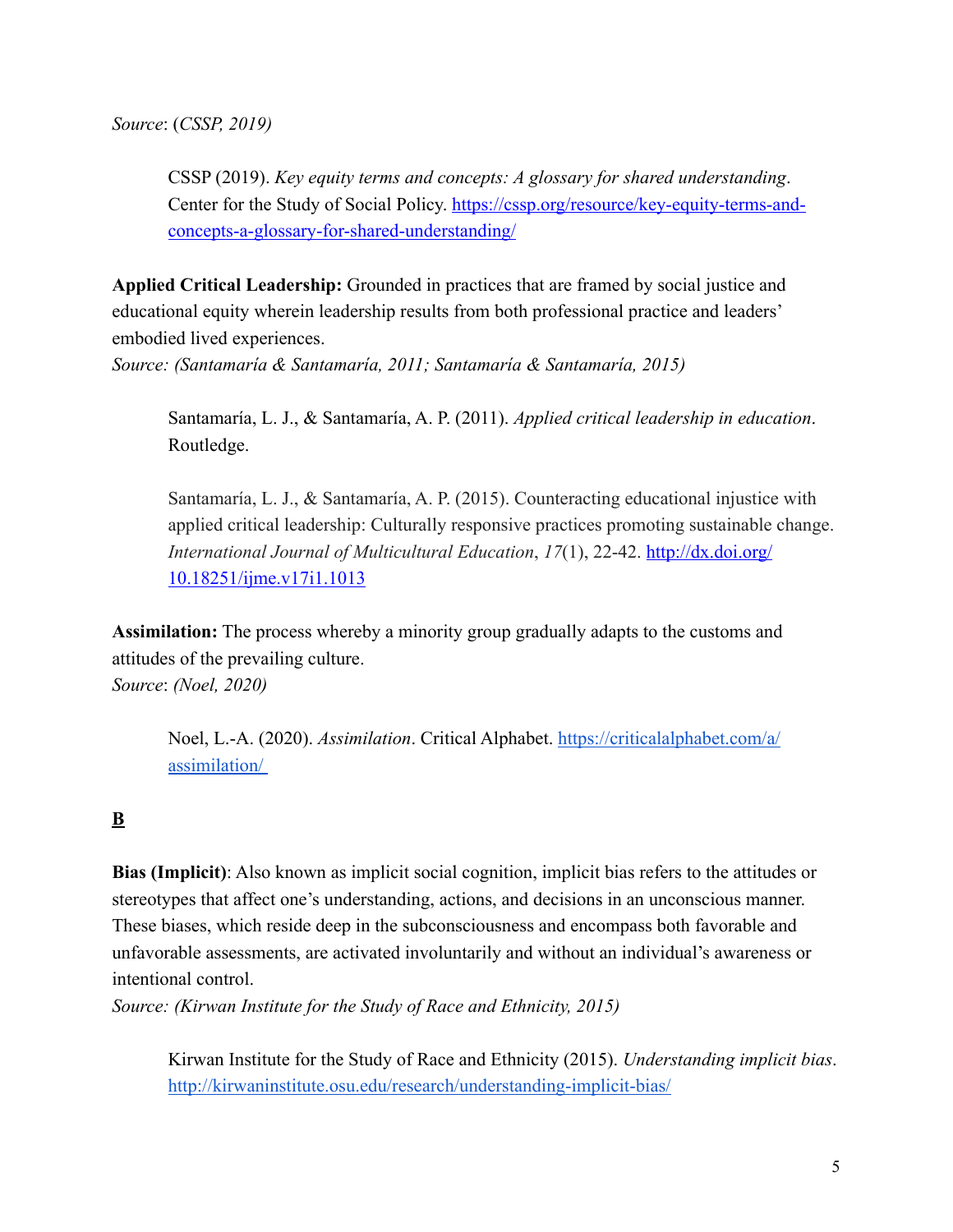**BIPOC:** BIPOC stands for Black, Indigenous, and people of color. Pronounced "bye-pock," this is a term specific to the United States, intended to center the experiences of Black and Indigenous groups and demonstrate solidarity between communities of color. *Source: (Davidson, 2021)*

Davidson, K. (2021). Why we use BIPOC. [https://www.ywcaworks.org/blogs/ywca/](https://www.ywcaworks.org/blogs/ywca/fri-01152021-1332/why-we-use-bipoc) [fri-01152021-1332/why-we-use-bipoc](https://www.ywcaworks.org/blogs/ywca/fri-01152021-1332/why-we-use-bipoc)

**Brave Space**: A learning environment for social justice dialogue which encourages individuals to explore the ways they've been socialized and how this socialization has impacted their identity development while examining both how they view themselves and relate to others. Brave spaces challenge participants to move beyond the comfort often associated with ground rules and "safe spaces."

*Source: (Araro & Clemens, 2013; Rezaei, 2018)*

Araro, B., & Clemens, K. (2013). From safe spaces to brave spaces: A new way to frame dialogue around diversity and social justice. In L. Landreman (Ed.), *The art of effective facilitation: Reflections from social justice educators* (pp. 135–150). Stylus.

Rezaei, R. (2018). Creating brave spaces in leadership education. In K. Guthrie & V. Chunoo (Eds.). *Changing the narrative: Socially just leadership education* (pp. 213-228). Information Age Publishing.

## **C**

**Campus Racial Climate:** Captures the attitudes, perceptions, and expectations in an institutional community around issues of race, ethnicity, and diversity *(Source: Hurtado et al., 1999, p. 3)*

Hurtado, S., Milem, J. F., Clayton-Pedersen, A. R, & Allen, W. R. (1999). Enacting diverse learning environments: Improving the campus climate for racial/ethnic diversity in higher education. *ASHE-ERIC Higher Education Reports Series 26*(8). Jossey-Bass.

**Civic Action** as lifelong practice: The capacity and commitment both to participate constructively with diverse others and to work collectively to address common problems; the practice of working in a pluralistic society and world to improve the quality of people's lives and the sustainability of the planet; the ability to analyze systems in order to plan and engage in public action; the moral and political courage to take risks to achieve a greater public good.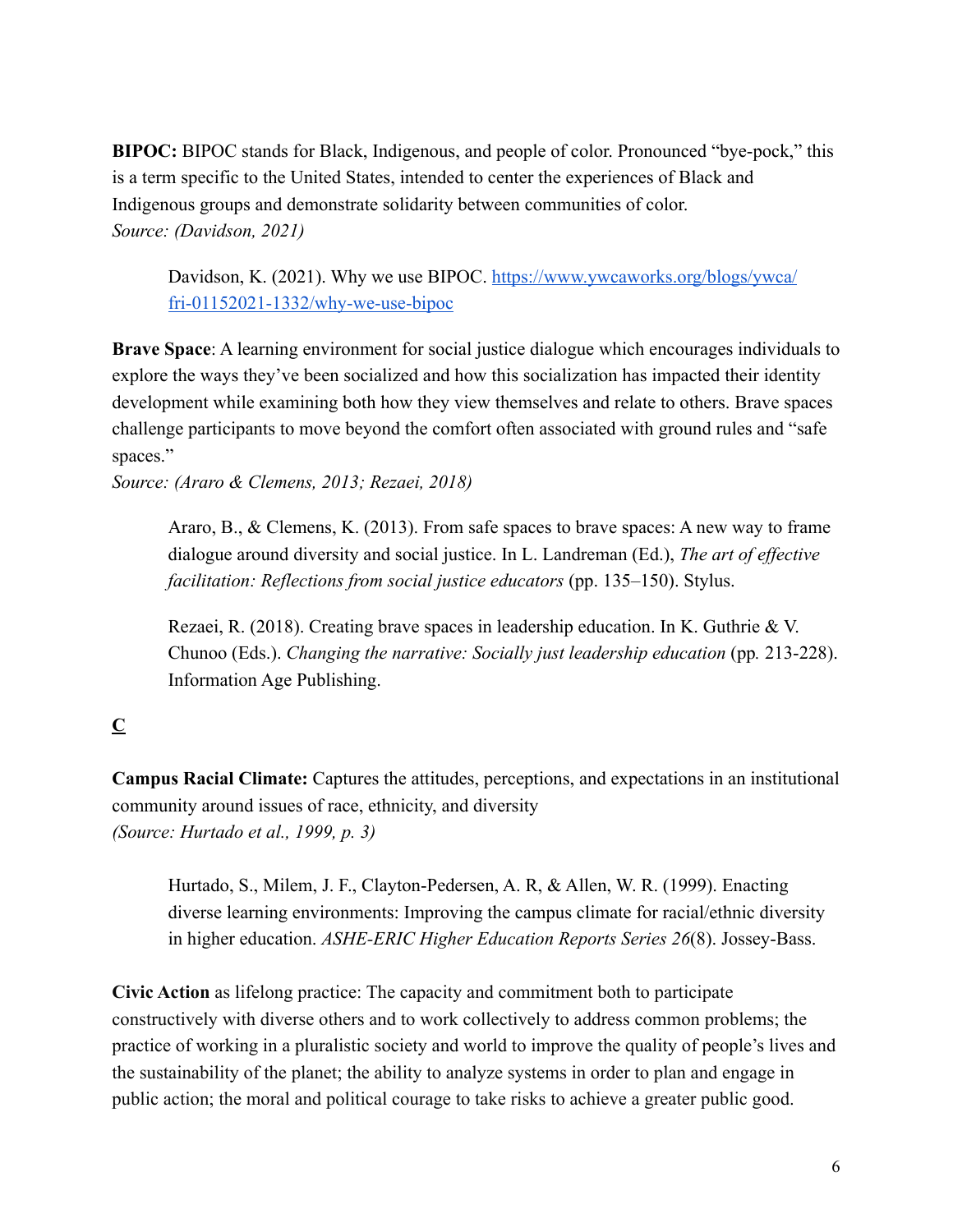*Source: (NASPA, n.d.)*

NASPA (n.d.). Civic Learning and Democratic Engagement (*CLDE) Emergent theory of change*. <http://apps.naspa.org/files/CLDEEmergentTheoryofChange.pdf>

**Civic Agency**: Involves the capacities of citizens to work collaboratively across differences like partisan ideology, faith traditions, income, geography, race, and ethnicity to address common challenges, solve problems and create common ground; requires a set of individual skills, knowledge, and predispositions; also involves questions of institutional design, particularly how to constitute groups and institutions for sustainable collective action. *Source: (NASPA, n.d.)*

NASPA (n.d.). Civic Learning and Democratic Engagement (*CLDE) Emergent theory of change*. <http://apps.naspa.org/files/CLDEEmergentTheoryofChange.pdf>

**Civic Engagement**: Political and non-political behaviors aimed at making a difference in the civic life of communities to which one belongs. Also refers to the process of developing the combination of knowledge, skills, values and motivations to make that difference. *Source: (Ehrlich, 2000, p. vi)*

Ehrlich, T. (2000). *Civic responsibility and higher education.* Greenwood Publishing Group.

**Civic Ethos** of campus: The infusion of democratic values into the customs and habits of everyday practices, structures, and interactions; the defining character of the institution and those in it that emphasizes open-mindedness, civility, the worth of each person, ethical behaviors, and concern for the well-being of others; a spirit of public-mindedness that influences the goals of the institution and its engagement with local and global communities. *Source: (NASPA, n.d.)*

NASPA (n.d.). Civic Learning and Democratic Engagement (*CLDE) Emergent theory of change*. <http://apps.naspa.org/files/CLDEEmergentTheoryofChange.pdf>

**Civic Inquiry:** Integrated within the majors and general education: The practice of inquiring about the civic dimensions and public consequences of a subject of study; the exploration of the impact of choices on different constituencies and entities, including the planet; the deliberate consideration of differing points of views; the ability to describe and analyze civic intellectual debates within one's major or areas of study.

*Source: (NASPA, n.d.)*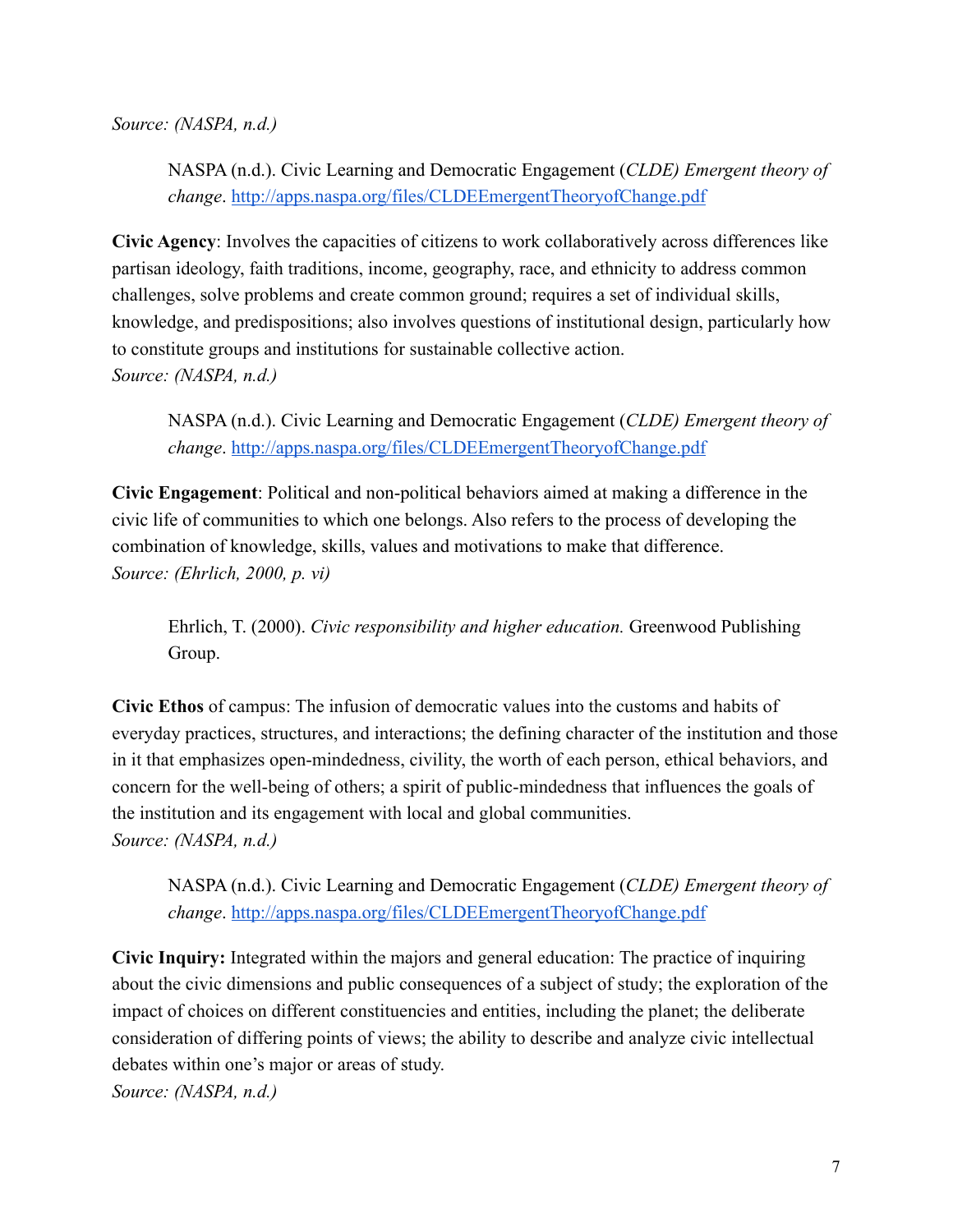NASPA (n.d.). Civic Learning and Democratic Engagement (*CLDE) Emergent theory of change*. <http://apps.naspa.org/files/CLDEEmergentTheoryofChange.pdf>

**Civic Learning**: The acquisition of the knowledge, the intellectual skills and the applied competencies that citizens need for informed and effective participation in civic and democratic life; it also means acquiring an understanding of social values that underlie democratic structures and practices. Civic learning can happen in courses, in the co-curriculum, and in engagement with communities beyond the classroom.

*Source: (Reiff, 2016, p. 3)*

Reiff, J. D. (2016). What if a state required civic learning for all students? *Higher Learning Research Communications, 6*(2).

**Civic Learning and Democratic Engagement:** Civic Learning and Democratic Engagement (CLDE) work centers around developing students into engaged and active community members. Through education around democratic participation, centering the value of dialogue across difference, and nurturing social responsibility, SA pros focused on CLDE work are dedicated to providing students with the knowledge, skills, and abilities to make a difference in their communities. To learn more about CLDE at NASPA, connect with these communities and initiatives.

*Source: (NASPA, n.d.)*

NASPA (n.d.). *Civic learning and democratic engagement*. [https://www.naspa.org/focus](https://www.naspa.org/focus-areas/civic-engagement)[areas/civic-engagement](https://www.naspa.org/focus-areas/civic-engagement)

**Civic Literacy & Skill Building** as a goal for every student: The cultivation of foundational knowledge about fundamental principles and debates about democracy expressed over time, both within the United States and in other countries; familiarity with several key historical struggles, campaigns, and social movements undertaken to achieve the full promise of democracy; the ability to think critically about complex issues and to seek and evaluate information about issues that have public consequences.

*Source: (NASPA, n.d.)*

NASPA (n.d.). Civic Learning and Democratic Engagement (*CLDE) Emergent theory of change*. <http://apps.naspa.org/files/CLDEEmergentTheoryofChange.pdf>

**Colorblind Racial Ideology:** Colorblindness consists of two interrelated dimensions: colorevasion and power-evasion. Color-evasion consists of the denial of potential racial differences by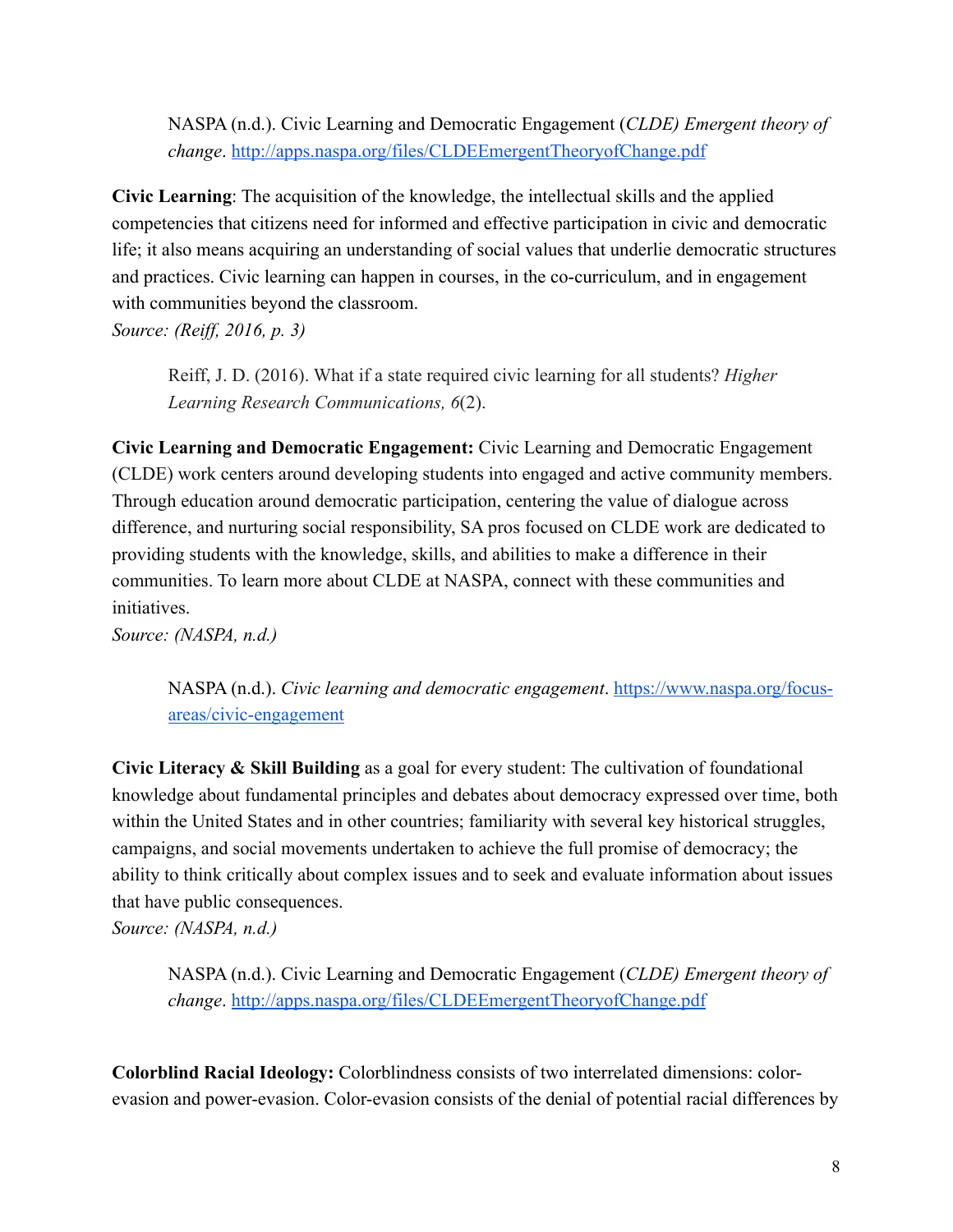emphasizing sameness ("I don't see the color of a person, we are all the same"). Power-evasion consists of the denial of racism by emphasizing the belief that everyone has the same opportunities ("Everyone has an equal chance to succeed in society. It's all of this talk about race that is the problem"). While a color-blind racial ideology may seem to be a pathway to achieve equity, in reality it invalidates the importance of peoples' culture; ignores the manifestations of racist policies which preserves the ongoing processes that maintain racial and ethnic stratification in social institutions.

*Source: (Neville, et. al, 2013; CSSP, 2019, p. 4)*

CSSP (2019). *Key equity terms and concepts: A glossary for shared understanding*. Center for the Study of Social Policy. [https://cssp.org/resource/key-equity-terms-and](https://cssp.org/resource/key-equity-terms-and-concepts-a-glossary-for-shared-understanding/)[concepts-a-glossary-for-shared-understanding/](https://cssp.org/resource/key-equity-terms-and-concepts-a-glossary-for-shared-understanding/)

Neville, H. A., Awad, G. H., Brooks, J. E., Flores, M. P., & Bluemel, J. (2013). Colorblind racial ideology: Theory, training, and measurement implications in psychology. *American Psychologist, 68*(6), 455–466. [https://doi.org/10.1037/a0033282](https://psycnet.apa.org/doi/10.1037/a0033282)

**Colorism**: Using White skin color as the standard, colorism refers to the allocation of privilege and favor to lighter skin colors and disadvantage to darker skin colors. This form of prejudice often results in reduced opportunities for those who are discriminated against, and numerous studies have revealed differences in life outcomes by complexion. Colorism operates both within and across racial and ethnic groups. This term was first coined by Alice Walker in 1983. *Source: (CSSP, 2019, p. 4)*

CSSP (2019). *Key equity terms and concepts: A glossary for shared understanding*. Center for the Study of Social Policy. [https://cssp.org/resource/key-equity-terms-and](https://cssp.org/resource/key-equity-terms-and-concepts-a-glossary-for-shared-understanding/)[concepts-a-glossary-for-shared-understanding/](https://cssp.org/resource/key-equity-terms-and-concepts-a-glossary-for-shared-understanding/)

**Community Engagement**: The collaboration between institutions of higher education and their larger communities (local, regional/state, national, global) for the mutually beneficial exchange of knowledge and resources in a context of partnership and reciprocity. *Source: (California State University San Marcos, 2015)* 

California State University San Marcos (2015). *Carnegie classification*. [https://](https://www.csusm.edu/community/carnegie.html) [www.csusm.edu/community/carnegie.html](https://www.csusm.edu/community/carnegie.html)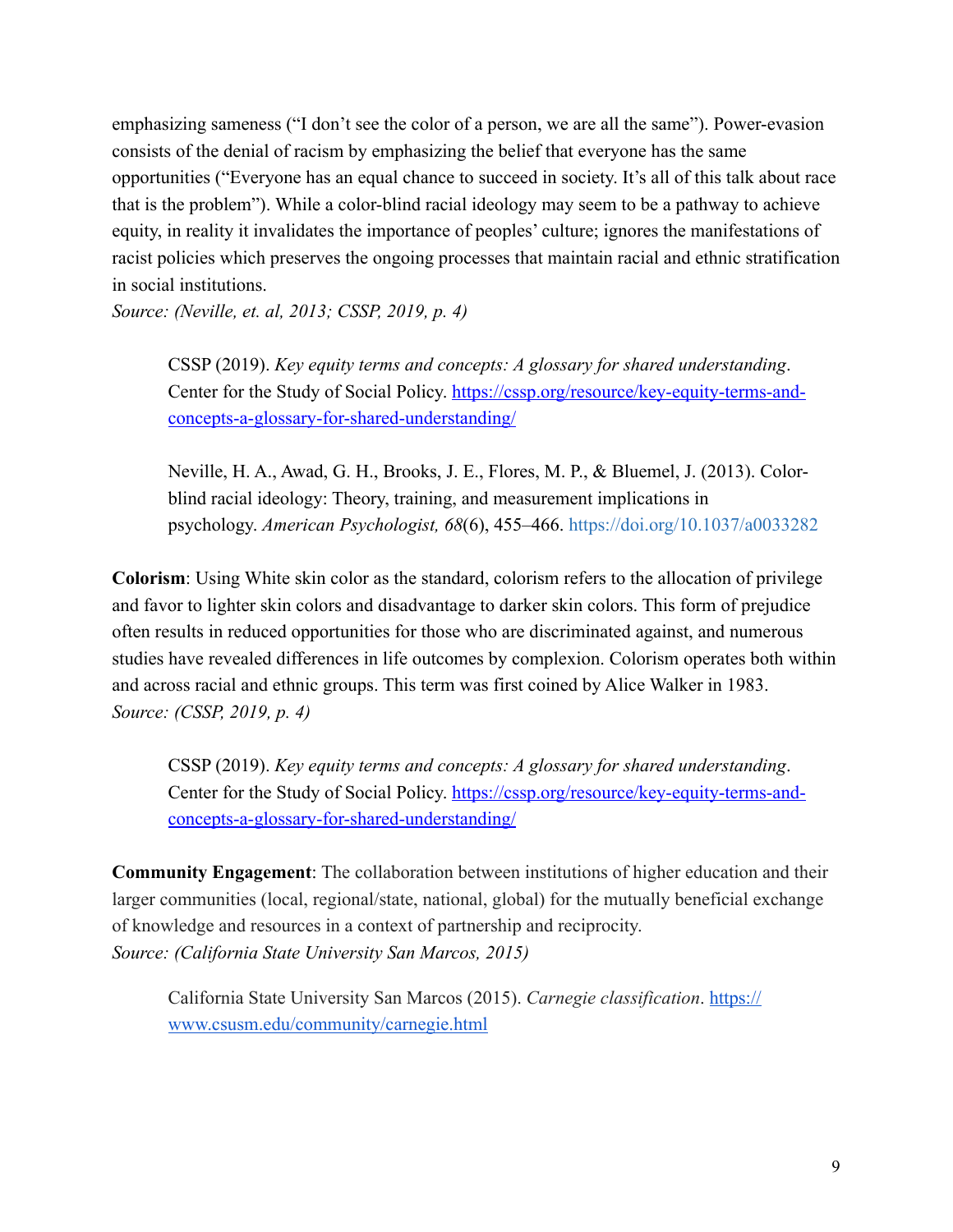**Community Participation**: Refers to citizen engagement in local affairs-such as volunteering with the community, mobilizing public support, fundraising and organizing local groups. *Source: (Lee, et al., 2019)*

Lee, D., Heffron, J. L., & Mirza, M. (2019). Content and effectiveness of interventions focusing on community participation poststroke: A systematic review. *Archives of Physical Medicine and Rehabilitation*, *100*(11), 2179-2192. [https://doi.org/10.1016/](https://doi.org/10.1016/j.apmr.2019.06.008) [j.apmr.2019.06.008](https://doi.org/10.1016/j.apmr.2019.06.008)

**Community Service**: Consists of activities that are completed without pay to help give back to a community. Volunteers tend to receive some benefit by learning more about how their service makes a difference in the lives of the service recipients and its impact in the community. *Source: (Furco, 1996)*

Furco, A. (1996). Is service-learning really better than community service? A study of high school service program outcomes. In A. Furco & S.H. Billigs (Eds.) *Service Learning: The Essence of the Pedagogy* (pp. 23-50). Information Age Publishing. [https://](https://digitalcommons.unomaha.edu/slceslgen/154) [digitalcommons.unomaha.edu/slceslgen/154](https://digitalcommons.unomaha.edu/slceslgen/154)

**Co-Opt or Co-Option:** One [definition](http://www.dictionary.com/browse/cooption) of co-option is "to assimilate, take, or win over into a larger or established group." Once a social justice movement becomes co-opted, it has in turn been immobilized as it is swept up into becoming a part or extension of the larger group or system(s) it initially sought to dismantle and transform. *Source: (Feldman, 2018)* 

Feldman, B. M. (2018). *The co-option and oppression of a social justice movement: Professionalized peer support services*. [https://medium.com/@feldman.brooke.m/the-co](https://medium.com/@feldman.brooke.m/the-co-option-and-oppression-of-a-social-justice-movement-professionalized-peer-support-services-2b857903c150)[option-and-oppression-of-a-social-justice-movement-professionalized-peer-support](https://medium.com/@feldman.brooke.m/the-co-option-and-oppression-of-a-social-justice-movement-professionalized-peer-support-services-2b857903c150)[services-2b857903c150](https://medium.com/@feldman.brooke.m/the-co-option-and-oppression-of-a-social-justice-movement-professionalized-peer-support-services-2b857903c150) 

**Counternarratives:** Stories of individuals and groups whose narratives have been marginalized, lost, skewed, or remain untold. These narratives challenge dominant discourses that serve to target some and protect others from oppression. *Source: (Davis & Harrison, 2013)* 

Davis, T., & Harrison, L. M. (2013). *Advancing social justice: Tools, pedagogies, and strategies to transform your campus*. John Wiley & Sons.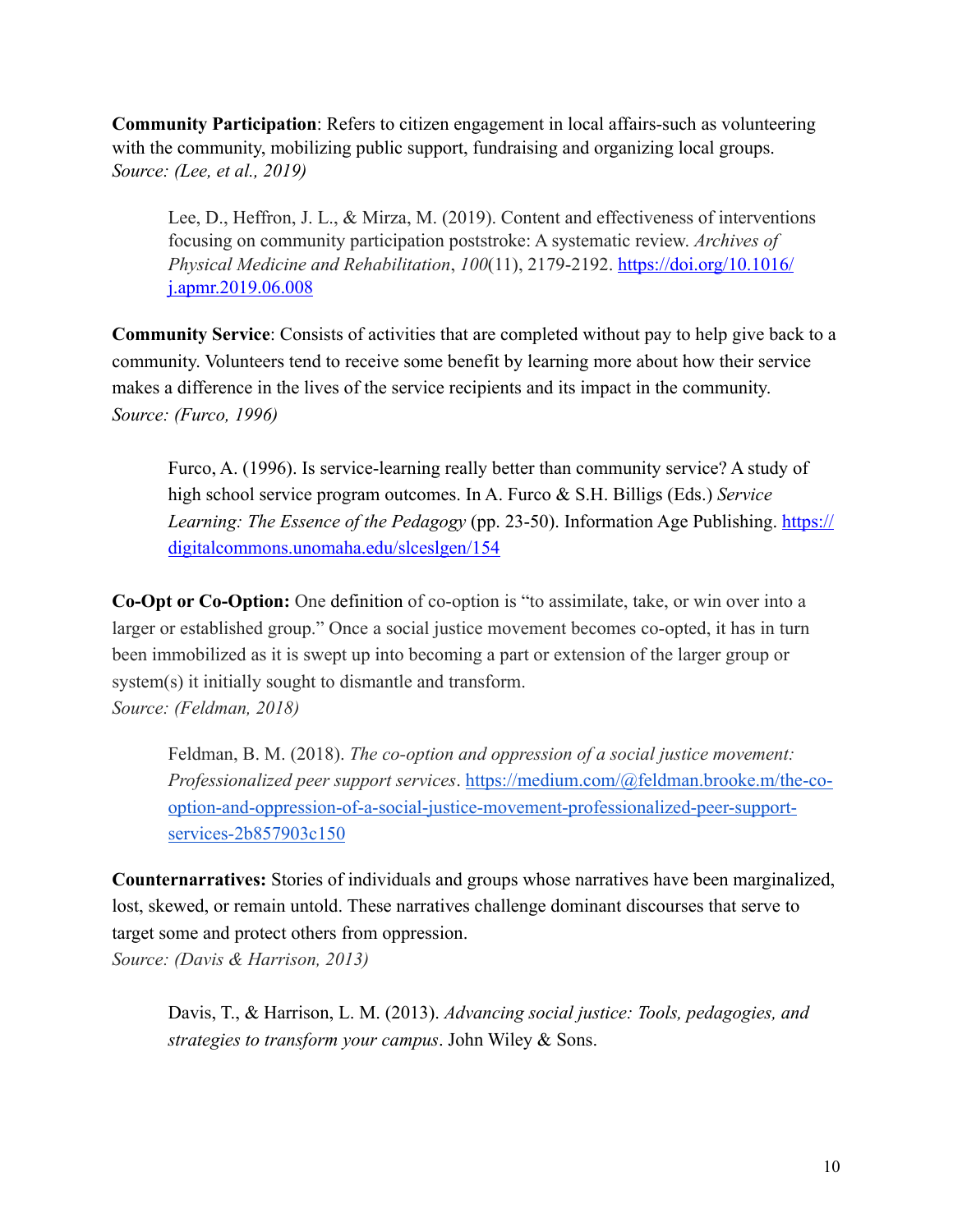**Critical Leadership Studies (CLS)**: A set of "broad, diverse and heterogeneous perspectives that share a concern to critique the power relations and identity constructions through which leadership dynamics are often reproduced, frequently rationalized, sometimes resisted and occasionally transformed." CLS examines complex power dynamics between leaders, followers, and context and highlights the "significance of follower agency and their potential for dissent and resistance."

*Source: (Collinson, 2011)*

Collinson, D. (2011). Critical leadership studies. In A. Bryman, D. Collinson, K. Grunt, B. Jackson, & M. Uhl-Bien (Eds.). *The Sage handbook of leadership studies* (pp. 181-194). Sage.

**Critical Race Theory (CRT)**: A movement born out of Critical Legal Studies (CLS), and postcivil rights era activism in the 1980s. CRT critiques liberal, color-blind notions of sociopolitical power and seeks to address the institutional, structural, and ideological reproduction of racial hierarchy through philosophical critique and dynamic community and institutional engagement. *Source: (Crenshaw, 2011)* 

Crenshaw, K. W. (2011). Twenty years of critical race theory: Looking back to move forward. *Connecticut Law Review, 43*(5), 1253-1352.

**Culturally Relevant Leadership Learning (CRLL):** The CRLL model drawn upon Ladson-Billings' (1995) culturally relevant pedagogy to provide a framework for leadership programs. The goal is to position leadership educators to address complexities of social inequity through leadership learning. The model includes components of campus racial climate; leader identity, efficacy and capacity; and the process of leadership. *Source: (Ladson-Billings, 1995; Osteen et al., 2016)*

Ladson-Billings, G. (1995). Toward a theory of culturally relevant pedagogy. *American Educational Research Journal, 32*, 465–491. [https://doi.org/](https://doi.org/10.3102/00028312032003465) [10.3102/00028312032003465](https://doi.org/10.3102/00028312032003465)

Osteen, L., Guthrie, K. L., Bertrand-Jones, T. (2016). Leading to transgress: Critical considerations for transforming leadership learning. *New Directions for Student Leadership, 152*, 95-106. <https://onlinelibrary.wiley.com/doi/abs/10.1002/yd.20212>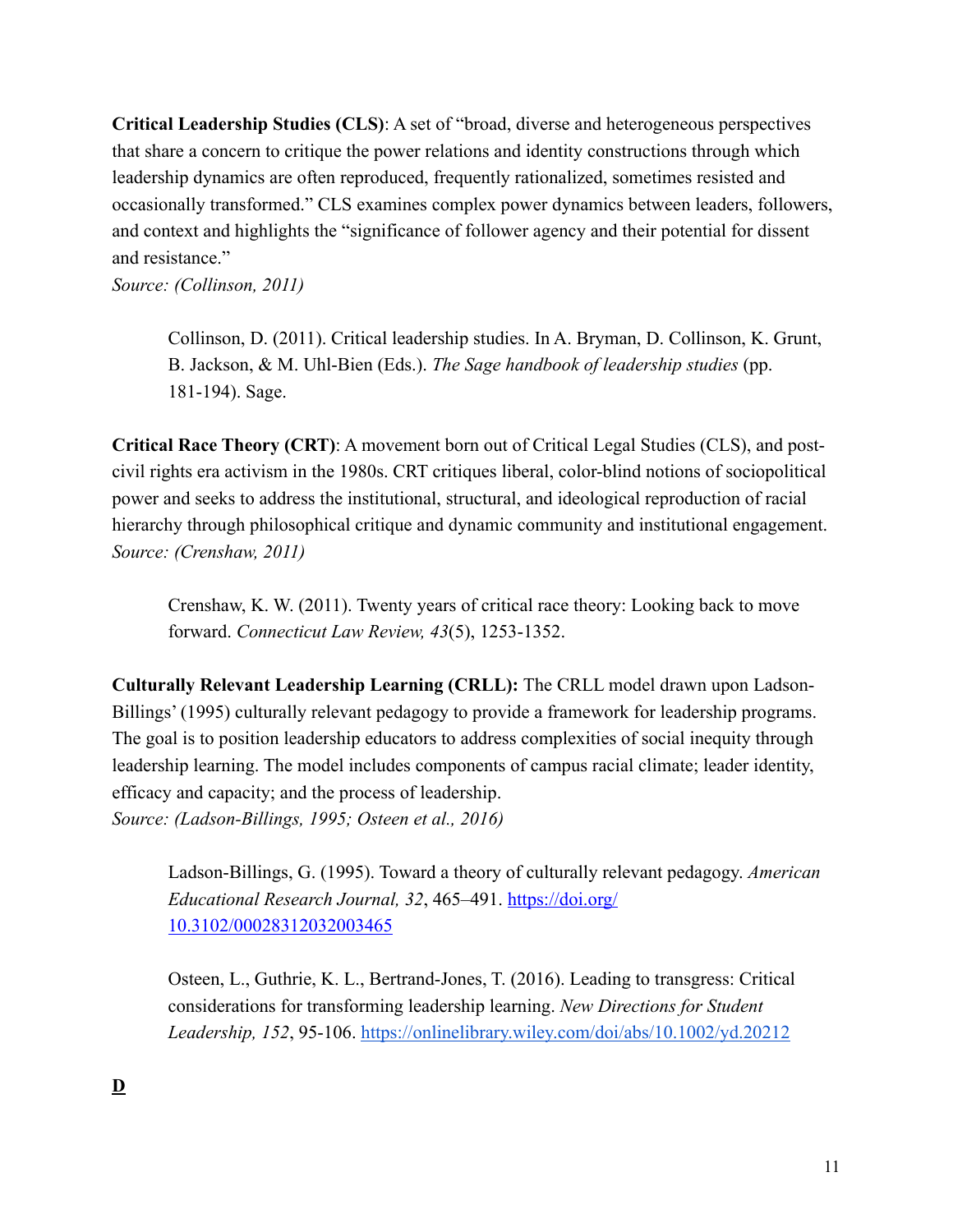**Decolonization**: The active resistance against colonial powers, and a shifting of power towards political, economic, educational, cultural, psychic independence and power that originate from a colonized nation's own indigenous culture. This process occurs politically and also applies to personal and societal psychic, cultural, political, agricultural, and educational deconstruction of colonial oppression.

*Source: (Racial Equity Tools, 2020)*

Racial Equity Tools (2020). *Racial Equity Tools Glossary*. [https://](https://www.racialequitytools.org/glossary) [www.racialequitytools.org/glossary](https://www.racialequitytools.org/glossary)

**Defund**: (As in "Defund the Police"). The reallocation of public funds away from law enforcement activities and organizations toward community resources such as housing, health and education.

*Source: (Vox, 2020)* 

Vox (2020). What "defund the police" really means. *Youtube*. [https://youtu.be/I9w841nrIBg](https://youtu.be/I9w841nrIBgvoter-suppression)

**Democratic Participation:** Acts that are intended to influence the behavior of those empowered to make decisions.

*Source: (Verba, 1967)* 

Verba, S. (1967). Democratic participation. *The Annals of the American Academy of Political and Social Science*, *373*(1), 53-78. [https://doi.org/](https://doi.org/10.1177/000271626737300103) [10.1177/000271626737300103](https://doi.org/10.1177/000271626737300103)

**Differential Racialization:** The process by which groups of people are racialized in differing ways at different times to serve the needs and interests of Whiteness. *Source: (Basile & Black, 2019)* 

Basile, V., & Black, R. (2019). They hated me till I was one of the "good ones": Toward understanding and disrupting the differential racialization of undergraduate African American STEM majors. *The Journal of Negro Education*, *88*(3), 379-390.

**Discrimination:** Treatment of an individual or group based on their actual or perceived membership in a social category, usually used to describe unjust or prejudicial treatment on the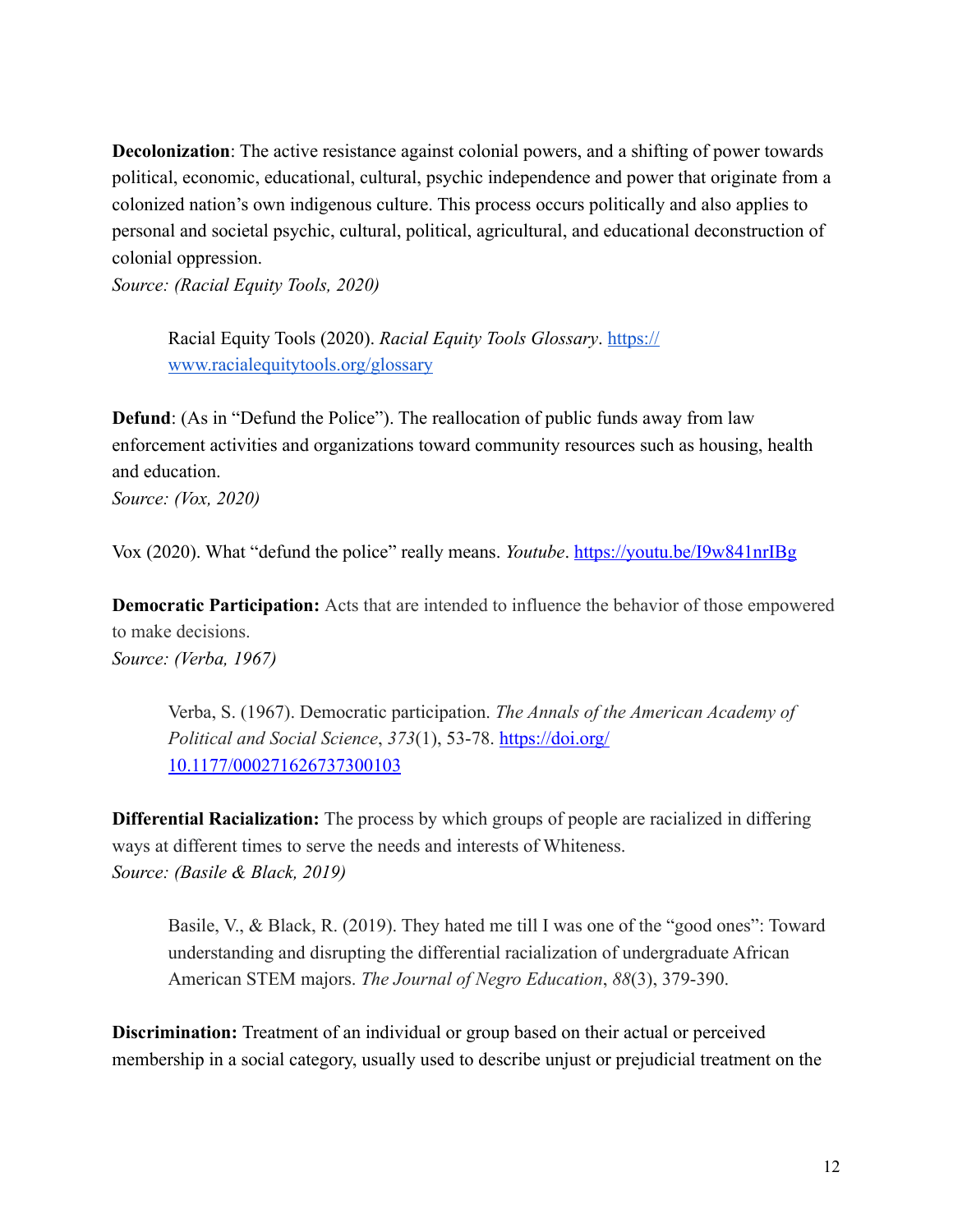grounds of race, age, sex, gender, ability, socioeconomic class, immigration status, national origin, or religion. *Source: (Center for Racial Justice Innovation, 2015)*

Center for Racial Justice Innovation. (2015). *Race reporting guide*. [https://](https://www.raceforward.org/sites/default/files/Race%2520Reporting%2520Guide%2520by%2520Race%2520Forward_V1.1.pdf) [www.raceforward.org/sites/default/files/](https://www.raceforward.org/sites/default/files/Race%2520Reporting%2520Guide%2520by%2520Race%2520Forward_V1.1.pdf) [Race%20Reporting%20Guide%20by%20Race%20Forward\\_V1.1.pdf](https://www.raceforward.org/sites/default/files/Race%2520Reporting%2520Guide%2520by%2520Race%2520Forward_V1.1.pdf)

**Disenfranchisement:** Disenfranchisement becomes apparent through the implementation of colorblind policies that impose a financial hardship, create confusion, limits access to the ballot, dilute the vote geographically, or use subjective measures of eligibility. *Source: (Blessett, 2015)* 

Blessett, B. (2015). Disenfranchisement: Historical underpinnings and contemporary manifestations. *Public Administration Quarterly*, 3-50. [https://www.jstor.org/stable/](https://www.jstor.org/stable/24372042) [24372042](https://www.jstor.org/stable/24372042)

**Diversity:** Diversity includes all the ways in which people differ, and it encompasses all the different characteristics that make one individual or group different from another. *Source: (Racial Equity Tools, 2020)*

Racial Equity Tools (2020). *Racial equity tools glossary*. [https://](https://www.racialequitytools.org/glossary) [www.racialequitytools.org/glossary](https://www.racialequitytools.org/glossary)

# **E**

**Ethical Leadership:** Calls on those in power to exercise their personal obligation to carry out the functions of their roles in ways that do not cause harm to others. Ethical leadership requires accountability when harm is done and/or when ethical standards are not met. *Source: (Collins & Whittington, 2021)*

Collins, J. D. & Whittington, S. L. (2021). Never neutral: Challenging the presumed centrality of ethics in socially just leadership. In K. L. Guthrie & V. S. Chunoo (Eds.), *Shifting the mindset: Socially just leadership education*. Information Age Publishing. <https://www.infoagepub.com/products/Shifting-the-Mindset>

**Ethics:** The systematic study of how and why behavior is considered right or wrong, good or bad.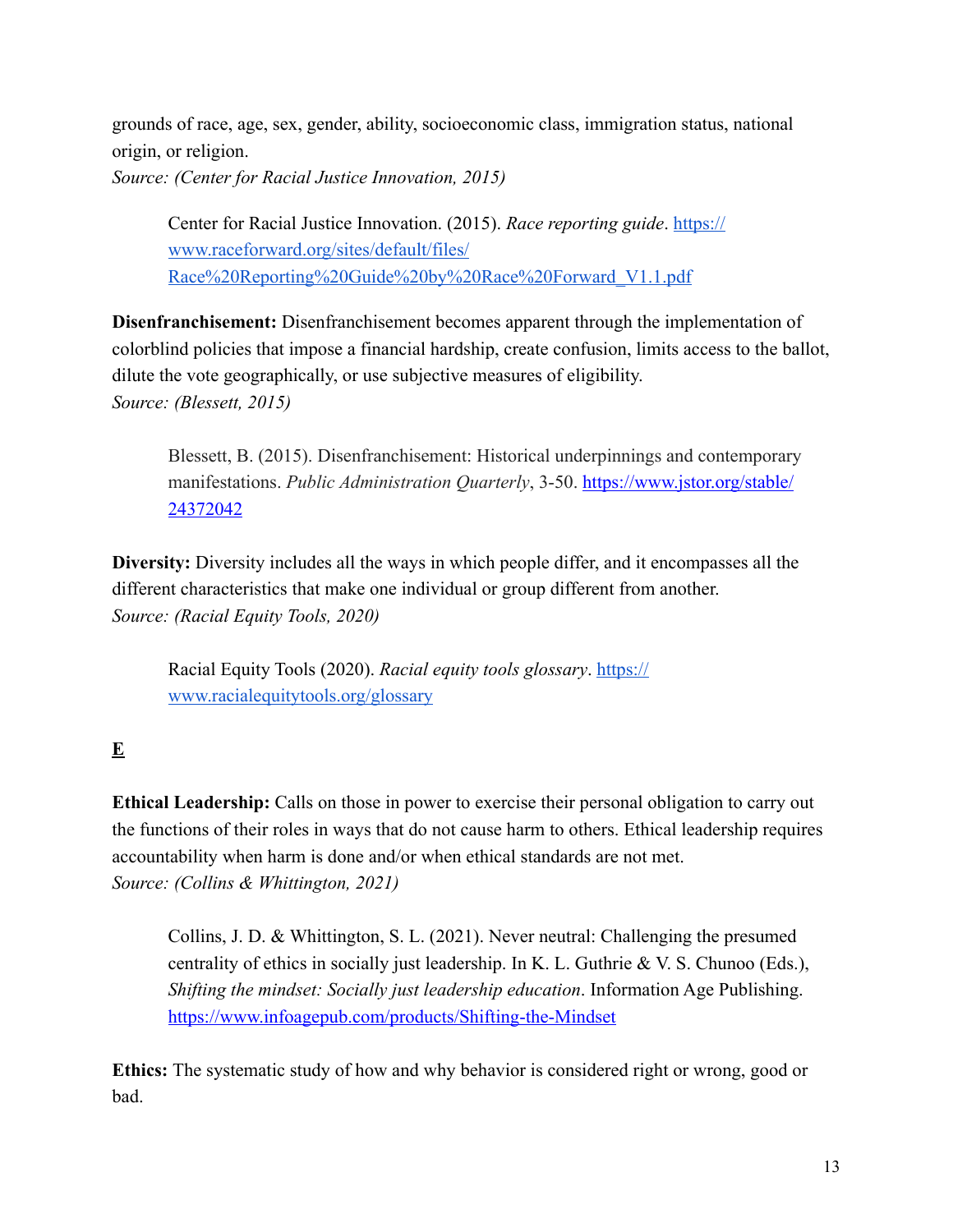*Source*: *(Shapiro & Stefkovich, 2016)*

Shapiro, J. P., & Stefkovich, J. A. (2016). *Ethical leadership and decision making in education: Applying theoretical perspectives to complex dilemmas* (4th ed). Routledge.

**Ethnicity**: Refers to clusters of people who have common culture traits that they distinguish from those of other people. People who share a common language, geographic locale or place of origin, religion, sense of history, traditions, values, beliefs, food habits, and so forth, are perceived, and view themselves as constituting an ethnic group. *Source*: *(Smedley & Smedley, 2005)*

Smedley, A., & Smedley, B. D. (2005). Race as biology is fiction, racism as a social problem is real: Anthropological and historical perspectives on the social construction of race. *American Psychologist, 60(*1), 16–26. <https://doi.org/10.1037/0003-066X.60.1.16>

**Ethnocentrism***:* A nearly universal syndrome of attitudes and behaviors, typically including ingroup favoritism. *Source*: *(Hammond & Axelrod, 2006)*

Hammond, R. A., & Axelrod, R. (2006). The evolution of ethnocentrism. *Journal of* 

*Conflict Resolution*, *50*(6), 926-936. <https://doi.org/10.1177/0022002706293470>

**Educational Equity**: The condition that is achieved "when educational policies, practices, interactions, and resources, are representative of, constructed by, and responsive to all people such that each individual has access to, can meaningfully participate, and make progress in highquality learning experiences that empower them towards self-determination and reduces disparities in outcomes regardless of individual characteristics and cultural identities" *(Source: Warren et al, 2016, p. 3).* 

Warren, C. L., Kyser, T. S., Moore, T., Skelton, S. M., and Thorius, K. A. K. (2016). *Leadership practices for transformative change towards equity*. The Great Lakes Equity Center (GLEC). [https://greatlakesequity.org/resource/leadership-practices](https://greatlakesequity.org/resource/leadership-practices-transformative-change-towards-equity)[transformative-change-towards-equity](https://greatlakesequity.org/resource/leadership-practices-transformative-change-towards-equity)

**Equity**: Means fairness and justice and focuses on outcomes that are most appropriate for a given group, recognizing different challenges, needs, and histories. It is distinct from diversity, which can simply mean variety (the presence of individuals with various identities). It is also not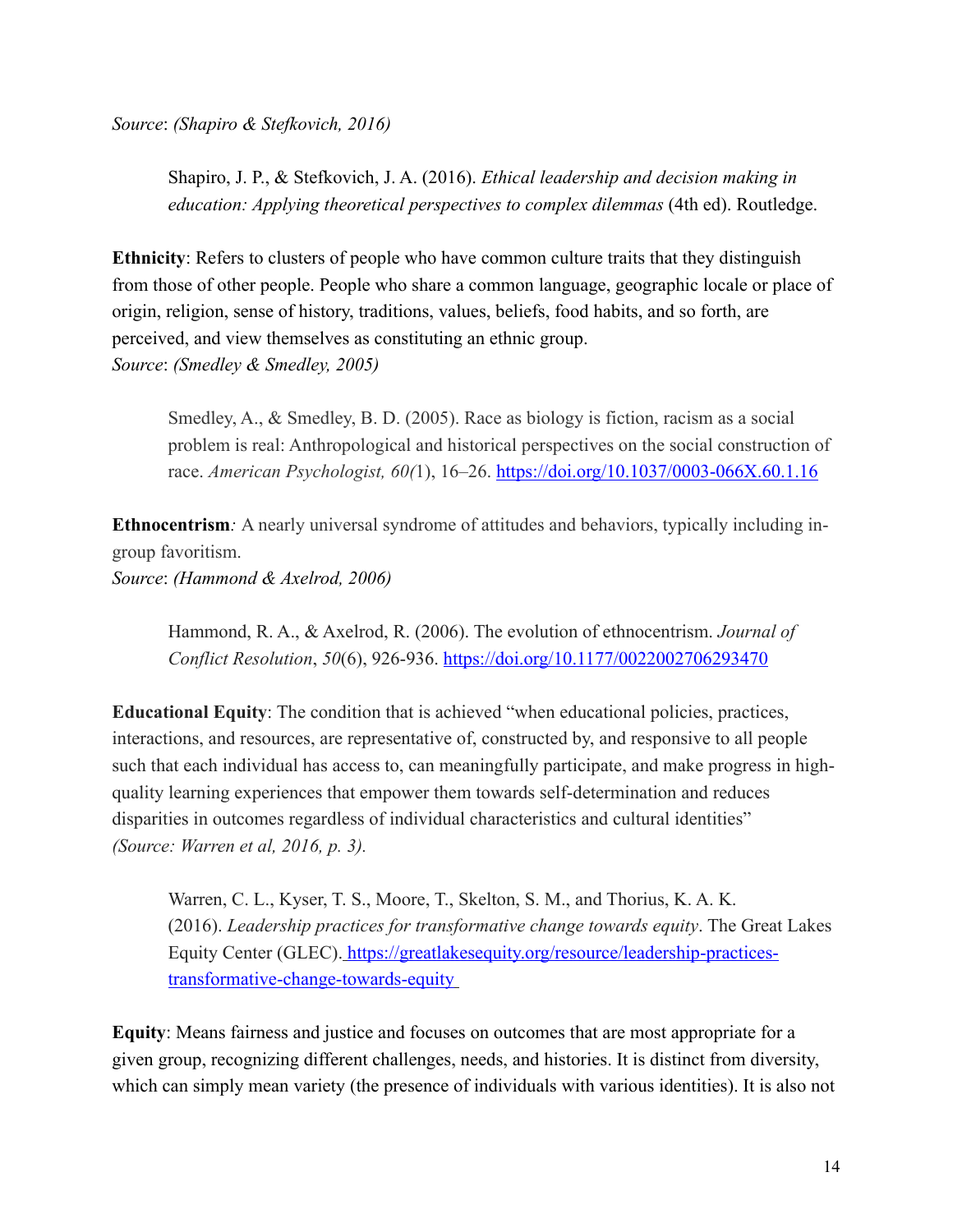equality, or "same treatment," which doesn't take differing needs or disparate outcomes into account. Systemic equity involves a robust system and dynamic process consciously designed to create, support and sustain social justice.

*Source: (Center for Racial Justice Innovation, 2015)*

Center for Racial Justice Innovation. (2015). *Race reporting guide*. [https://](https://www.raceforward.org/sites/default/files/Race%2520Reporting%2520Guide%2520by%2520Race%2520Forward_V1.1.pdf) [www.raceforward.org/sites/default/files/](https://www.raceforward.org/sites/default/files/Race%2520Reporting%2520Guide%2520by%2520Race%2520Forward_V1.1.pdf) [Race%20Reporting%20Guide%20by%20Race%20Forward\\_V1.1.pdf](https://www.raceforward.org/sites/default/files/Race%2520Reporting%2520Guide%2520by%2520Race%2520Forward_V1.1.pdf)

**I**

**Inclusion:** Being included within a group or structure. More than simply diversity and quantitative representation, inclusion involves authentic and empowered participation, with a true sense of belonging and full access to opportunities. *Source: (Center for Racial Justice Innovation, 2015)*

Center for Racial Justice Innovation. (2015). *Race reporting guide.* [https://](https://www.raceforward.org/sites/default/files/Race%2520Reporting%2520Guide%2520by%2520Race%2520Forward_V1.1.pdf) [www.raceforward.org/sites/default/files/](https://www.raceforward.org/sites/default/files/Race%2520Reporting%2520Guide%2520by%2520Race%2520Forward_V1.1.pdf) [Race%20Reporting%20Guide%20by%20Race%20Forward\\_V1.1.pdf](https://www.raceforward.org/sites/default/files/Race%2520Reporting%2520Guide%2520by%2520Race%2520Forward_V1.1.pdf)

**Inclusive Leadership**: Leadership practice that allows everyone, across multiple types of differences, to participate, contribute, have a voice, and feel that they are connected and belong, all without losing individual uniqueness or having to give up valuable identities or aspects of themselves. Inclusive leadership reframes both what it means to be an insider in a work group or organization and who gets to define that. Rather than treating membership and participation as a privilege granted by those traditionally in power to those previously excluded—often with assimilation to established norms as a condition of full acceptance—inclusive practices redefine who the "we" is in an organization or work group so that all have the right to be there and to have an equal voice, both in managing the boundary and in defining (and redefining) norms, values, and preferred styles for success. *Source: (Ferdman, 2020, pp. 44-64)*

Ferdman, B. M. (2020). *Inclusive leadership: Transforming diverse lives, workplaces, and societies*. Taylor & Francis.

**Institutional Racism:** Institutional racism refers specifically to the ways in which institutional policies and practices create different outcomes for different racial groups. *Source: (Racial Equity Tools, 2020)*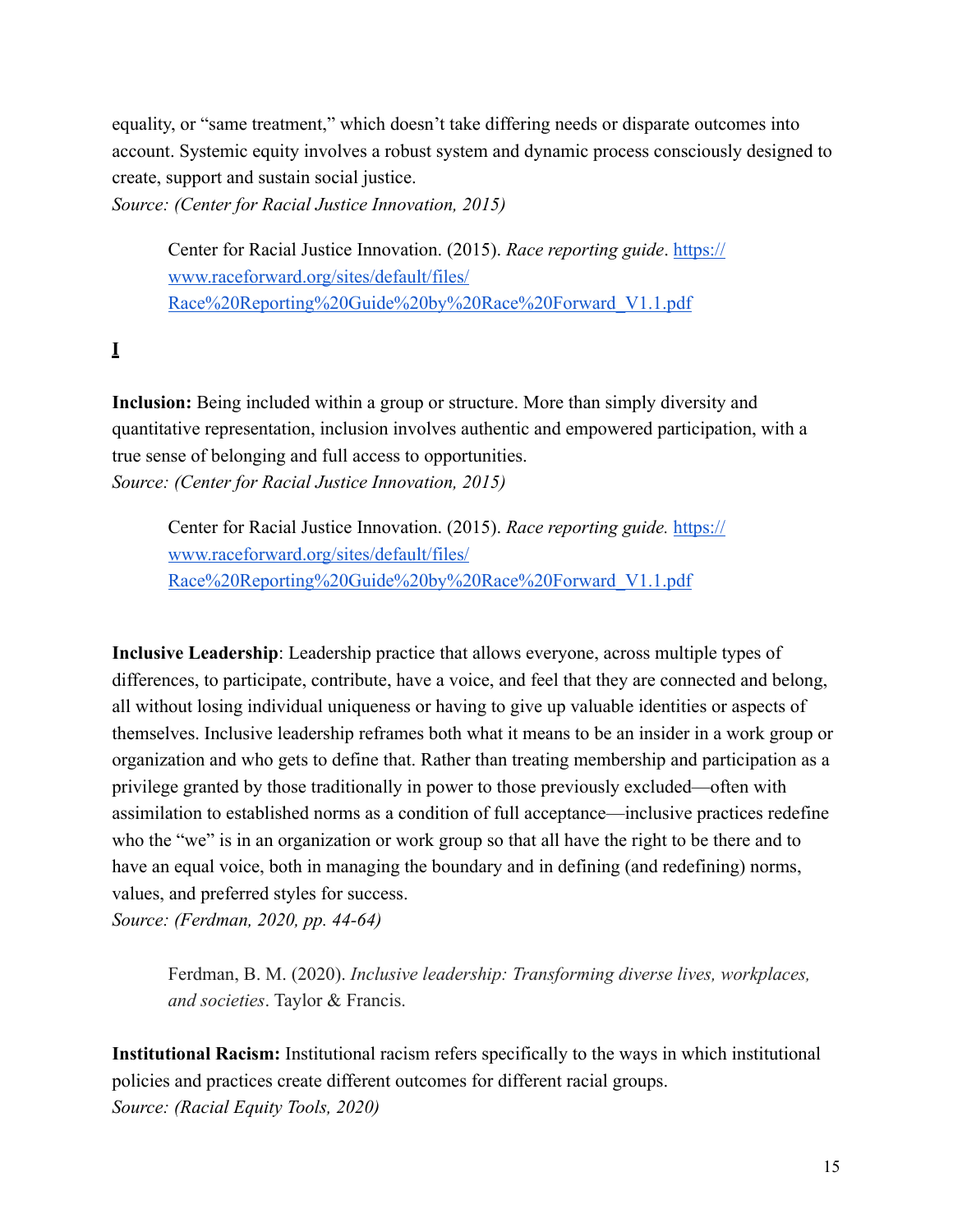Racial Equity Tools (2020). *Racial equity tools glossary*. [https://](https://www.racialequitytools.org/glossary) [www.racialequitytools.org/glossary](https://www.racialequitytools.org/glossary)

**Internalized Dominance:** Internalizing and acting out (often unintentionally) the constant messages circulating in the culture that you and your group are superior to the minorities group and thus entitled to your higher position. *Source: (DiAngelo, 1997)*

DiAngelo, R. (1997). Heterosexism: Addressing internalized dominance. *Journal of Progressive Human Services*, *8*(1), 5-21.

**Internalized Oppression:** The ''internalizing'' or believing, on the part of a target group, the lies and misinformation that the agent group disseminates. It is expressed in behavior and interactions between individual members of the target group who repeat the content of the lies or misinformation. Internalized oppression is always an involuntary reaction to the experience of oppression on the part of the target group *Source: (Adams & Bell, 2016)*

Adams, M. E. & Bell, L. A. (2016). *Teaching for diversity and social justice* (3rd Ed). Routledge/Taylor & Francis Group.

**Intersectionality:** A prism to see the interactive effects of various forms of discrimination and disempowerment. It looks at the way that racism, many times, interacts with patriarchy, heterosexism, classism, xenophobia — seeing that the overlapping vulnerabilities created by these systems actually create specific kinds of challenges.

These distinct problems create challenges for movements that are only organized around singleaxis issues. So when racial justice doesn't have a critique of patriarchy and homophobia, the particular way that racism is experienced and exacerbated by heterosexism, classism etc., falls outside of our political organizing. It means that significant numbers of people in our communities aren't being served by social justice frames because they don't address the particular ways that they're experiencing discrimination. *Source: (Guodabia, 2018)* 

Guobadia, O. (2018, August 31). *Kimberlé Crenshaw and Lady Phyll talk intersectionality, solidarity, and self-care*. [https://www.them.us/story/kimberle-crenshaw](https://www.them.us/story/kimberle-crenshaw-lady-phyll-intersectionality)[lady-phyll-intersectionality](https://www.them.us/story/kimberle-crenshaw-lady-phyll-intersectionality)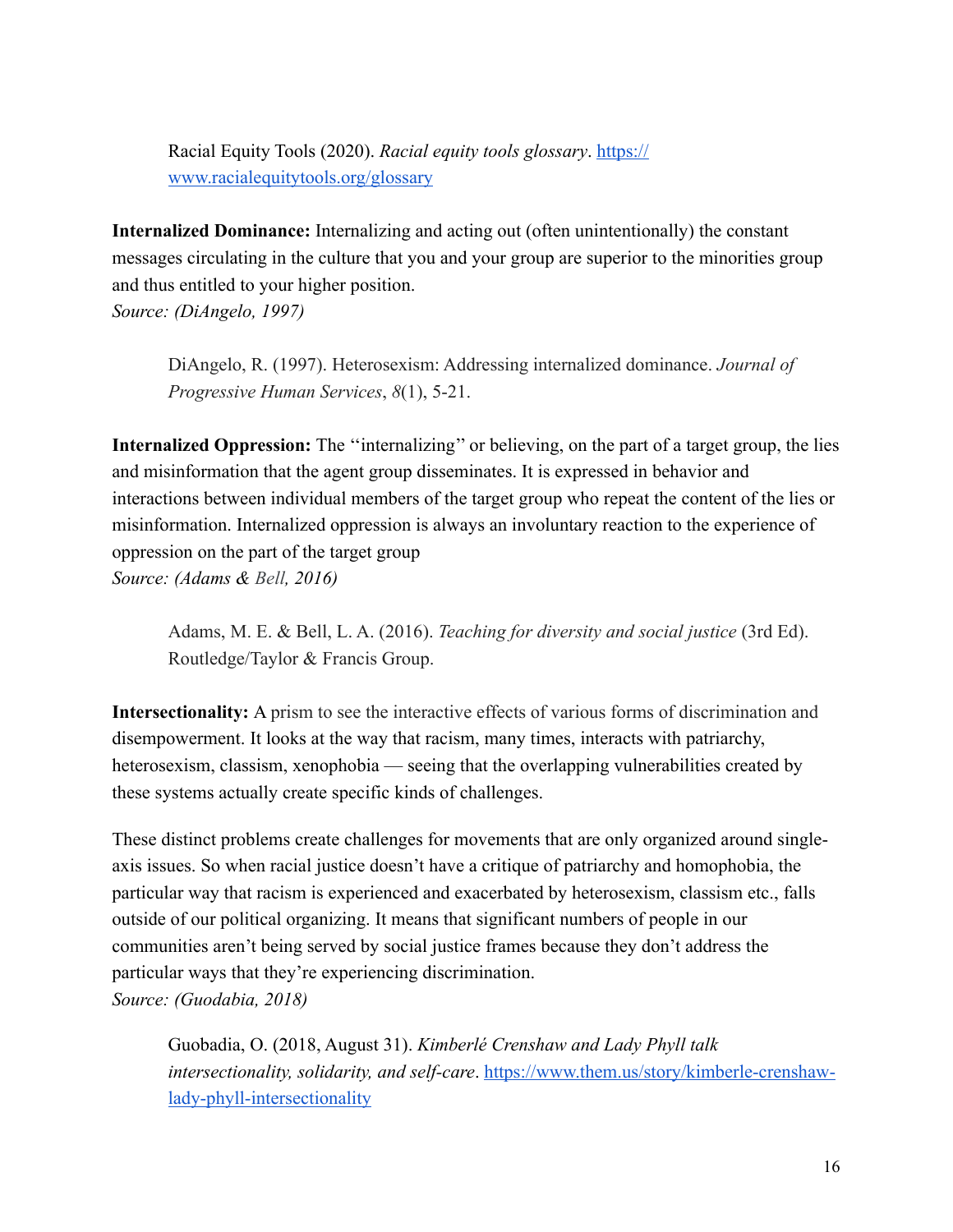## **J**

**Justice-Impacted Student:** An individual enrolled as a student at a two-or-four-year college or university who has been directly and/or indirectly involved with the criminal justice system (e.g., a child of an incarcerated person). *Source: (Johnson et al, 2020)*

Johnson, R. M., Abreu, J., Quaye, S. J., Harper, S. R., & Pendakur, S. L. (2020). Engaging justice-involved students. In S. R. Harper & S. J. Quaye (Eds.) *Student engagement in higher education: Theoretical perspectives and practical approaches for diverse populations*, (pp. 273-286). Routledge.

**Justice-Involved Student**: An individual enrolled as a student at a two-or-four-year college or university who is involved (or has a history of involvement) with the criminal justice system in some way, including but not limited to incarceration in jail or prison, parole, probation, and/or mandatory supervision. Not the same as a *justice-impacted* student. *Source: (Johnson et al., 2020)*

Johnson, R. M., Abreu, J., Quaye, S. J., Harper, S. R., & Pendakur, S. L. (2020). Engaging justice-involved students. In S. R. Harper & S. J. Quaye (Eds.) *Student engagement in higher education: Theoretical perspectives and practical approaches for diverse populations*, (pp. 273-286). Routledge.

# **L**

Leader: One who fosters change, or movement, from where we are now to some new place that is desired or valued. A leader also takes responsibility for bringing people and institutions into the change process.

*Source: (Astin & Astin, 2000; Huber, 2002)*

Astin, A. W. & Astin, H. S. (2000). *Leadership reconsidered: Engaging higher education in social change.* [https://www.naspa.org/images/uploads/kcs/](https://www.naspa.org/images/uploads/kcs/SLPKC_Learning_Reconsidered.pdf) [SLPKC\\_Learning\\_Reconsidered.pdf](https://www.naspa.org/images/uploads/kcs/SLPKC_Learning_Reconsidered.pdf)

Huber, N. S. (2002). Approaching leadership education in the new millennium. *Journal of Leadership Education, 1*(1), 25-34.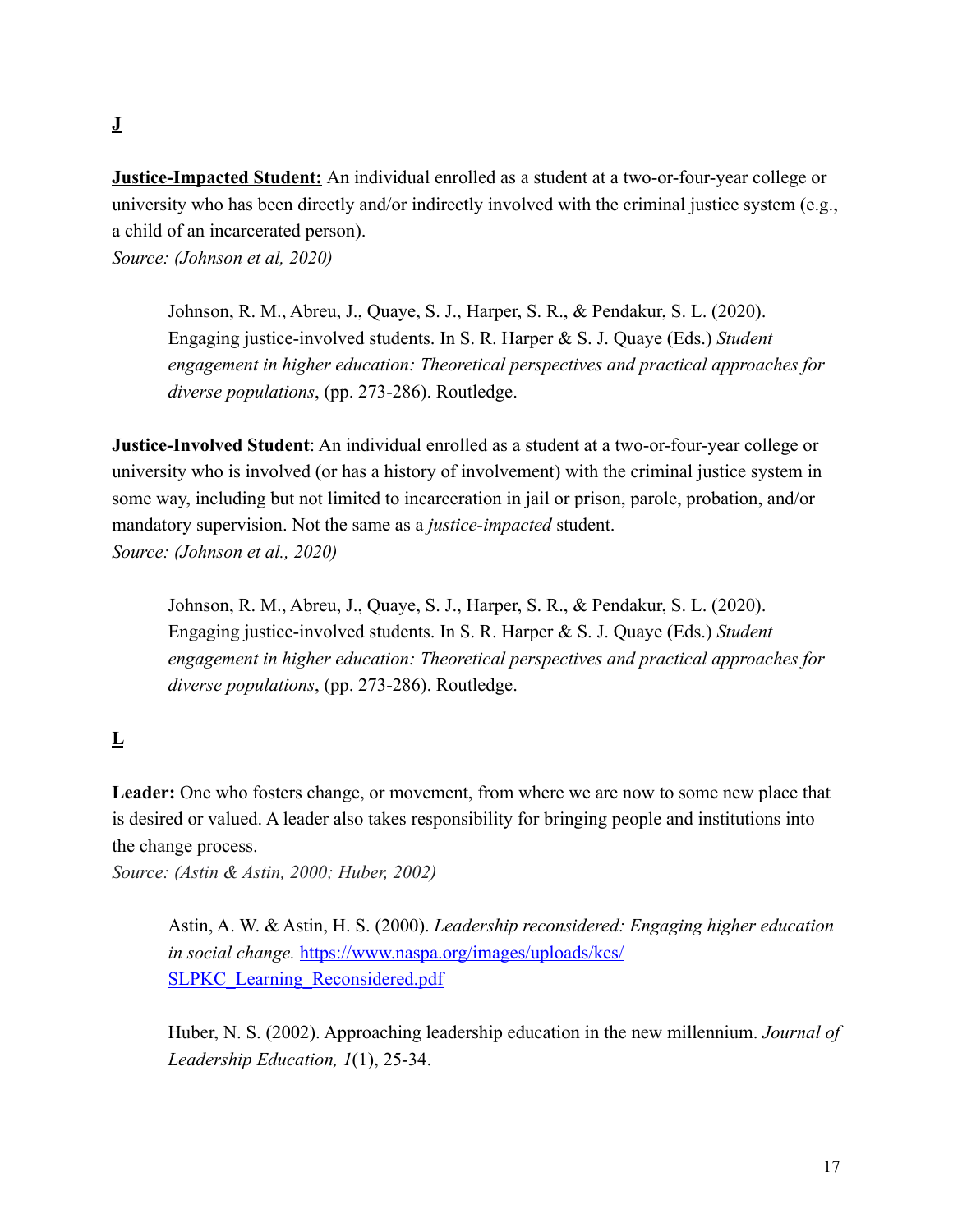Leadership: There are countless definitions of the term 'leadership.' Nevertheless, leadership educators tend to agree on several defining characteristics. Namely, leadership is a process, not a person; leadership processes are culturally-derived and socially constructed; leadership is a collaborative effort that requires active participants in leader and follower roles; the process of leadership is ethical and non-coercive; the process of leadership intends to foster real change. *Source: (Astin & Astin, 2000; Guthrie & Jenkins, 2018; Rost, 1991)*

Astin, A. W. & Astin, H. S. (2000). *Leadership reconsidered: Engaging higher education in social change.* [https://www.naspa.org/images/uploads/kcs/](https://www.naspa.org/images/uploads/kcs/SLPKC_Learning_Reconsidered.pdf) [SLPKC\\_Learning\\_Reconsidered.pdf](https://www.naspa.org/images/uploads/kcs/SLPKC_Learning_Reconsidered.pdf)

Guthrie, K. L., & Jenkins, D. M. (2018). *The role of leadership educators: Transforming learning*. Information Age Publishing.

Rost, J. C. (1991). *Leadership for the twenty-first century*. Greenwood Publishing Group.

**Leader Development**: Leader development occurs as an individual incorporates new leadership knowledge, skills, behaviors, and mental schemas into existing cognitive and deep identity structures.

*Source: (Day et al., 2008, Lord & Hall, 2005)*

Day, D. V., Harrison, M. M., & Halpin, S. M. (2008). *An integrative theory of leadership development: Connecting adult development, identity, and expertise*. Psychology Press.

Lord, R. G., & Hall, R. J. (2005). Identity, deep structure, and the development of leadership skill. *The Leadership Quarterly, 16, 591-615*. [https://doi.org/10.1016/](https://doi.org/10.1016/j.leaqua.2005.06.003) [j.leaqua.2005.06.003](https://doi.org/10.1016/j.leaqua.2005.06.003)

**Leadership Development:** Leadership development is defined as expanding the collective capacity of organizational members to engage effectively in leadership roles and processes. *Source: (Day, 2000)*

Day, D. V. (2000). Leadership development: A review in context. *The Leadership Quarterly*, *11*(4), 581-613. [https://doi.org/10.1016/S1048-9843\(00\)00061-8](https://doi.org/10.1016/S1048-9843(00)00061-8)

**Leadership Education:** Leadership education is the "pedagogical practice of facilitating leadership learning in an effort to build human capacity and is informed by leadership theory and research" (Andenoro et al., 2013, p. 3). The goal of leadership education is to provide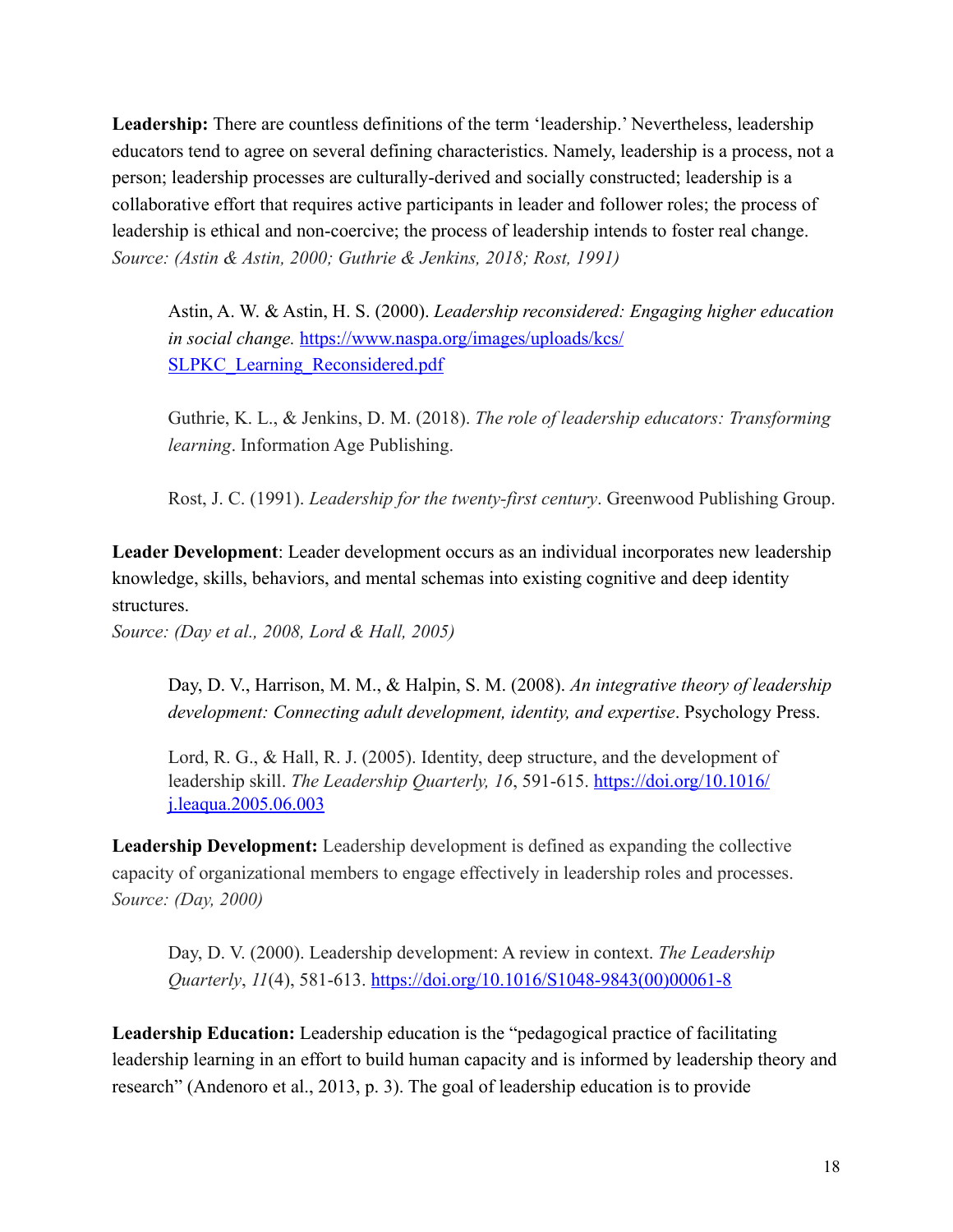opportunities for people to learn the skills, attitudes, and concepts necessary to become effective leaders.

*Source: (Andenoro et al., 2013; Huber, 2002)* 

Andenoro, A. C., Allen, S. J., Haber-Curan, P., Jenkins, D. M., Sowcik, M., Dugan, J. P., & Osteen, L. (2013). National leadership education research agenda  $2013 - 2018$ : Providing strategic direction for the field of leadership education. *Journal of Leadership Education 12*(3).

Huber, N. S. (2002). Approaching leadership education in the new millennium. *Journal of Leadership Education, 1*(1), 25-34.

### **M**

**Misogynoir:** Captures the ways anti-Black and misogynistic (strongly prejudiced against women) representations converge to shape broader ideas about Black women, particularly in visual culture and digital spaces. Some of these representations depict Black women as more ugly, deficient, hypersexual, and unhealthy than their non-Black counterparts. *Source: (Bailey & Trudy, 2018)*

Bailey, M., & Trudy. (2018). On misogynoir: Citation, erasure, and plagiarism. *Feminist Media Studies*, *18*(4), 762-768. <https://doi.org/10.1080/14680777.2018.1447395>

**Multicultural Competence:** The awareness, knowledge and skill needed to work effectively with others who are both culturally similar and different. *Source: (Pope et al., 2019)*

Pope, R. L., Reynolds, A. L., & Mueller, J. A. (2019). *Multicultural competence in student affairs: Advancing social justice and inclusion* (2nd ed.). John Wiley & Sons.

## **O**

**Oppression:** The systematic, institutionalized, pervasive, and routine mistreatment of individuals on the basis of their membership in groups that are disadvantaged by the imbalances in social power in society. Oppression requires both societal/institutional power and prejudice. Oppression can be understood as "power + prejudice and discrimination = *ism*." Examples include ableism, ageism, anti-Semitism, classism, heterosexism, racism, etc.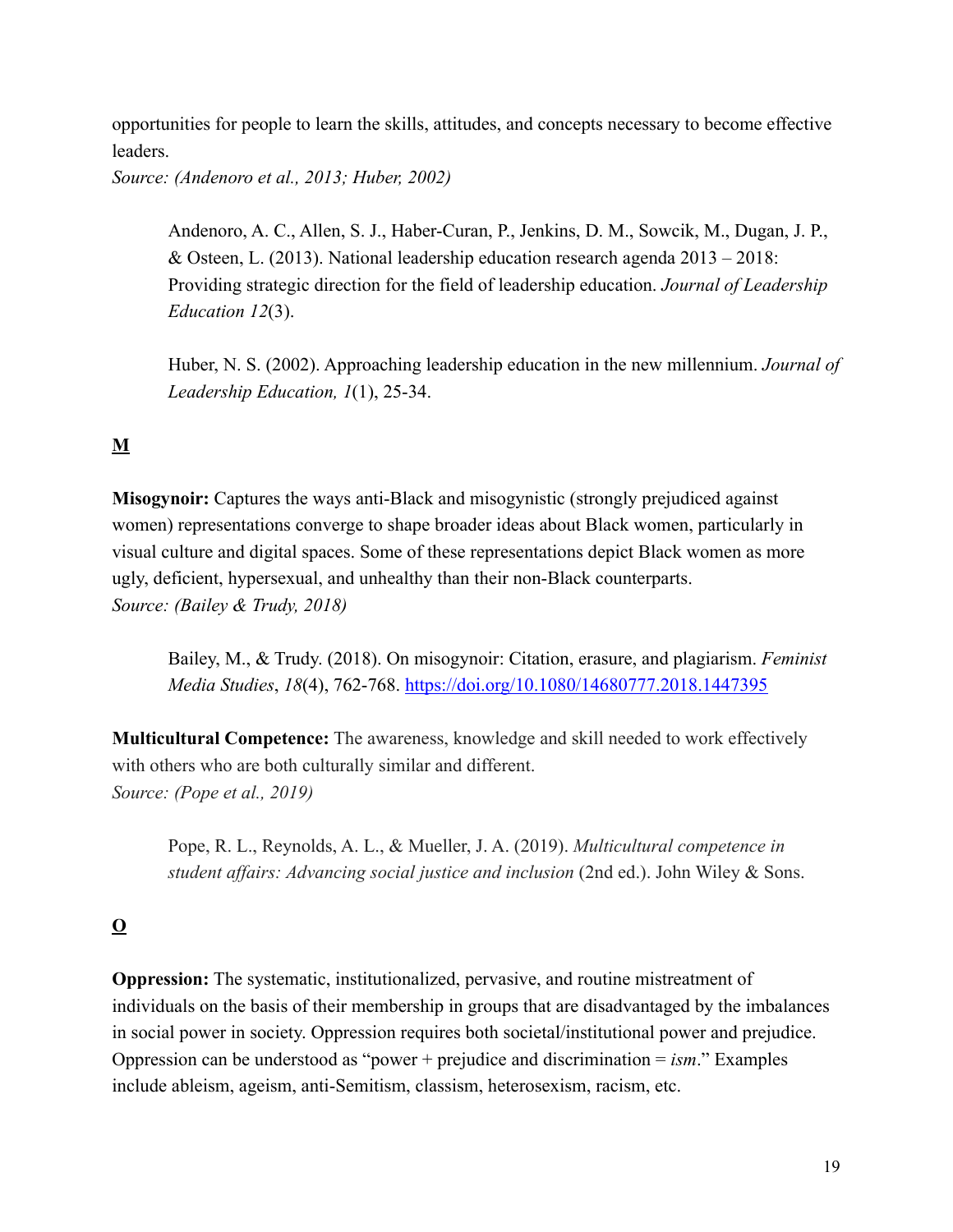*Source: (Adams & Bell, 2016)*

Adams, M. E. & Bell, L. A. (2016). *Teaching for diversity and social justice* (3rd Ed). Routledge/Taylor & Francis Group.

# **P**

**Performative Allyship:** Performative allyship consists of actions that are not based on one's duty to effectively serve a given community but are rather performed to create a desired perception on behalf of the actor. Performative allyship is rooted in self-gratification, not service. It is done to make oneself look and feel better.

Fosberg, A., Bynum, A., & Tripp, H. (2021). *How do you distinguish effective allyship from performative allyship?* Penn State Law. [https://pennstatelaw.psu.edu/news/effective](https://pennstatelaw.psu.edu/news/effective-allyship-part-one)[allyship-part-one](https://pennstatelaw.psu.edu/news/effective-allyship-part-one)

**POC:** Acronym for "People of Color." People of Color is often the preferred collective term for referring to non-White racial groups, rather than "minorities." Racial justice advocates have been using the term "People of Color" (not to be confused with the pejorative "colored people") since the late 1970s as an inclusive and unifying frame across different racial groups that are not White, to address racial inequities. While "people of color" [capitalization varies] can be a politically useful term, and describes people with their own attributes (as opposed to what they are not, e.g.: "non-White"), it is also important whenever possible to identify people through their own racial/ethnic group, as each has its own distinct experience and meaning and may be more appropriate.

*Source: (Center for Racial Justice Innovation, 2015)*

Center for Racial Justice Innovation. (2015). *Race reporting guide*. [https://](https://www.raceforward.org/sites/default/files/Race%2520Reporting%2520Guide%2520by%2520Race%2520Forward_V1.1.pdf) [www.raceforward.org/sites/default/files/](https://www.raceforward.org/sites/default/files/Race%2520Reporting%2520Guide%2520by%2520Race%2520Forward_V1.1.pdf) [Race%20Reporting%20Guide%20by%20Race%20Forward\\_V1.1.pdf](https://www.raceforward.org/sites/default/files/Race%2520Reporting%2520Guide%2520by%2520Race%2520Forward_V1.1.pdf)

**Political Participation**: Any voluntary, nonprofessional activity concerning government, politics, or the state is a specimen of political participation. *Source: (Van Deth, 2016)*

Van Deth, J. W. (2016). What is political participation? In *Oxford Research Encyclopedia of Politics*.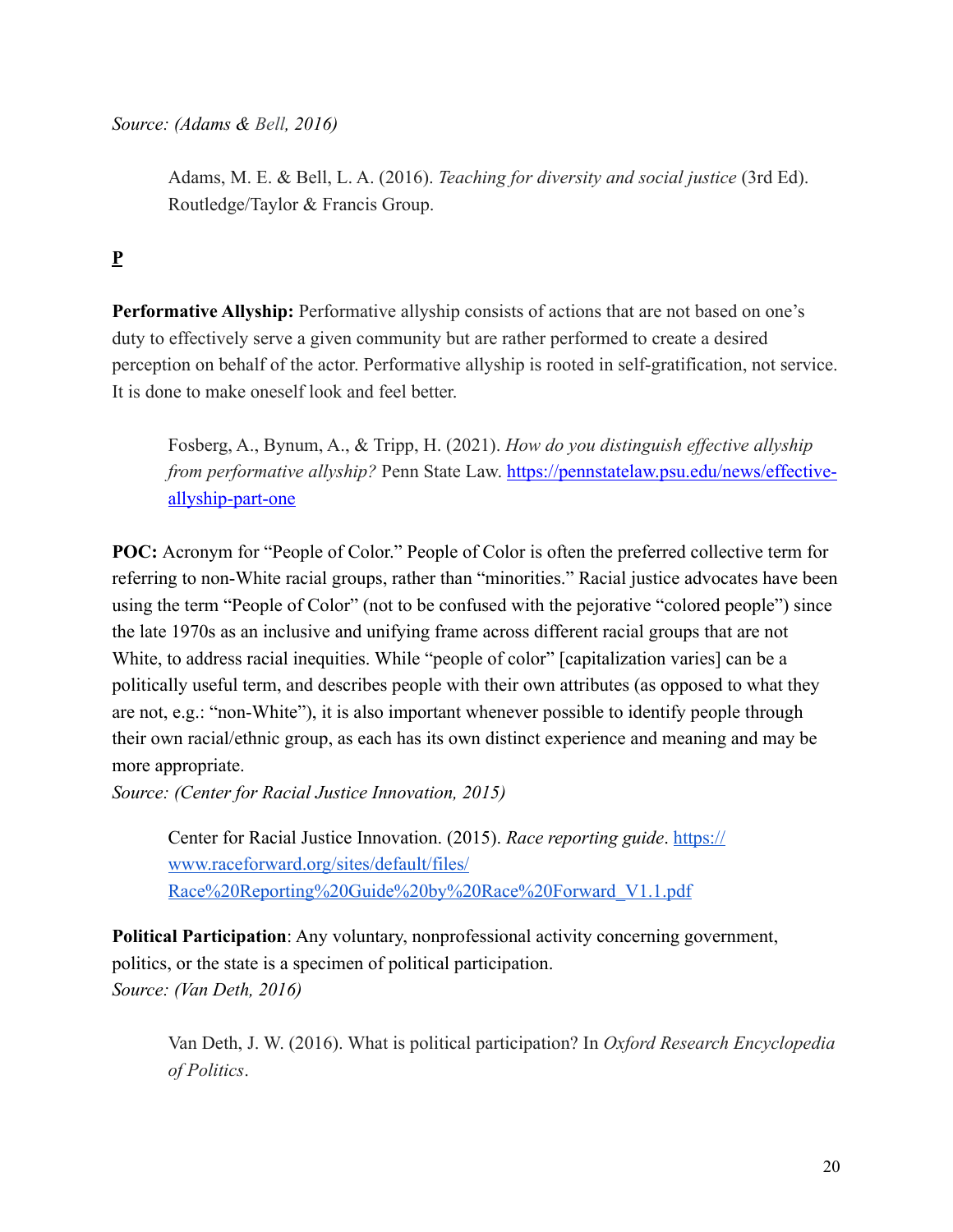**Prejudice:** Exerting bias and bigotry based on uniform stereotypes. *Source: (Adams & Bell, 2016)*

> Adams, M. E. & Bell, L. A. (2016). *Teaching for diversity and social justice* (3rd Ed). Routledge/Taylor & Francis Group.

**Privilege:** Unearned rights, benefits, immunity, and favors that are bestowed on individuals and groups solely on the basis of their race, culture, religion, gender, sexual orientation, physical ability, or other key characteristic. *Source: (Adams & Bell, 2016)*

Adams, M. E. & Bell, L. A. (2016). *Teaching for diversity and social justice* (3rd Ed). Routledge/Taylor & Francis Group.

**Protest:** A statement or action expressing disapproval of or objection to something. *Source: ("Protest", n.d.)* 

Protest. (n.d.). In *Merriam-Webster.com dictionary*. [https://www.merriam-webster.com/](https://www.merriam-webster.com/dictionary/protest) [dictionary/protest](https://www.merriam-webster.com/dictionary/protest) 

# **R**

**Race:** Racial categorization schemes were invented by scientists to support worldviews that viewed some groups of people as superior and some as inferior. There are three important concepts linked to this fact: Race is a made-up social construct, and not an actual biological fact. Race designations have changed over time. Some groups that are considered "white" in the United States today were considered "non-white" in previous eras, in U.S. Census data and in mass media and popular culture (for example, Irish, Italian, and Jewish people). The way in which racial categorizations are enforced (the shape of racism) has also changed over time. For example, the racial designation of Asian American and Pacific Islander changed four times in the 19th century. That is, they were defined at times as white and at other times as not white. Asian Americans and Pacific Islanders, as designated groups, have been used by whites at different times in history to compete with African American labor. *Source: (Racial Equity Tools, 2020)*

Racial Equity Tools (2020). *Racial equity tools glossary*. [https://](https://www.racialequitytools.org/glossary) [www.racialequitytools.org/glossary](https://www.racialequitytools.org/glossary)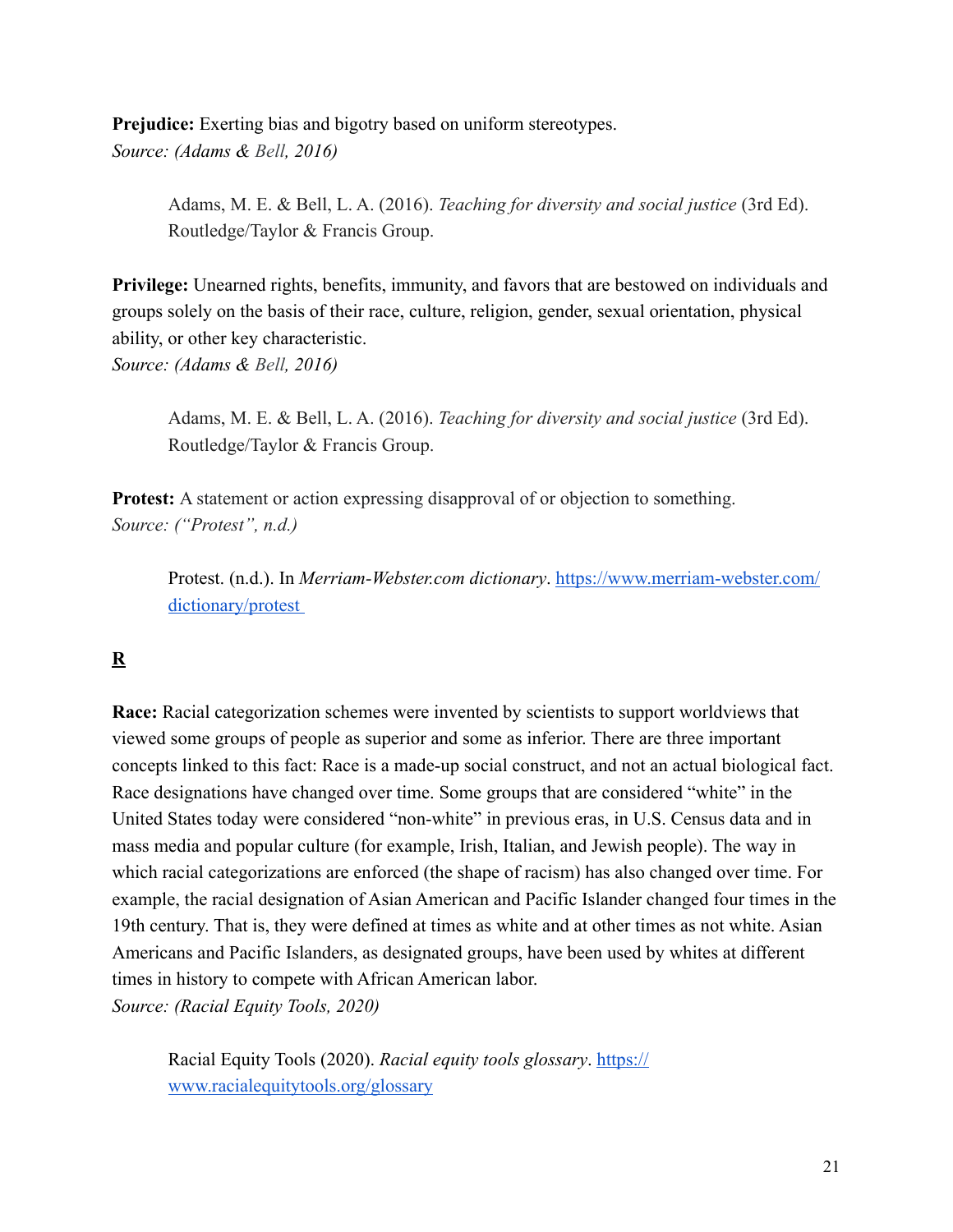**Racial Equity**: The condition that would be achieved if one's racial identity no longer predicted, in a statistical sense, how one fares. When we use the term, we are thinking about racial equity as one part of racial justice, and thus we also include work to address root causes of inequities, not just their manifestation. This includes elimination of policies, practices, attitudes, and cultural messages that reinforce differential outcomes by race or that fail to eliminate them. *Source: (Racial Equity Tools, 2020)*

Racial Equity Tools (2020). *Racial equity tools glossary*. [https://](https://www.racialequitytools.org/glossary) [www.racialequitytools.org/glossary](https://www.racialequitytools.org/glossary)

**Racial Ideology:** A set of beliefs and conceptualizations that serve to define, categorize, and rank humans and human groups on the basis of perceived phenotypic and behavioral variations or differences in an attempt to justify discrimination, oppression, and other forms of social hierarchy.

*Source*: *(Smedley & Smedley, 2005)*

Smedley, A., & Smedley, B. D. (2005). Race as biology is fiction, racism as a social problem is real: Anthropological and historical perspectives on the social construction of race. *American Psychologist, 60*(1), 16-26. <https://doi.org/10.1037/0003-066X.60.1.16>

**Racial Microaggressions:** Brief and commonplace daily verbal, behavioral, or environmental indignities, whether intentional or unintentional, that communicate hostile, derogatory, or negative racial slights and insults toward people of color. *Source: (Sue et al., 2007).*

Sue, D. W., Capodilupo, C. M., Torino, G. C., Bucceri, J. M., Holder, A., Nadal, K. L., & Esquilin, M. (2007). Racial microaggressions in everyday life: Implications for clinical practice. *American Psychologist*, *62*(4), 271-286. [https://doi.org/](https://doi.org/10.1037/0003-066X.62.4.271) [10.1037/0003-066X.62.4.271](https://doi.org/10.1037/0003-066X.62.4.271)

**Racially Minoritized**: The term "racially minoritized" is consistent with current higher education scholarship regarding race and racism (see: Harper, 2012) and is used in the *Journal of College Student Development* Style Guide. As Bensimon and Bishop (2012) explain, "Critical race theorists use the term 'minoritized' populations in reference to racial groups who represent 'involuntary minorities' because their presence in the United States resulted from enslavement, conquest, or colonization (p. 1)."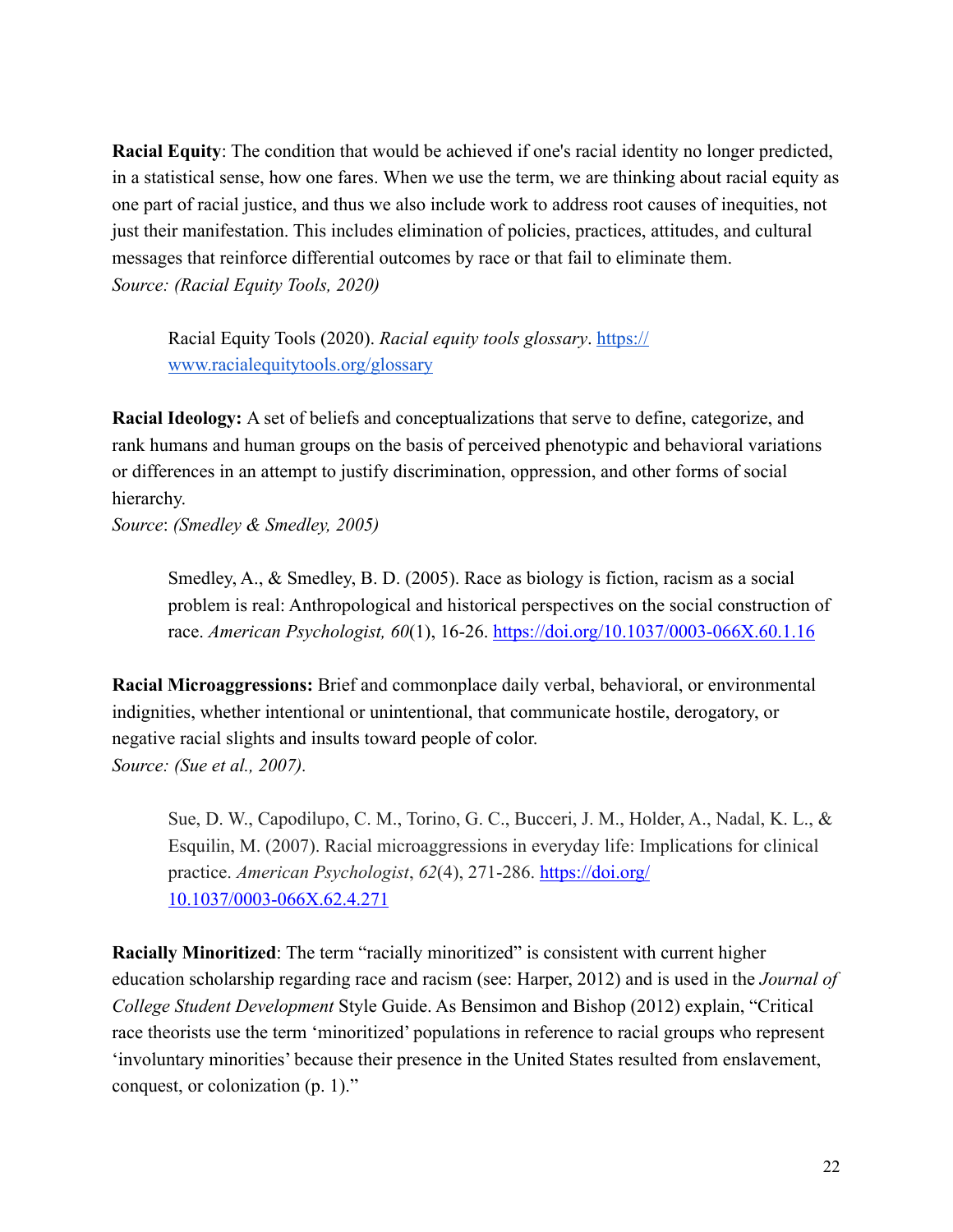*Source: (Harper, 2012; Bensimon & Bishop, 2012; & Journal of College Student Development, 2017)*

Harper, S. R. (2012). Race without racism: How higher education researchers minimize racist institutional norms. *The Review of Higher Education*, *36*(1), 9-29. [https://doi.org/](https://doi.org/10.1353/rhe.2012.0047) [10.1353/rhe.2012.0047](https://doi.org/10.1353/rhe.2012.0047)

Bensimon, E. M., & Bishop, R. (2012). Introduction: Why" critical"? The need for new ways of knowing. *The Review of Higher Education, 36*(1), 1-7. [https://doi.org/10.1353/](https://doi.org/10.1353/rhe.2012.0046) [rhe.2012.0046](https://doi.org/10.1353/rhe.2012.0046)

Journal of College Student Development (2017). *JCSD supplemental style guide for biasfree writing*. <https://www.myacpa.org/jcsd-supplemental-style-guide>

**Racial Minority:** "A group of persons who, because of their physical characteristics, are subjected to differential treatment. Their minority status is the result of a lack of access to power, privilege, and prestige in relation to the majority group" (Henry & Tator, 2006, p. 351). *Source*: *(The Cared Collective, n.d.)*

The CARED Collective (n.d.). *Our glossary*[. https://static1.squarespace.com/static/](https://static1.squarespace.com/static/511bd4e0e4b0cecdc77b114b/t/60c79621d2b7b530aa639143/1623692835250/CARED+Glossary+Final+2020-converted-compressed.pdf) [511bd4e0e4b0cecdc77b114b/t/60c79621d2b7b530aa639143/1623692835250/](https://static1.squarespace.com/static/511bd4e0e4b0cecdc77b114b/t/60c79621d2b7b530aa639143/1623692835250/CARED+Glossary+Final+2020-converted-compressed.pdf) [CARED+Glossary+Final+2020-converted-compressed.pdf](https://static1.squarespace.com/static/511bd4e0e4b0cecdc77b114b/t/60c79621d2b7b530aa639143/1623692835250/CARED+Glossary+Final+2020-converted-compressed.pdf)

**Racial Prejudice:** A set of discriminatory or derogatory attitudes based on assumptions derived from perceptions about race/skin color. *Source: (Calgary Anti-Racism Education, n.d.)*

Calgary Anti-Racism Education (n.d.). *Racism.* <https://www.aclrc.com/racism>

**Racism:** The systematic subordination of members of targeted racial groups who have relatively little social power in the United States (Blacks, Latinos and Latinas, Native Americans, and Asians) by members of the agent racial group who have relatively more social power (whites). This subordination is supported by the actions of individuals, cultural norms and values, and the institutional structures and practices of society. While race as a concept is completely socially constructed, racism is real and has material consequences *Source: (Adams & Bell, 2016)*

Adams, M. E. & Bell, L. A. (2016). *Teaching for diversity and social justice* (3rd Ed). Routledge/Taylor & Francis Group.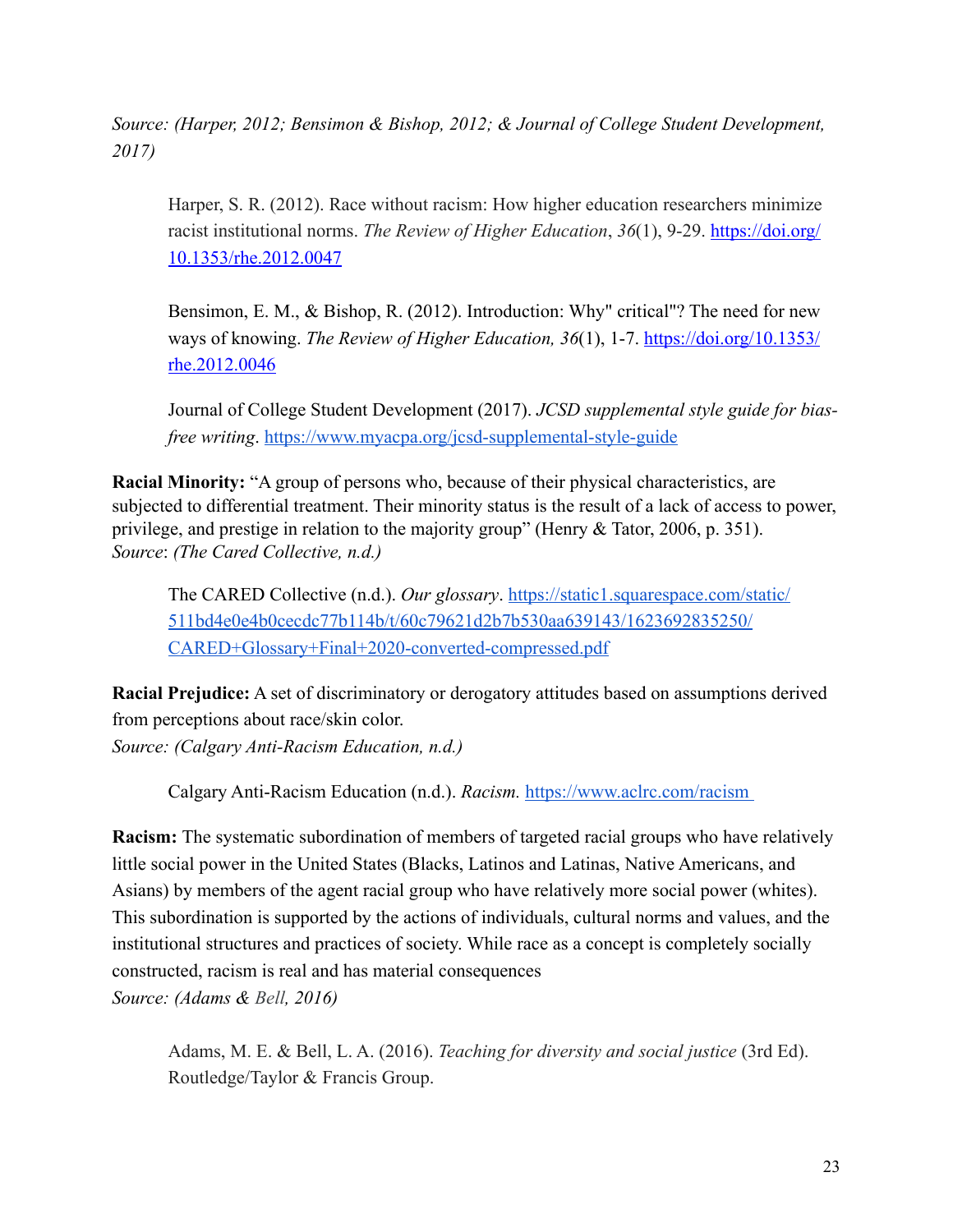**Racial Justice:** The systematic fair treatment of people of all races, resulting in equitable opportunities and outcomes for all. It is not just the absence of discrimination and inequities, but also the presence of deliberate systems and supports to achieve and sustain racial equity through proactive and preventative measures. Operationalizing racial justice means reimagining and cocreating a just and liberated world and includes: understanding the history of racism and the system of white supremacy and addressing past harms; working in right relationship and accountability in an ecosystem (an issue, sector, or community ecosystem) for collective change; implementing interventions that use an intersectional analysis and that impact multiple systems; centering Blackness and building community, cultural, economic, and political power of Black, Indigenous, and other People of Color and applying the practice of love along with disruption and resistance to the status quo.

*Source: (Racial Equity Tools, 2020)*

Racial Equity Tools (2020). *Racial equity tools glossary*. [https://](https://www.racialequitytools.org/glossary) [www.racialequitytools.org/glossary](https://www.racialequitytools.org/glossary)

**Racial Profiling:** "Any action undertaken for reasons of safety, security or public protection that relies on assumptions about race, colour, ethnicity, ancestry, religion, or place of origin rather than on reasonable suspicion, to single out an individual for greater scrutiny or differential treatment [or arrest]".

*Source: (The Cared Collective, n.d.)* 

The CARED Collective (n.d.). *Our glossary*. [https://static1.squarespace.com/static/](https://static1.squarespace.com/static/511bd4e0e4b0cecdc77b114b/t/60c79621d2b7b530aa639143/1623692835250/CARED+Glossary+Final+2020-converted-compressed.pdf) [511bd4e0e4b0cecdc77b114b/t/60c79621d2b7b530aa639143/1623692835250/](https://static1.squarespace.com/static/511bd4e0e4b0cecdc77b114b/t/60c79621d2b7b530aa639143/1623692835250/CARED+Glossary+Final+2020-converted-compressed.pdf) [CARED+Glossary+Final+2020-converted-compressed.pdf](https://static1.squarespace.com/static/511bd4e0e4b0cecdc77b114b/t/60c79621d2b7b530aa639143/1623692835250/CARED+Glossary+Final+2020-converted-compressed.pdf)

## **S**

**Service-Learning**: A "course-based, credit-bearing experience in which students (a) participate in mutually identified service activities that benefit the community and (b) reflect on the service activity in such a way as to gain further understanding of the course content, a broader appreciation of the discipline, and an enhanced sense of personal values and civic responsibility".

*Source: (Choo et al., 2019, p. 95-96)* 

Choo, J., Tan, Y. K., Ong, F., Tiong, S. S., Nair, S., Ong, J., & Chan, A. (2019). What works in service-learning?: Achieving civic outcomes, academic connection, career preparation, and personal growth in students at Ngee Ann Polytechnic. *Michigan Journal of Community Service Learning*, *25*(2), 95-132.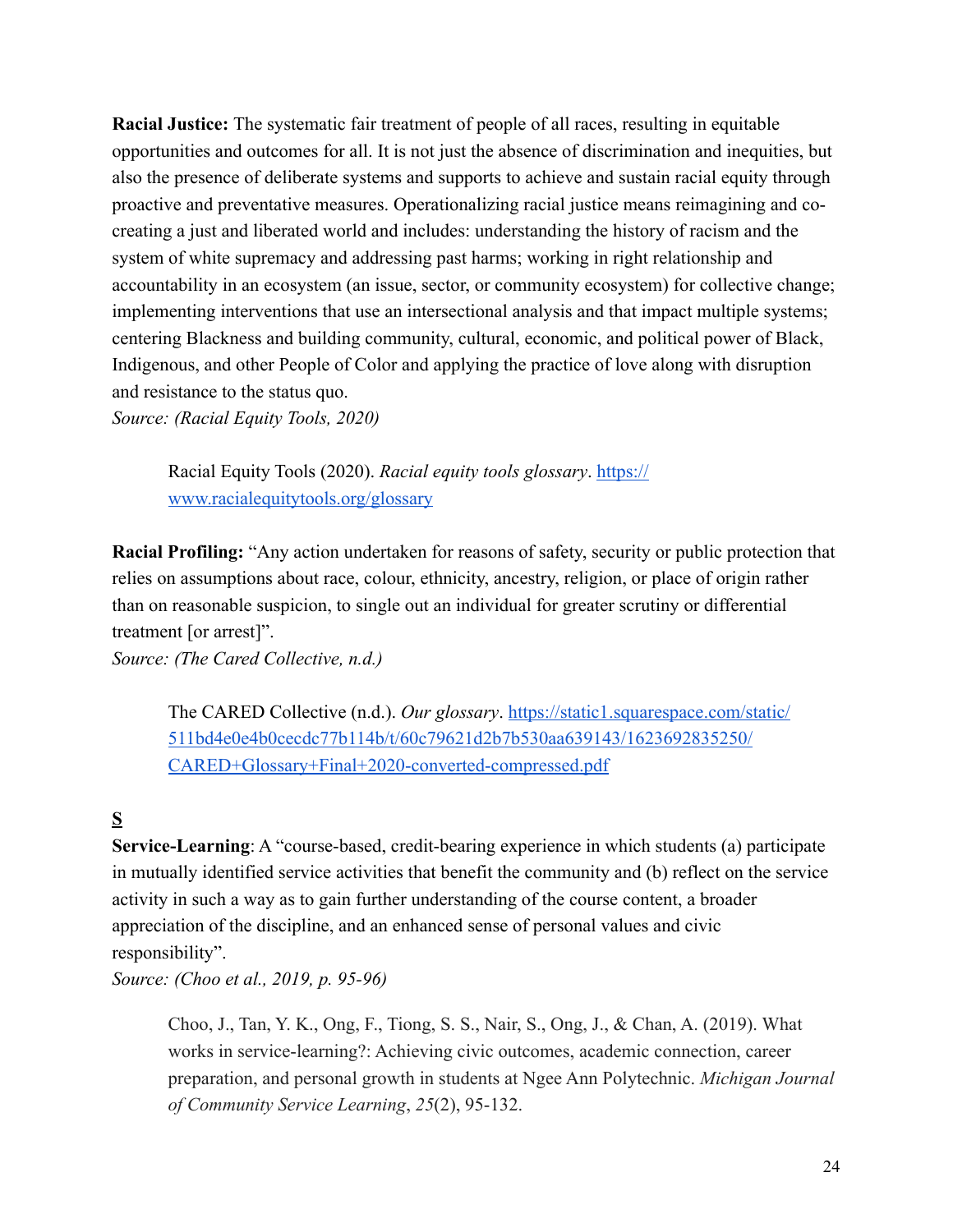**Settler Colonialism**: Refers to colonization in which colonizing powers create permanent or long-term settlement on land owned and/or occupied by other peoples, often by force. This contrasts with colonialism where colonizer's focus only on extracting resources back to their countries of origin, for example. Settler Colonialism typically includes oppressive governance, dismantling of indigenous cultural forms, and enforcement of codes of superiority (such as white supremacy). Examples include white European occupations of land in what is now the United States, Spain's settlements throughout Latin America, and the Apartheid government established by White Europeans in South Africa. Settler Colonialism may be said to be a structure, not an historic event, whose endgame is always the elimination of the Natives in order to acquire their land, which it does in countless seen and unseen ways. *Source: (Gilio-Whitaker, 2018; Racial Equity Tools, 2020)*

Gilio-Whitaker, D. (2018, November 14). *Settler fragility: Why settler privilege is so hard to talk about*. Beacon Broadside. [https://www.beaconbroadside.com/broadside/](https://www.beaconbroadside.com/broadside/2018/11/settler-fragility-why-settler-privilege-is-so-hard-to-talk-about.html) [2018/11/settler-fragility-why-settler-privilege-is-so-hard-to-talk-about.html](https://www.beaconbroadside.com/broadside/2018/11/settler-fragility-why-settler-privilege-is-so-hard-to-talk-about.html)

Racial Equity Tools (2020). *Racial equity tools glossary*. [https://](https://www.racialequitytools.org/glossary) [www.racialequitytools.org/glossary](https://www.racialequitytools.org/glossary)

**Social Change:** Sociologists define social change as a transformation of cultures, institutions, and functions.

*Source: (Human Rights Careers, n.d.)*

[Human Rights Careers \(n.d.\).](https://www.humanrightscareers.com/issues/what-is-social-change/) *What is social change?* [https://](https://www.humanrightscareers.com/issues/what-is-social-change/) [www.humanrightscareers.com/issues/what-is-social-change/](https://www.humanrightscareers.com/issues/what-is-social-change/)

**Social Identity Theory:** Social identity theory is a social psychological analysis of the role of self-conception in group membership, group processes, and intergroup relations. It embraces a number of interrelated concepts and sub theories that focus on social-cognitive, motivational, social- interactive, and macrosocial facets of group life. *Source: (Hogg, 2018, p. 112-138)*

Hogg, M. A. (2018). *Social identity theory*. In P. J. Burke (Ed.) *Contemporary social psychological theories* (2nd Ed.). Stanford University Press.

**Social Location:** An individual's social location is defined as the combination of factors including gender, race, social class, age, ability, religion, sexual orientation, and geographic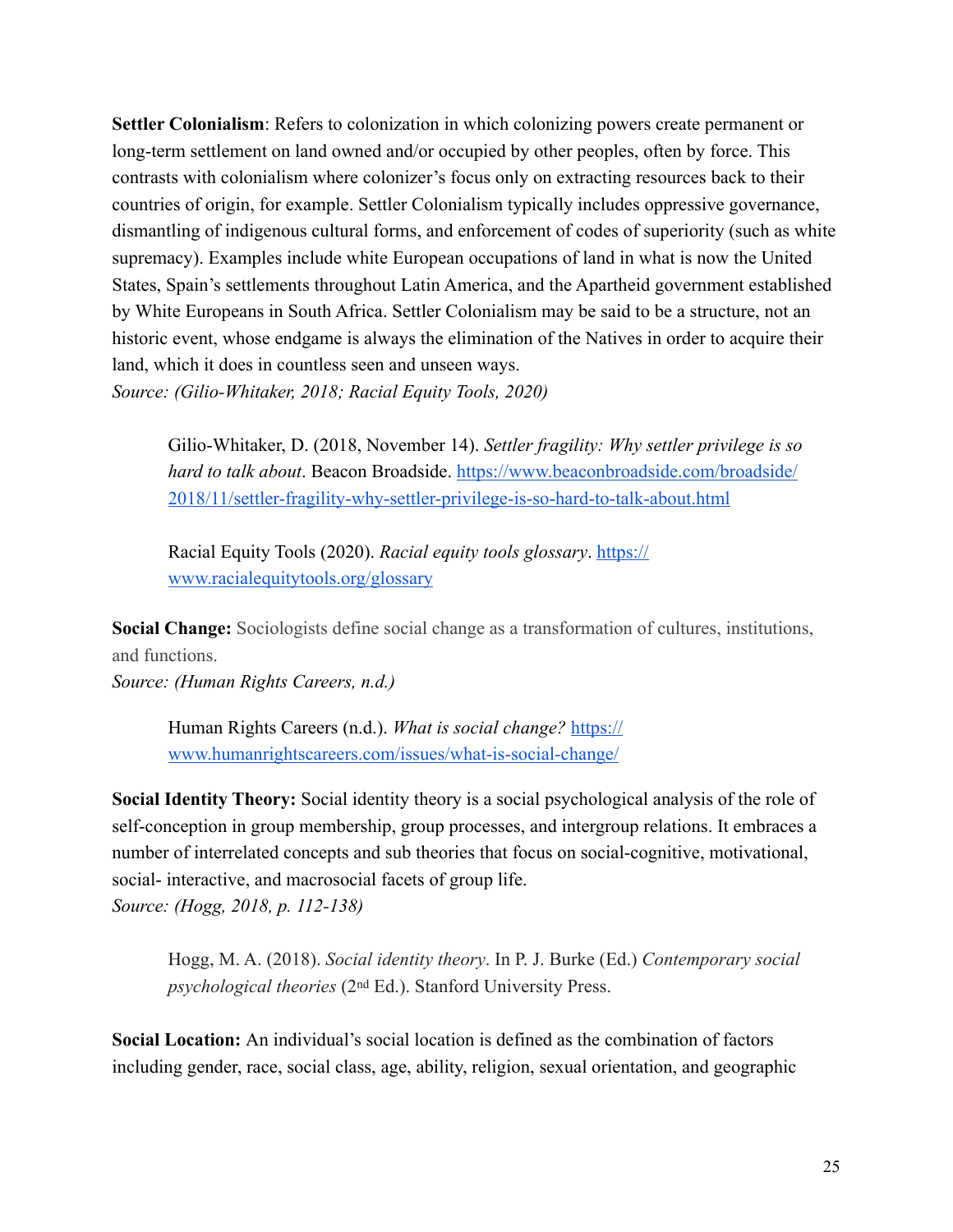location. This makes social location particular to each individual; that is, social location is not always exactly the same for any two individuals. *Source: (National Council on Family Relations, 2019)* 

National Council on Family Relations (2019). *Inclusion and diversity committee report: What's your social location?* [https://www.ncfr.org/ncfr-report/spring-2019/inclusion-and](https://www.ncfr.org/ncfr-report/spring-2019/inclusion-and-diversity-social-location)[diversity-social-location](https://www.ncfr.org/ncfr-report/spring-2019/inclusion-and-diversity-social-location) 

**Social Justice:** Connotes both a process and a goal. The goal is full and equal participation of all groups in a society that is mutually shaped to meet their needs. The vision of such a society promotes (a) equitable distribution of resources, (b) physical and psychological safety and security, (c) self-determination and independent agency, and (d) a sense of self and responsibility to society as a whole. The vision of a socially just process includes practices and procedures that are democratic and participatory, inclusive and affirming of human capacities for working collaboratively to create change.

*Source: (Adams & Bell, 2016)*

Adams, M. E. & Bell, L. A. (2016). *Teaching for diversity and social justice* (3rd Ed). Routledge/Taylor & Francis Group.

**Socially Just Leadership Education:** An approach to leadership education which uses multiple pedagogical strategies to enhance and foster the ability of leaders to disrupt the perpetuation of social inequalities. Socially just leadership education brings social justice work and leadership education together into one unified narrative, helping leaders develop the tools needed to use their identity, capacity, and efficacy in leadership processes. *Source: (Guthrie & Chunoo, 2018)*

Gurthrie, K. L. & Chunoo, V. S. (Eds.). (2018). *Changing the narrative: Socially just leadership education*. Information Age Publishing.

**Socially Responsible Leadership:** The Social Change Model situates leadership as inherently tied to social responsibility and manifested in creating change that benefits the common good. *Source: (Dugan et al., 2008)* 

Dugan, J. P., Komives, S. R., & Segar, T. C. (2008). College student capacity for socially responsible leadership: Understanding norms and influences of race, gender, and sexual orientation. *Journal of Student Affairs Research and Practice*, *45*(4), 927-952. [https://](https://doi.org/10.2202/1949-6605.2008) [doi.org/10.2202/1949-6605.2008](https://doi.org/10.2202/1949-6605.2008)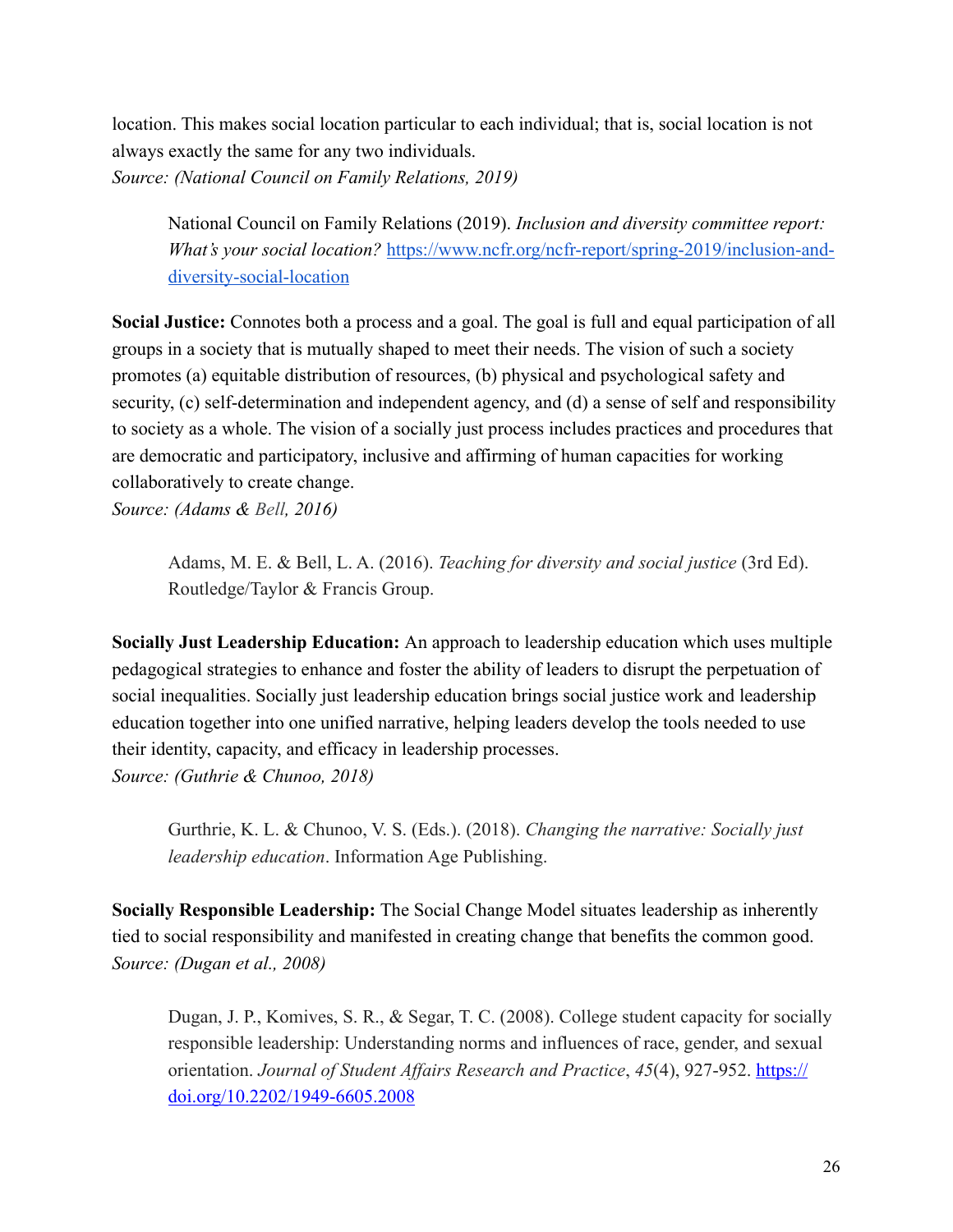**Stereotyping**: "A preconceived generalization of a group of people. This generalization ascribes the same characteristic(s) to all members of the group, regardless of their individual differences". These generalizations are often based on misconceptions or false/incomplete information. *Source: (The Cared Collective, n.d.)* 

The CARED Collective (n.d.). *Our glossary*. [https://static1.squarespace.com/static/](https://static1.squarespace.com/static/511bd4e0e4b0cecdc77b114b/t/60c79621d2b7b530aa639143/1623692835250/CARED+Glossary+Final+2020-converted-compressed.pdf) [511bd4e0e4b0cecdc77b114b/t/60c79621d2b7b530aa639143/1623692835250/](https://static1.squarespace.com/static/511bd4e0e4b0cecdc77b114b/t/60c79621d2b7b530aa639143/1623692835250/CARED+Glossary+Final+2020-converted-compressed.pdf) [CARED+Glossary+Final+2020-converted-compressed.pdf](https://static1.squarespace.com/static/511bd4e0e4b0cecdc77b114b/t/60c79621d2b7b530aa639143/1623692835250/CARED+Glossary+Final+2020-converted-compressed.pdf)

**Stereotype threat:** Describes the fear of confirming negative stereotypes about one's racial, ethnic, gender, or cultural group. *Source: (Bell et al., 2016)*

Bell, L. A., Funk, M. S., Joshi, K. Y., & Valdivia, M. (2016). Racism and white privilege. In M. Adams & L. A. Bell (Eds.) *Teaching for diversity and social justice*, 133-183. Routledge.

**Structural Racism:** The normalization and legitimization of an array of dynamics – historical, cultural, institutional, and interpersonal – that routinely advantage Whites while producing cumulative and chronic adverse outcomes for people of color. Structural racism encompasses the entire system of White domination, diffused and infused in all aspects of society including its history, culture, politics, economics, and entire social fabric. Structural racism is more difficult to locate in a particular institution because it involves the reinforcing effects of multiple institutions and cultural norms, past and present, continually reproducing old and producing new forms of racism. Structural racism is the most profound and pervasive form of racism – all other forms of racism emerge from structural racism.

*Source: (Racial Equity Tools, 2020)*

Racial Equity Tools (2020). *Racial equity tools glossary*. [https://](https://www.racialequitytools.org/glossary) [www.racialequitytools.org/glossary](https://www.racialequitytools.org/glossary)

**Systemic Racism:** Encompasses a broad range of white-racist dimensions: the racist ideology, attitudes, emotions, habits, actions, and institutions of whites in society and thus is far more than a matter of racial prejudice and individual bigotry; it is a material, social, and ideological reality that is well-embedded in major U.S. institutions.

*Source: (Feagin & Elias, 2013, p.2)*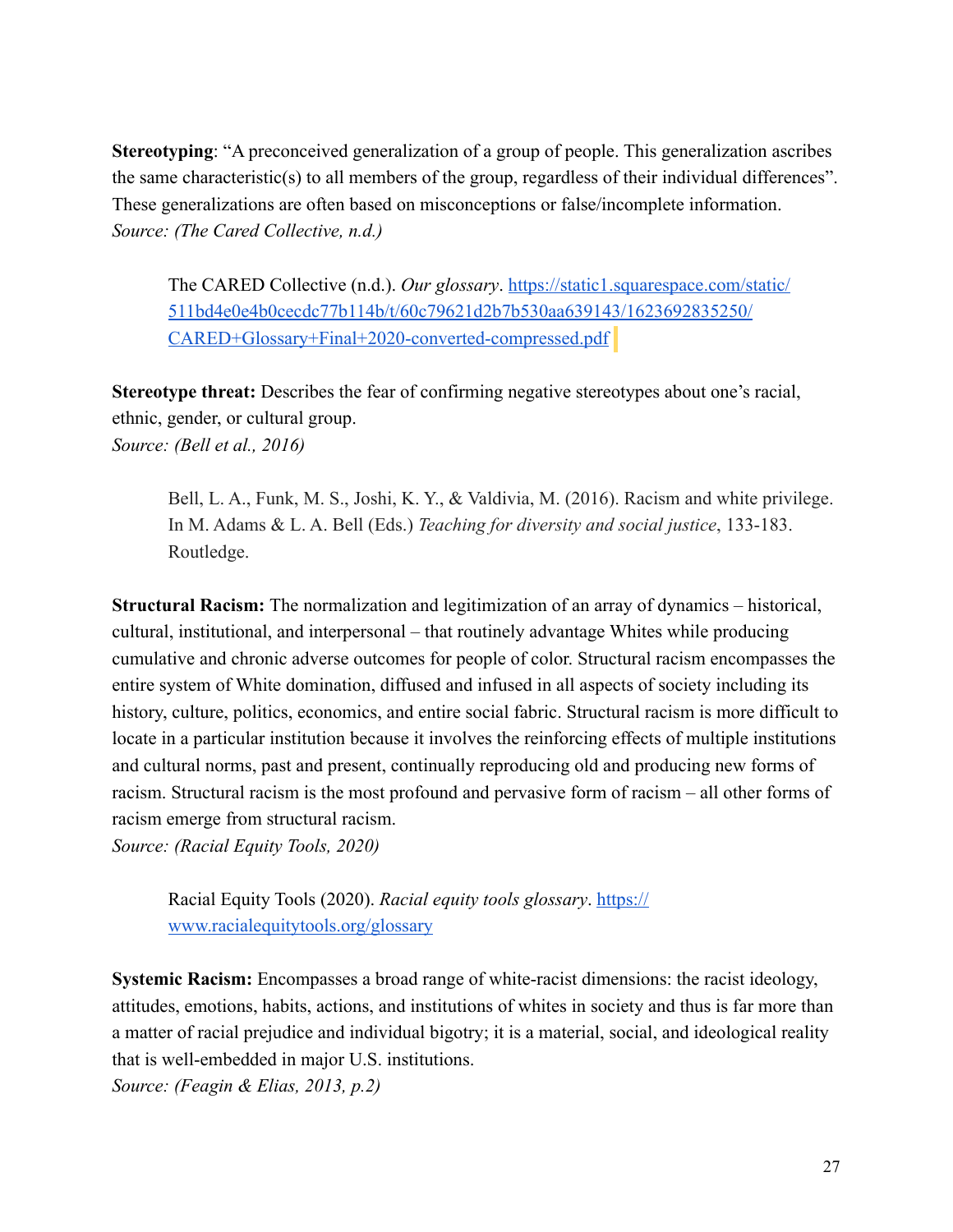Feagin, J., & Elias, S. (2013). Rethinking racial formation theory: A systemic racism critique. *Ethnic and Racial Studies, 36*(6), 931-960. [https://doi.org/](https://doi.org/10.1080/01419870.2012.669839) [10.1080/01419870.2012.669839](https://doi.org/10.1080/01419870.2012.669839)

# **T**

**Transformational Leadership:** A theory of leadership extended from Burns' (1978) concept of transforming leadership which seeks to elevate the ethical and moral standards of individuals to benefit society as a whole. Transformational leaders use strategies such as individualized consideration, intellectual stimulation, inspirational motivation, and idealized influence to transform organizational cultures and attend to higher-order needs of followers. *Source: (Bass, 1985; Burns, 1978).*

Bass, B. M. (1985). *Leadership and performance beyond expectations.* N.Y. Free Press

Burns, J. M.(1978). *Leadership*. Harper and Row.

## **V**

**Voter Suppression:** Any effort that can prevent eligible voters from registering to vote or voting. *Source: (Demand the Vote, n.d.)*

Demand the Vote (n.d.). *What is voter suppression?* [https://www.demandthevote.com/](https://www.demandthevote.com/what-is-voter-suppression) [what-is-voter-suppression](https://www.demandthevote.com/what-is-voter-suppression)

## **W**

**White Nationalism: "**A case made in this work for the existence of 'White Nationalism' as a sociopolitical phenomenon is based on substantial evidence which suggests the proposition that if a race is dominant to the extent that it controls the government of the state - defined as the authoritative institutions in decision making - it is able to utilize those institutions and the policy outcomes they produce as instruments through which it also structures its racial interest." *Source: (Walters, 2003)* 

Walters, R. W. (2003). *White nationalism, Black interests: Conservative public policy and the Black community*. Wayne State University Press.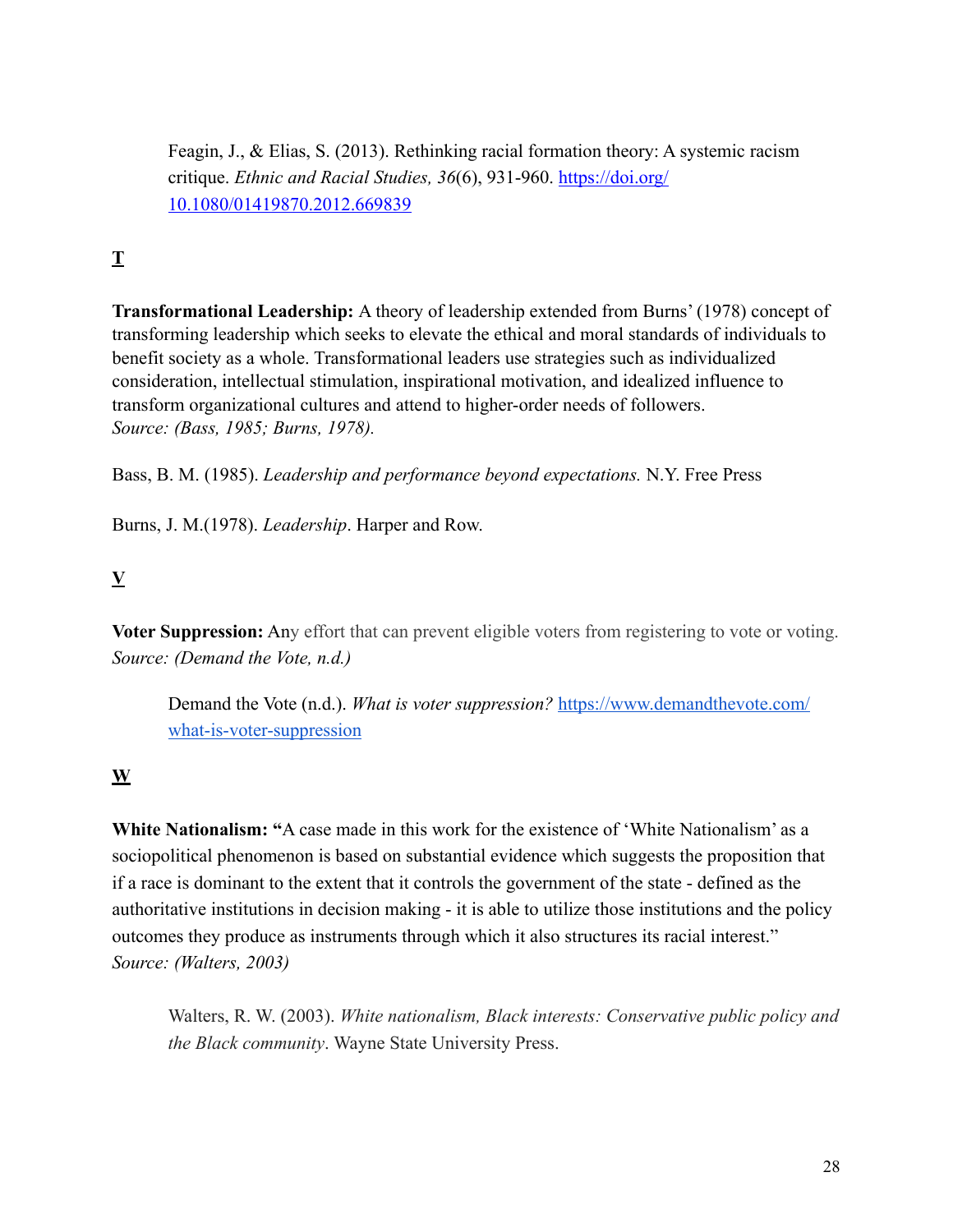**White Privilege:** Refers to the unquestioned and unearned set of advantages, entitlements, benefits and choices bestowed on people solely because they are white. Generally white people who experience such privilege do so without being conscious of it.

*Structural White Privilege*: A system of white domination that creates and maintains belief systems that make current racial advantages and disadvantages seem normal. The system includes powerful incentives for maintaining white privilege and its consequences, and powerful negative consequences for trying to interrupt white privilege or reduce its consequences in meaningful ways. The system includes internal and external manifestations at the individual, interpersonal, cultural and institutional levels.

The accumulated and interrelated advantages and disadvantages of white privilege that are reflected in racial/ethnic inequities in life-expectancy and other health outcomes, income and wealth, and other outcomes, in part through different access to opportunities and resources. These differences are maintained in part by denying that these advantages and disadvantages exist at the structural, institutional, cultural, interpersonal, and individual levels and by refusing to redress them or eliminate the systems, policies, practices, cultural norms, and other behaviors and assumptions that maintain them.

*Interpersonal White Privilege*: Behavior between people that consciously or unconsciously reflects white superiority or entitlement.

*Cultural White Privilege*: A set of dominant cultural assumptions about what is good, normal or appropriate that reflects Western European white world views and dismisses or demonizes other world views.

*Institutional White Privilege*: Policies, practices and behaviors of institutions—such as schools, banks, non-profits or the Supreme Court—that have the effect of maintaining or increasing accumulated advantages for those groups currently defined as white and maintaining or increasing disadvantages for those racial or ethnic groups not defined as white. The ability of institutions to survive and thrive even when their policies, practices and behaviors maintain, expand or fail to redress accumulated disadvantages and/or inequitable outcomes for people of color.

*Source: (Racial Equity Tools, 2020)*

Racial Equity Tools (2020). *Racial equity tools glossary*. [https://](https://www.racialequitytools.org/glossary) [www.racialequitytools.org/glossary](https://www.racialequitytools.org/glossary)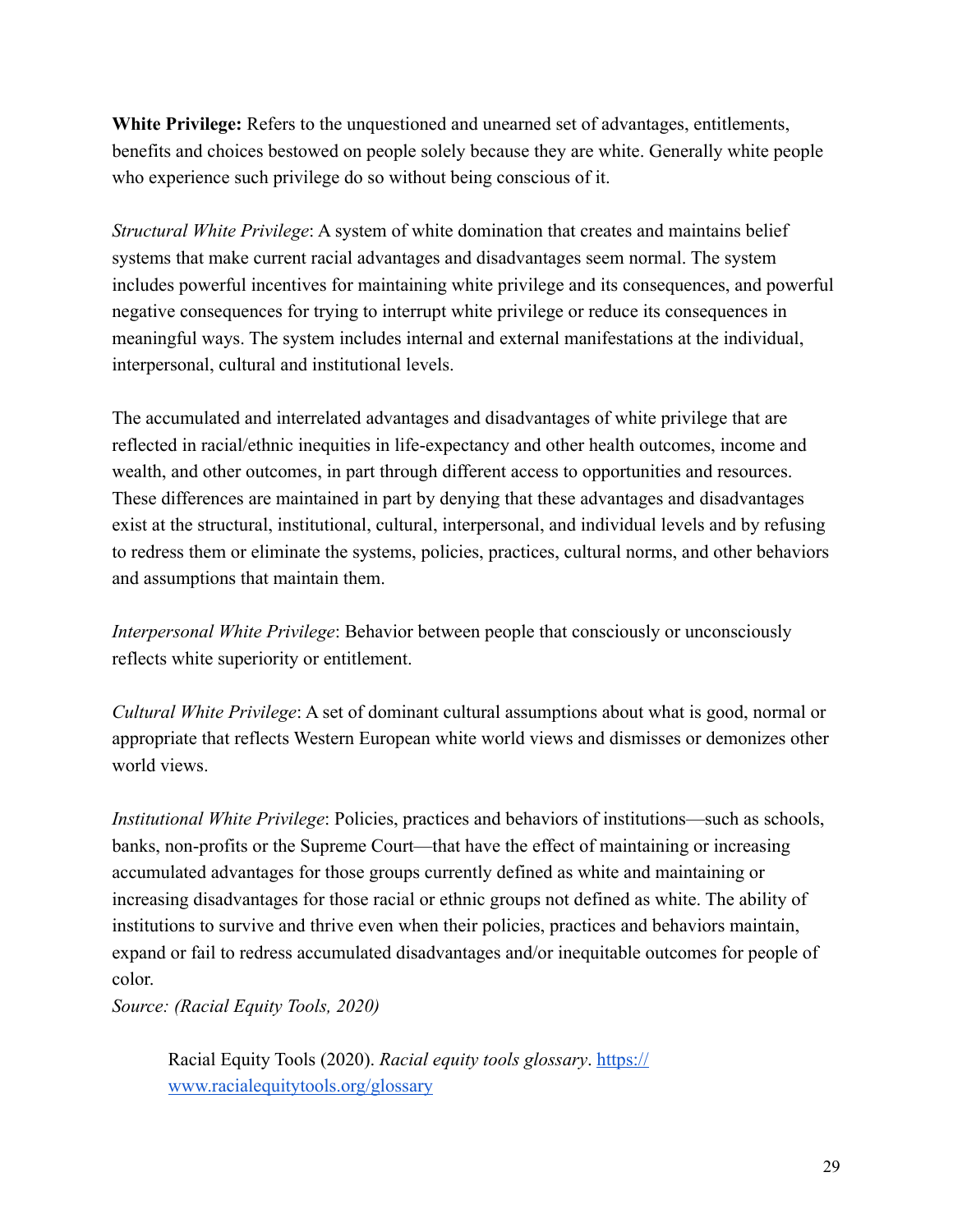**White Supremacy:** White people, white culture, and things associated with whiteness are central, normal, rational, and superior compared to those of other racial groups. *Source: (Gillborn, 2006)*

Gillborn, D. (2006). Rethinking white supremacy: Who counts in 'WhiteWorld'. *Ethnicities*, *6*(3), 318-340. [https://doi.org/10.1177%2F1468796806068323](https://doi.org/10.1177%252F1468796806068323)

**Willful Ignorance:** A socially harmful behavior in which an individual avoids information about adverse welfare consequences of self-interested decisions. *Source: (Grossman & Van Der Weele, 2017)* 

Grossman, Z., & Van Der Weele, J. J. (2017). Self-image and willful ignorance in social decisions. *Journal of the European Economic Association*, *15*(1), 173-217. [https://](https://doi.org/10.1093/jeea/jvw001) [doi.org/10.1093/jeea/jvw001](https://doi.org/10.1093/jeea/jvw001)

**WOC**: Acronym for "Women of Color." The term Women of Color highlights the power and solidarity of Black, Latina, Indigenous, and Asian women working together. Given this, authors may choose to capitalize collective nouns that reference specific groups seeking sociopolitical unity and power.

*Source: (Journal of College Student Development, 2017; Western States Center, 2011)*

Journal of College Student Development (2017). *JCSD supplemental style guide for biasfree writing*. <https://www.myacpa.org/jcsd-supplemental-style-guide>

Western States Center. The origin of the phrase "Women of Color" [video]. [https://](https://www.youtube.com/watch?v=82vl34mi4Iw&t=1s) [www.youtube.com/watch?v=82vl34mi4Iw&t=1s](https://www.youtube.com/watch?v=82vl34mi4Iw&t=1s)

**Woke**: To be aware of and attuned to racial and social justice issues. Comes out of African-American Vernacular English (AAVE)."Stay woke became a watch word in parts of the Black community for those who were self-aware, questioning the dominant paradigm and striving for something better." Following its use in the Black Lives Matter movement, "instead of just being a word that signaled awareness of injustice or racial tension, it became a word of action. Activists were *woke* and called on others to *stay woke*." *Source: (Bustle, 2021; Merriam-Webster, n.d.)*

Bustle (2021). There's more to "woke" than you think. *Bustle.* [https://www.bustle.com/life/what](https://www.bustle.com/life/what-does-woke-mean-theres-more-to-the-slang-term-than-you-think)[does-woke-mean-theres-more-to-the-slang-term-than-you-think](https://www.bustle.com/life/what-does-woke-mean-theres-more-to-the-slang-term-than-you-think)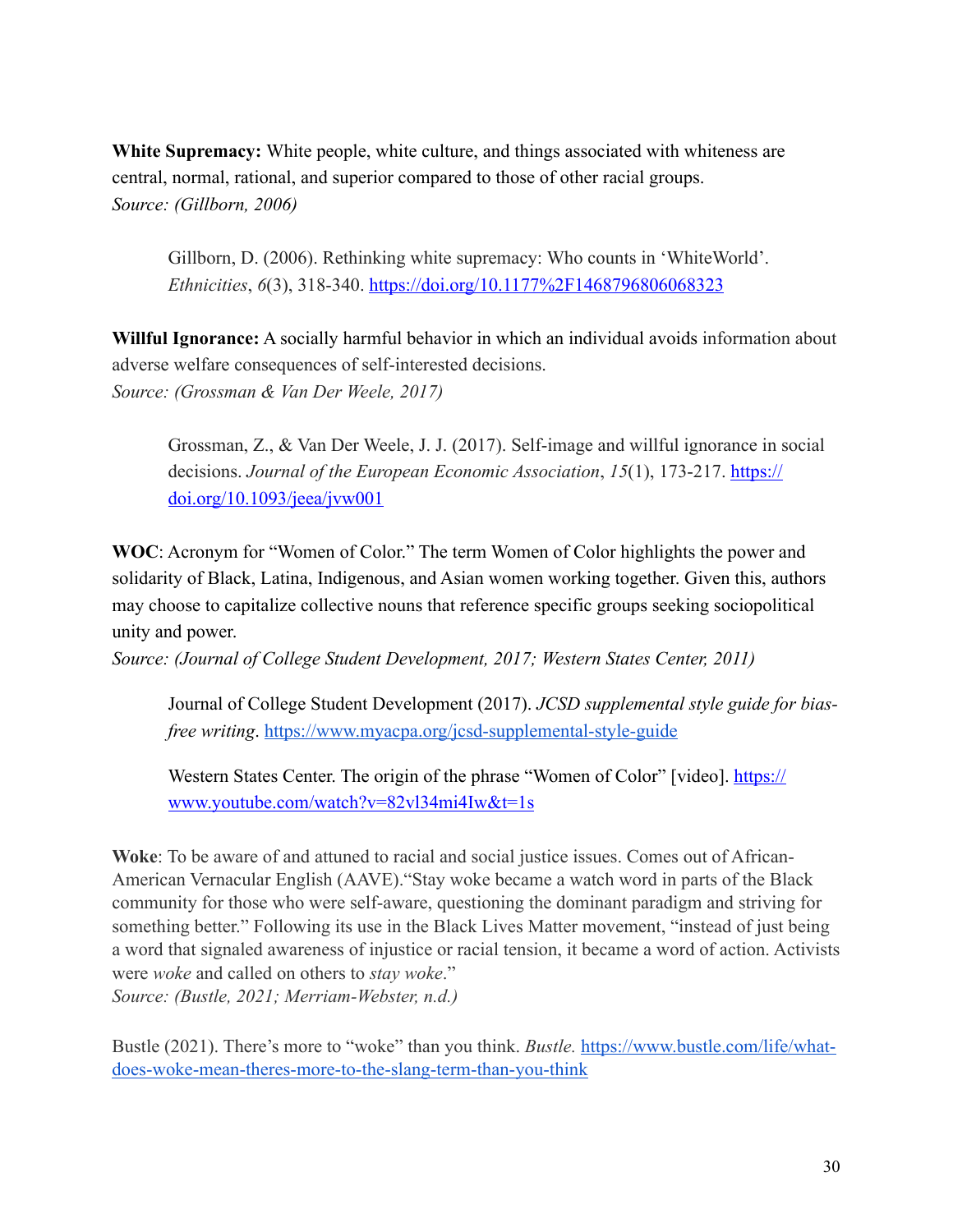Merriam-Webster (n.d.). Woke. Merriam-Webster Dictionary Entry. https://www.merriamwebster.com/dictionary/woke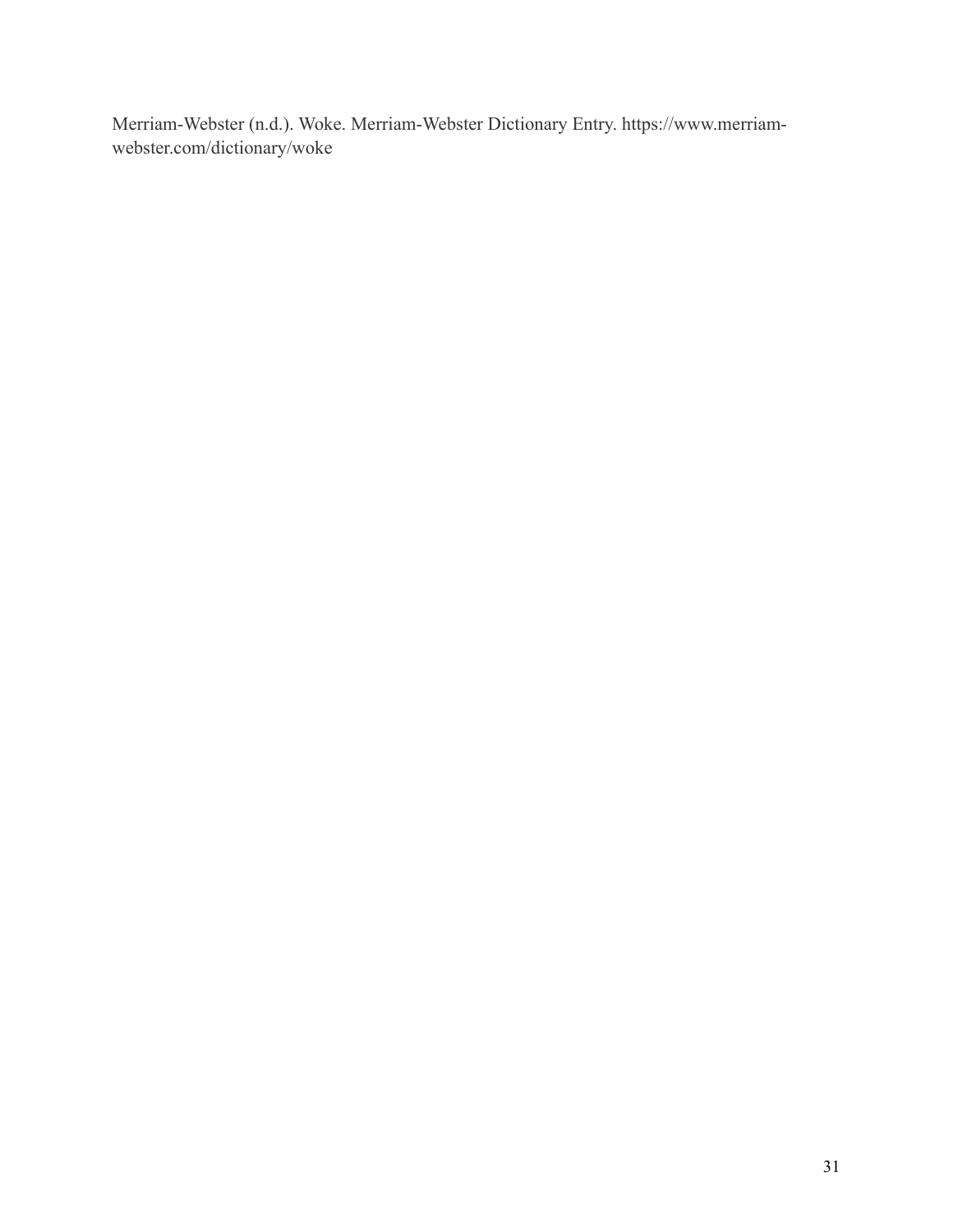#### **Useful Resources**

- [https://www.maryville.edu/wp-content/uploads/2017/05/Social-Justice-](https://www.maryville.edu/wp-content/uploads/2017/05/Social-Justice-Terminology-2.pdf)[Terminology-2.pdf](https://www.maryville.edu/wp-content/uploads/2017/05/Social-Justice-Terminology-2.pdf)
- [https://cssp.org/resource/key-equity-terms-concepts](https://cssp.org/resource/key-equity-terms-concepts/)
- <https://www.racialequitytools.org/glossary#racism>
- <https://www.myacpa.org/jcsd-supplemental-style-guide>
- <https://www.raceforward.org/reporting-guide>
- <http://www.aclrc.com/racism>
- <http://web.archive.org/web/20200109004008/https:/policy.m4bl.org/glossary/>
- <https://www.tolerance.org/>
- <https://www.aclu.org/>
- <https://www.splcenter.org/>
- <http://apps.naspa.org/files/CLDEEmergentTheoryofChange.pdf>

#### **Sources**

- Adams, M. E. & Bell, L. A. (2016). *Teaching for diversity and social justice* (3rd Ed). Routledge/ Taylor & Francis Group.
- Andenoro, A. C., Allen, S. J., Haber-Curan, P., Jenkins, D. M., Sowcik, M., Dugan, J. P., & Osteen, L. (2013). National leadership education research agenda 2013 – 2018: Providing strategic direction for the field of leadership education. *Journal of Leadership Education 12*(3).
- Araro, B., & Clemens, K. (2013). From safe spaces to brave spaces: A new way to frame dialogue around diversity and social justice. In L. Landreman (Ed.), *The art of effective facilitation: Reflections from social justice educators* (pp. 135–150). Stylus.
- Astin, A. W. & Astin, H. S. (2000). *Leadership reconsidered: Engaging higher education in social change.* [https://www.naspa.org/images/uploads/kcs/](https://www.naspa.org/images/uploads/kcs/SLPKC_Learning_Reconsidered.pdf) SLPKC Learning Reconsidered.pdf
- Bailey, M., & Trudy. (2018). On misogynoir: Citation, erasure, and plagiarism. *Feminist Media Studies*, *18*(4), 762-768. <https://doi.org/10.1080/14680777.2018.1447395>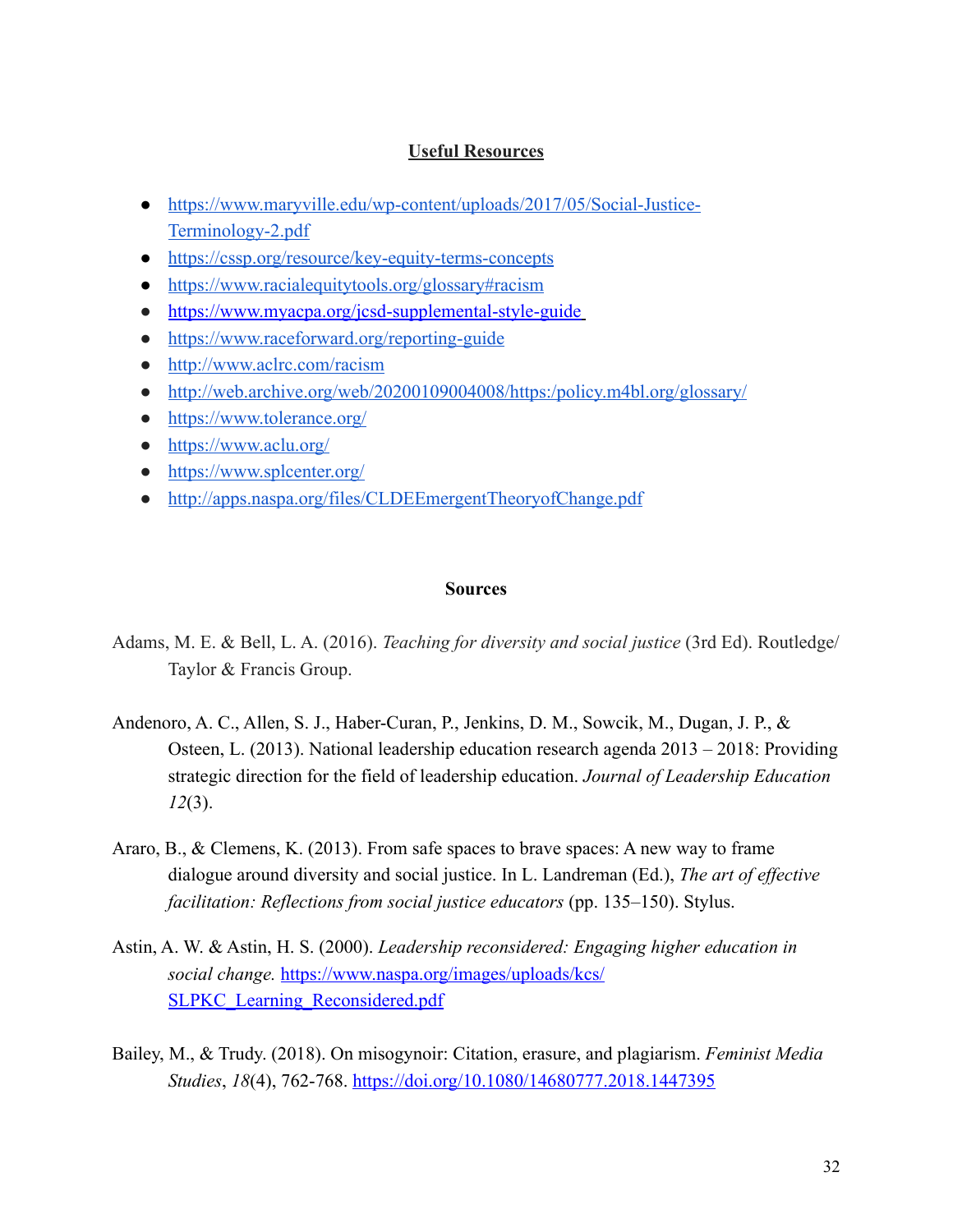- Basile, V., & Black, R. (2019). They hated me till I was one of the "good ones": Toward understanding and disrupting the differential racialization of undergraduate African American STEM majors. *The Journal of Negro Education*, *88*(3), 379-390.
- Bass, B. M. (1985). *Leadership and performance beyond expectations.* N.Y. Free Press
- Bell, L. A., Funk, M. S., Joshi, K. Y., & Valdivia, M. (2016). Racism and white privilege. In M. Adams & L. A. Bell (Eds.) *Teaching for diversity and social justice*, 133-183. Routledge.
- Bensimon, E. M., & Bishop, R. (2012). Introduction: Why" critical"? The need for new ways of knowing. *The Review of Higher Education, 36*(1), 1-7. [https://doi.org/10.1353/](https://doi.org/10.1353/rhe.2012.0046) [rhe.2012.0046](https://doi.org/10.1353/rhe.2012.0046)
- Blessett, B. (2015). Disenfranchisement: Historical underpinnings and contemporary manifestations. *Public Administration Quarterly*, 3-50. [https://www.jstor.org/stable/](https://www.jstor.org/stable/24372042) [24372042](https://www.jstor.org/stable/24372042)
- Burns, J. M.(1978). *Leadership*. Harper and Row.

Bustle (2021). There's more to "woke" than you think. *Bustle.* [https://www.bustle.com/life/what](https://www.bustle.com/life/what-does-woke-mean-theres-more-to-the-slang-term-than-you-think)[does-woke-mean-theres-more-to-the-slang-term-than-you-think](https://www.bustle.com/life/what-does-woke-mean-theres-more-to-the-slang-term-than-you-think)

Calgary Anti-Racism Education (n.d.). *Racism.* <https://www.aclrc.com/racism>

- California State University San Marcos (2015). *Carnegie classification*. [https://www.csusm.edu/](https://www.csusm.edu/community/carnegie.html) [community/carnegie.html](https://www.csusm.edu/community/carnegie.html)
- Center for Racial Justice Innovation. (2015). *Race reporting guide*. [https://www.raceforward.org/](https://www.raceforward.org/sites/default/files/Race%2520Reporting%2520Guide%2520by%2520Race%2520Forward_V1.1.pdf) [sites/default/files/Race%20Reporting%20Guide%20by%20Race%20Forward\\_V1.1.pdf](https://www.raceforward.org/sites/default/files/Race%2520Reporting%2520Guide%2520by%2520Race%2520Forward_V1.1.pdf)
- Chambers, T., & Phelps C. (1993). Student activism as a form of leadership and student development. *NASPA Journal (31)*1, 19-29. [https://doi.org/](https://doi.org/10.1080/00220973.1993.11072333) [10.1080/00220973.1993.11072333](https://doi.org/10.1080/00220973.1993.11072333)
- Choo, J., Tan, Y. K., Ong, F., Tiong, S. S., Nair, S., Ong, J., & Chan, A. (2019). What works in service-learning?: Achieving civic outcomes, academic connection, career preparation, and personal growth in students at Ngee Ann Polytechnic. *Michigan Journal of Community Service Learning*, *25*(2), 95-132.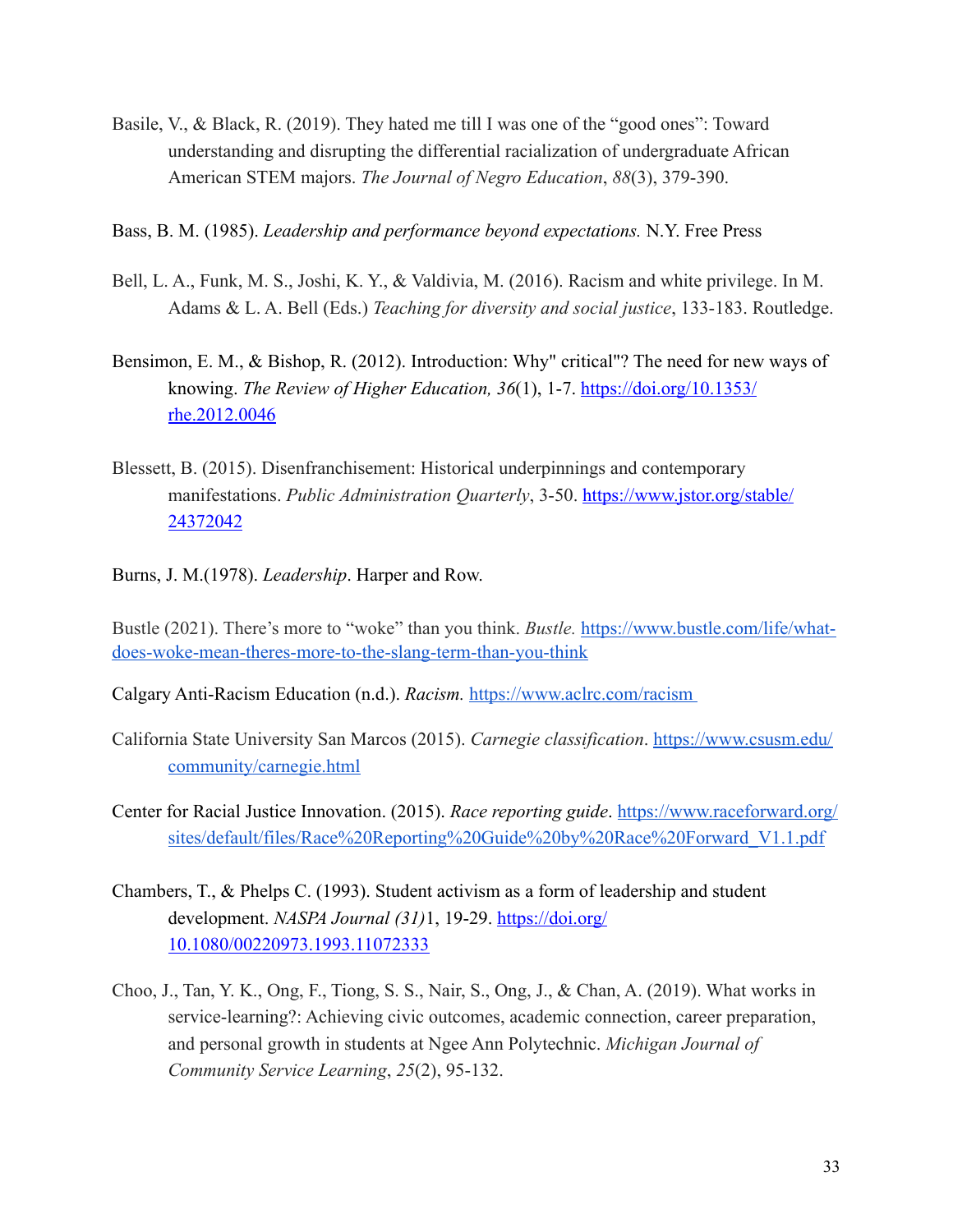- Collins, J. D. & Whittington, S. L. (2021). Never neutral: Challenging the presumed centrality of ethics in socially just leadership. In K. L. Guthrie & V. S. Chunoo (Eds.), *Shifting the mindset: Socially just leadership education.* Information Age Publishing. [https://](https://www.infoagepub.com/products/Shifting-the-Mindset) [www.infoagepub.com/products/Shifting-the-Mindset](https://www.infoagepub.com/products/Shifting-the-Mindset)
- Collinson, D. (2011). Critical leadership studies. In A. Bryman, D. Collinson, K. Grunt, B. Jackson, & M. Uhl-Bien (Eds.). *The Sage handbook of leadership studies* (pp. 181-194). Sage.
- Crenshaw, K. W. (2011). Twenty years of critical race theory: Looking back to move forward. *Connecticut Law Review, 43*(5), 1253-1352.
- CSSP (2019). *Key equity terms and concepts: A glossary for shared understanding*. Center for the Study of Social Policy. [https://cssp.org/resource/key-equity-terms-and-concepts-a](https://cssp.org/resource/key-equity-terms-and-concepts-a-glossary-for-shared-understanding/)[glossary-for-shared-understanding/](https://cssp.org/resource/key-equity-terms-and-concepts-a-glossary-for-shared-understanding/)
- Davids[on, K. \(2021\). Why we use BIPOC. https://www.ywcaworks.org/blogs/ywca/](https://www.ywcaworks.org/blogs/ywca/fri-01152021-1332/why-we-use-bipoc) [fri-01152021-1332/why-we-use-bipoc](https://www.ywcaworks.org/blogs/ywca/fri-01152021-1332/why-we-use-bipoc)
- Davis, T., & Harrison, L. M. (2013). *Advancing social justice: Tools, pedagogies, and strategies to transform your campus*. John Wiley & Sons.
- Day, D. V. (2000). Leadership development: A review in context. *The Leadership Quarterly*, *11*(4), 581-613. [https://doi.org/10.1016/S1048-9843\(00\)00061-8](https://doi.org/10.1016/S1048-9843(00)00061-8)
- Day, D. V., Harrison, M. M., & Halpin, S. M. (2008). *An integrative theory of leadership development: Connecting adult development, identity, and expertise*. Psychology Press.

Demand the Vote (n.d.). *What is voter suppression?* [https://www.demandthevote.com/what-is](https://www.demandthevote.com/what-is-voter-suppression%2520)[voter-suppression](https://www.demandthevote.com/what-is-voter-suppression%2520)

- DiAngelo, R. (1997). Heterosexism: Addressing internalized dominance. *Journal of Progressive Human Services*, *8*(1), 5-21.
- Dugan, J. P., Komives, S. R., & Segar, T. C. (2008). College student capacity for socially responsible leadership: Understanding norms and influences of race, gender, and sexual orientation. *Journal of Student Affairs Research and Practice*, 45(4), 927-952. [https://](https://doi.org/10.2202/1949-6605.2008) [doi.org/10.2202/1949-6605.2008](https://doi.org/10.2202/1949-6605.2008)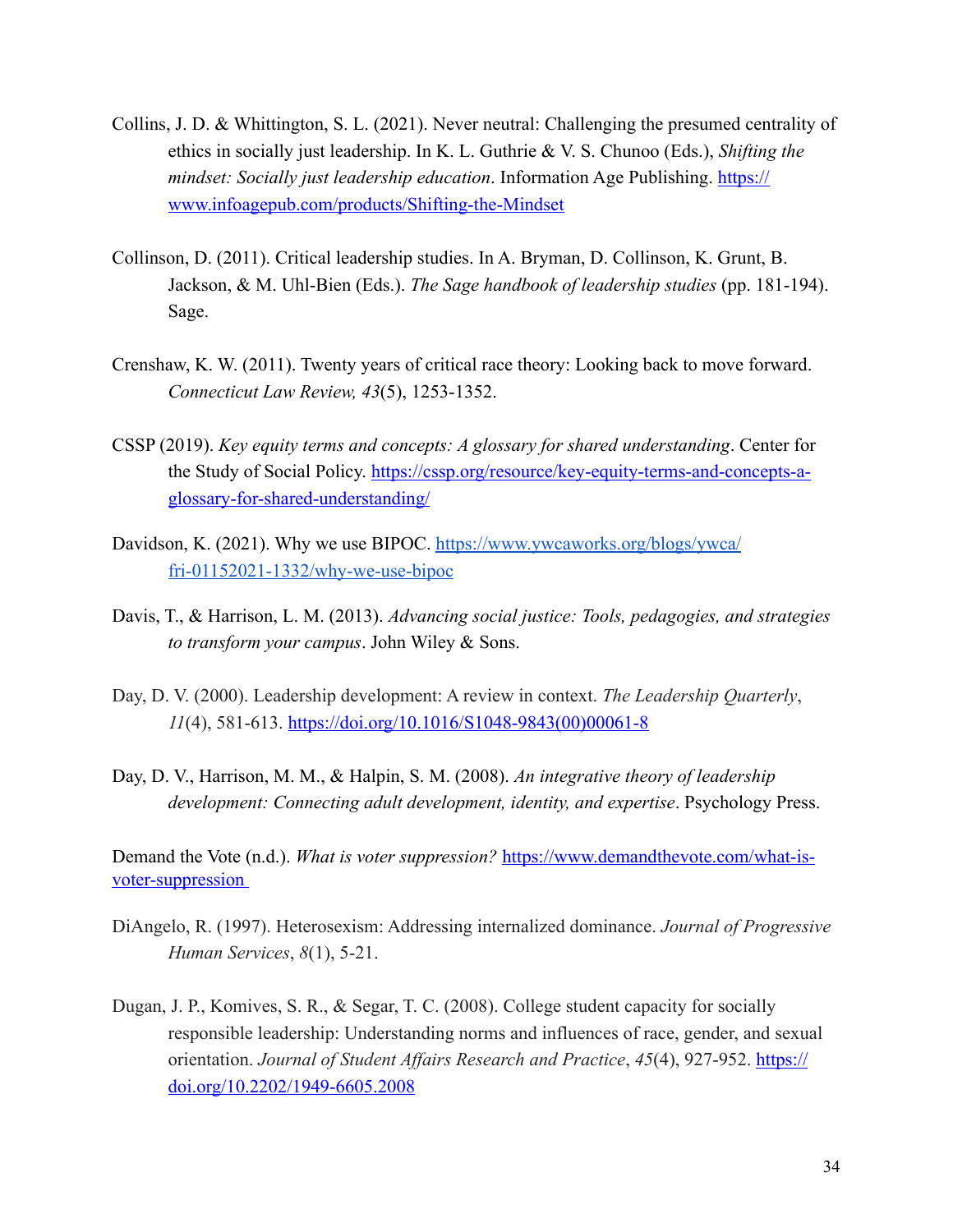- Ehrlich, T. (2000). *Civic responsibility and higher education* (p. vi). Greenwood Publishing Group.
- Feagin, J., & Elias, S. (2013). Rethinking racial formation theory: A systemic racism critique. *Ethnic and Racial Studies, 36*(6), 931-960. [https://doi.org/](https://doi.org/10.1080/01419870.2012.669839) [10.1080/01419870.2012.669839](https://doi.org/10.1080/01419870.2012.669839)
- Feldman, B. M. (2018). *The co-option and oppression of a social justice movement: Professionalized peer support services*. [https://medium.com/@feldman.brooke.m/the-co](https://medium.com/@feldman.brooke.m/the-co-option-and-oppression-of-a-social-justice-movement-professionalized-peer-support-services-2b857903c150)[option-and-oppression-of-a-social-justice-movement-professionalized-peer-support](https://medium.com/@feldman.brooke.m/the-co-option-and-oppression-of-a-social-justice-movement-professionalized-peer-support-services-2b857903c150)[services-2b857903c150](https://medium.com/@feldman.brooke.m/the-co-option-and-oppression-of-a-social-justice-movement-professionalized-peer-support-services-2b857903c150)
- Ferdman, B. M. (2020). *Inclusive leadership: Transforming diverse lives, workplaces, and societies*. Taylor & Francis.
- Fosberg, A., Bynum, A., & Tripp, H. (2021). *How do you distinguish effective allyship from performative allyship?* Penn State Law. [https://pennstatelaw.psu.edu/news/effective](https://pennstatelaw.psu.edu/news/effective-allyship-part-one)[allyship-part-one](https://pennstatelaw.psu.edu/news/effective-allyship-part-one)
- Furco, A. (1996). Is service-learning really better than community service? A study of high school service program outcomes. In A. Furco & S.H. Billigs (Eds.) *Service Learning: The Essence of the Pedagogy* (pp. 23-50). Information Age Publishing. [https://](https://digitalcommons.unomaha.edu/slceslgen/154) [digitalcommons.unomaha.edu/slceslgen/154](https://digitalcommons.unomaha.edu/slceslgen/154)
- Gilio-Whitaker, D. (2018, November 14). *Settler fragility: Why settler privilege is so hard to talk about*. Beacon Broadside. [https://www.beaconbroadside.com/broadside/2018/11/settler](https://www.beaconbroadside.com/broadside/2018/11/settler-fragility-why-settler-privilege-is-so-hard-to-talk-about.html)[fragility-why-settler-privilege-is-so-hard-to-talk-about.html](https://www.beaconbroadside.com/broadside/2018/11/settler-fragility-why-settler-privilege-is-so-hard-to-talk-about.html)
- Gillborn, D. (2006). Rethinking white supremacy: Who counts in 'WhiteWorld'. *Ethnicities*, *6*(3), 318-340. [https://doi.org/10.1177%2F1468796806068323](https://doi.org/10.1177%252F1468796806068323)
- Grossman, Z., & Van Der Weele, J. J. (2017). Self-image and willful ignorance in social decisions. *Journal of the European Economic Association*, 15(1), 173-217. [https://](https://doi.org/10.1093/jeea/jvw001) [doi.org/10.1093/jeea/jvw001](https://doi.org/10.1093/jeea/jvw001)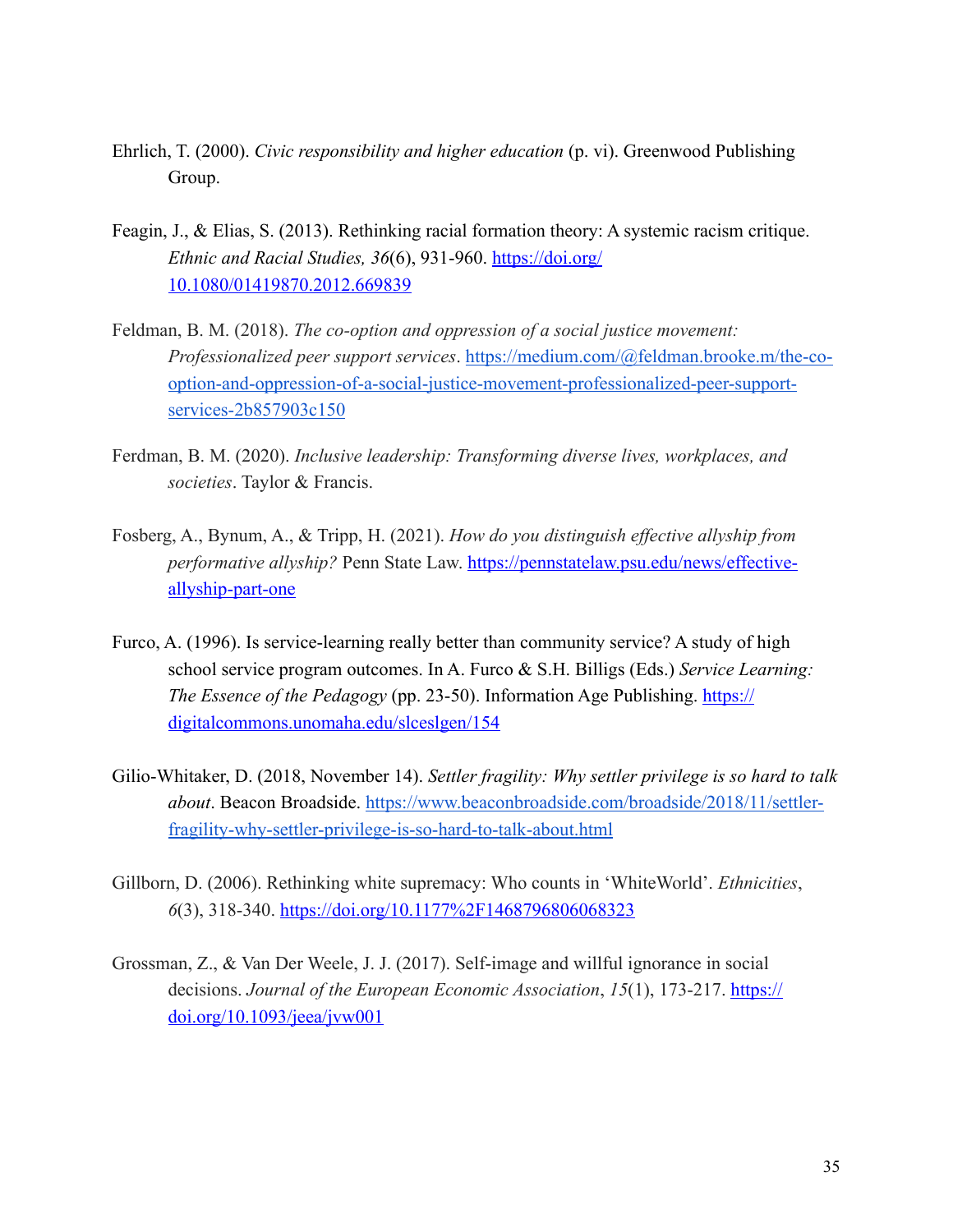- Guobadia, O. (2018, August 31). *Kimberlé Crenshaw and Lady Phyll talk intersectionality, solidarity, and self-care*. [https://www.them.us/story/kimberle-crenshaw-lady-phyll](https://www.them.us/story/kimberle-crenshaw-lady-phyll-intersectionality)[intersectionality](https://www.them.us/story/kimberle-crenshaw-lady-phyll-intersectionality)
- Gurthrie, K. L. & Chunoo, V. S. (Eds.). (2018). *Changing the narrative: Socially just leadership education*. Information Age Publishing.
- Guthrie, K. L., & Jenkins, D. M. (2018). *The role of leadership educators: Transforming learning*. Information Age Publishing.
- Hammond, R. A., & Axelrod, R. (2006). The evolution of ethnocentrism. *Journal of Conflict Resolution*, *50*(6), 926-936.<https://doi.org/10.1177/0022002706293470>
- Harper, S. R. (2012). Race without racism: How higher education researchers minimize racist institutional norms. *The Review of Higher Education*, *36*(1), 9-29. [https://doi.org/](https://doi.org/10.1353/rhe.2012.0047) [10.1353/rhe.2012.0047](https://doi.org/10.1353/rhe.2012.0047)
- Hogg, M. A. (2018). *Social identity theory*. In P. J. Burke (Ed.) *Contemporary social psychological theories* (2nd Ed.). Stanford University Press.
- Huber, N. S. (2002). Approaching leadership education in the new millennium. *Journal of Leadership Education, 1*(1), 25-34.
- Human Rights Careers (n.d.). *What is social change?* [https://www.humanrightscareers.com/](https://www.humanrightscareers.com/issues/what-is-social-change/) [issues/what-is-social-change/](https://www.humanrightscareers.com/issues/what-is-social-change/)
- Hurtado, S., Milem, J. F., Clayton-Pedersen, A. R, & Allen, W. R. (1999). Enacting diverse learning environments: Improving the campus climate for racial/ethnic diversity in higher education. *ASHE-ERIC Higher Education Reports Series 26*(8). Jossey-Bass.
- Johnson, R. M., Abreu, J., Quaye, S. J., Harper, S. R., & Pendakur, S. L. (2020). Engaging justice-involved students. In S. R. Harper & S. J. Quaye (Eds.) *Student engagement in higher education: Theoretical perspectives and practical approaches for diverse populations*, (pp. 273-286). Routledge.
- Journal of College Student Development (2017). *JCSD supplemental style guide for bias-free writing*. <https://www.myacpa.org/jcsd-supplemental-style-guide>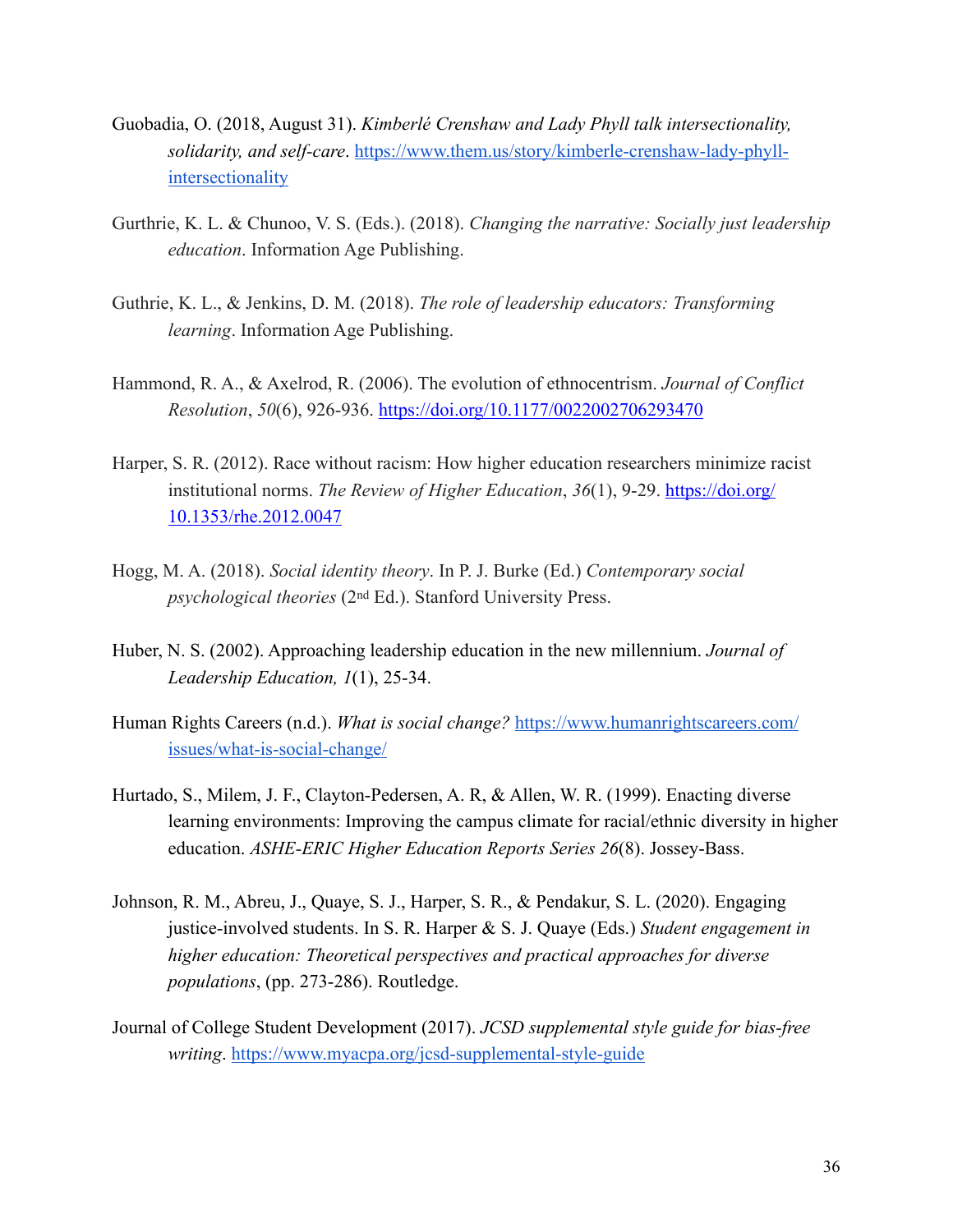- Kirwan Institute for the Study of Race and Ethnicity (2015). *Understanding implicit bias*. [http://](http://kirwaninstitute.osu.edu/research/understanding-implicit-bias/) [kirwaninstitute.osu.edu/research/understanding-implicit-bias/](http://kirwaninstitute.osu.edu/research/understanding-implicit-bias/)
- Ladson-Billings, G. (1995). Toward a theory of culturally relevant pedagogy. *American Educational Research Journal, 32*, 465–491. [https://doi.org/](https://doi.org/10.3102/00028312032003465) [10.3102/00028312032003465](https://doi.org/10.3102/00028312032003465)
- Lee, D., Heffron, J. L., & Mirza, M. (2019). Content and effectiveness of interventions focusing on community participation poststroke: A systematic review. *Archives of Physical Medicine and Rehabilitation*, *100*(11), 2179-2192. [https://doi.org/10.1016/](https://doi.org/10.1016/j.apmr.2019.06.008) [j.apmr.2019.06.008](https://doi.org/10.1016/j.apmr.2019.06.008)
- Lopez A. E. (2020). Anti-Black racism in education: School leaders' journey of resistance and hope. In: Papa R. (Ed.) *Handbook on Promoting Social Justice in Education* (pp. 1935 -1950). Springer. [https://doi.org/10.1007/978-3-030-14625-2\\_37](https://doi.org/10.1007/978-3-030-14625-2_37)
- Lord, R. G., & Hall, R. J. (2005). Identity, deep structure, and the development of leadership skill. *The Leadership Quarterly, 16, 591-615.* [https://doi.org/10.1016/](https://doi.org/10.1016/j.leaqua.2005.06.003) [j.leaqua.2005.06.003](https://doi.org/10.1016/j.leaqua.2005.06.003)

Merriam-Webster (n.d.). Woke. Merriam-Webster Dictionary Entry. [https://www.merriam](https://www.merriam-webster.com/dictionary/woke)[webster.com/dictionary/woke](https://www.merriam-webster.com/dictionary/woke)

- NASPA (n.d.). *Civic learning and democratic engagement*. [https://www.naspa.org/focus-areas/](https://www.naspa.org/focus-areas/civic-engagement) [civic-engagement](https://www.naspa.org/focus-areas/civic-engagement)
- National Council on Family Relations (2019). *Inclusion and diversity committee report: What's your social location?* [https://www.ncfr.org/ncfr-report/spring-2019/inclusion-and](https://www.ncfr.org/ncfr-report/spring-2019/inclusion-and-diversity-social-location)[diversity-social-location](https://www.ncfr.org/ncfr-report/spring-2019/inclusion-and-diversity-social-location)
- Neville, H. A., Awad, G. H., Brooks, J. E., Flores, M. P., & Bluemel, J. (2013). Color-blind racial ideology: Theory, training, and measurement implications in psychology. *American Psychologist, 68*(6), 455–466. [https://doi.org/10.1037/a0033282](https://psycnet.apa.org/doi/10.1037/a0033282)
- Noel, L.-A. (2020). *Assimilation*. Critical Alphabet. <https://criticalalphabet.com/a/assimilation/>
- Osteen, L., Guthrie, K. L., Bertrand-Jones, T. (2016). Leading to transgress: Critical considerations for transforming leadership learning. *New Directions for Student Leadership, 152*, 95-106. <https://onlinelibrary.wiley.com/doi/abs/10.1002/yd.20212>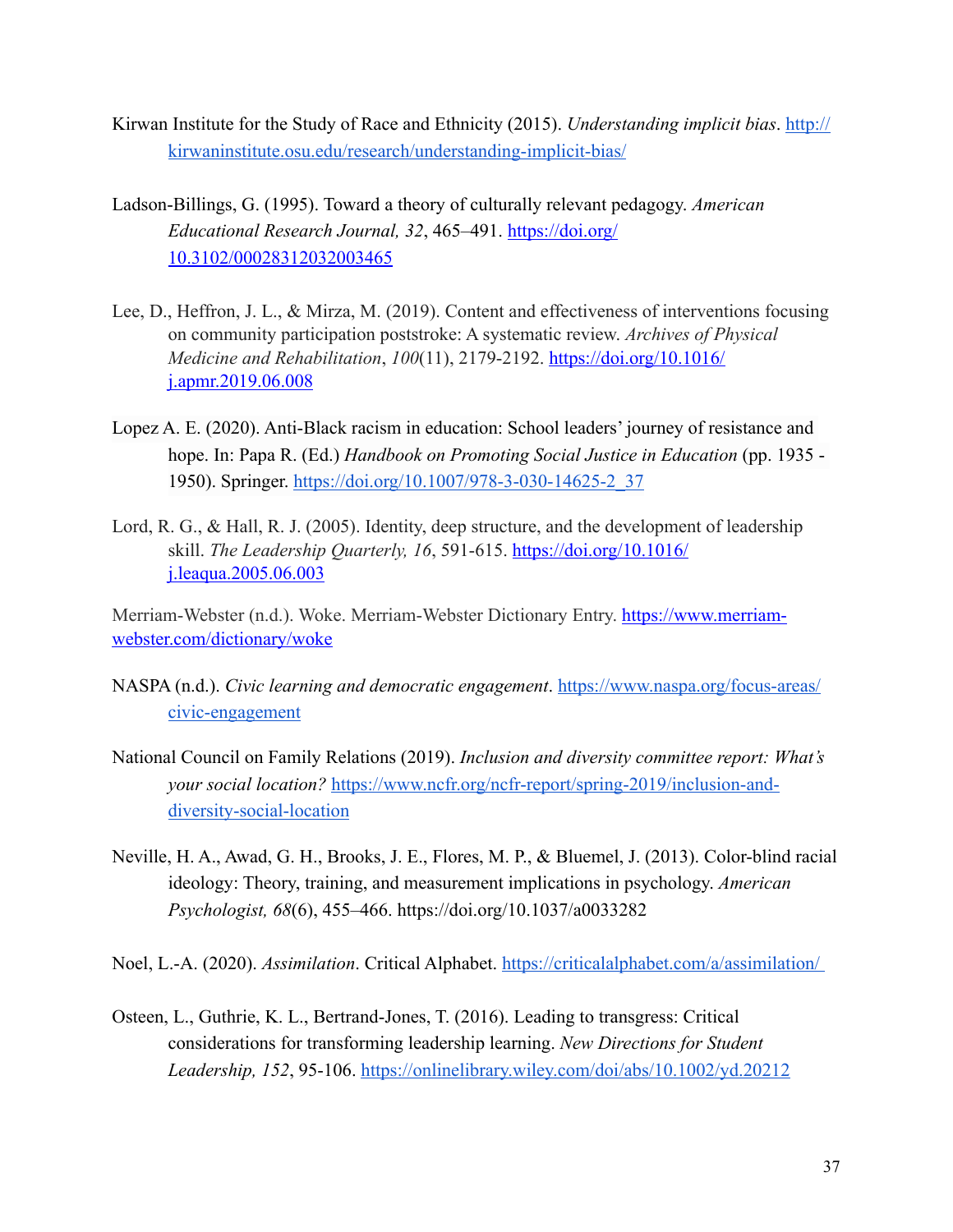- Pope, R. L., Reynolds, A. L., & Mueller, J. A. (2019). *Multicultural competence in student affairs: Advancing social justice and inclusion* (2nd ed.). John Wiley & Sons.
- Protest. (n.d.). In *Merriam-Webster.com dictionary*. [https://www.merriam-webster.com/](https://www.merriam-webster.com/dictionary/protest) [dictionary/protest](https://www.merriam-webster.com/dictionary/protest)
- Race Forward (2015). *Race reporting guide*. The Center for Racial Justice Innovation. [https://](https://www.raceforward.org/reporting-guide) [www.raceforward.org/reporting-guide](https://www.raceforward.org/reporting-guide)
- Racial Equity Tools (2020). *Racial equity tools glossary*. [https://www.racialequitytools.org/](https://www.racialequitytools.org/glossary) [glossary](https://www.racialequitytools.org/glossary)
- Reiff, J. D. (2016). What if a state required civic learning for all students? *Higher Learning Research Communications, 6*(2).
- Rezaei, R. (2018). Creating brave spaces in leadership education. In K. Guthrie & V. Chunoo (Eds.). *Changing the narrative: Socially just leadership education* (pp. 213-228). Information Age Publishing.
- Rost, J. C. (1991). *Leadership for the twenty-first century*. Greenwood Publishing Group.
- Santamaría, L. J., & Santamaría, A. P. (2011). *Applied critical leadership in education*. Routledge.
- Santamaría, L. J., & Santamaría, A. P. (2015). Counteracting educational injustice with applied critical leadership: Culturally responsive practices promoting sustainable change. *International Journal of Multicultural Education*, *17*(1), 22-42. [http://dx.doi.org/](http://dx.doi.org/10.18251/ijme.v17i1.1013) [10.18251/ijme.v17i1.1013](http://dx.doi.org/10.18251/ijme.v17i1.1013)
- Shapiro, J. P., & Stefkovich, J. A. (2016). *Ethical leadership and decision making in education: Applying theoretical perspectives to complex dilemmas* (4th ed). Routledge.
- Smedley, A., & Smedley, B. D. (2005). Race as biology is fiction, racism as a social problem is real: Anthropological and historical perspectives on the social construction of race. *American Psychologist, 60(*1), 16–26. <https://doi.org/10.1037/0003-066X.60.1.16>
- Sue, D. W., Capodilupo, C. M., Torino, G. C., Bucceri, J. M., Holder, A., Nadal, K. L., & Esquilin, M. (2007). Racial microaggressions in everyday life: Implications for clinical